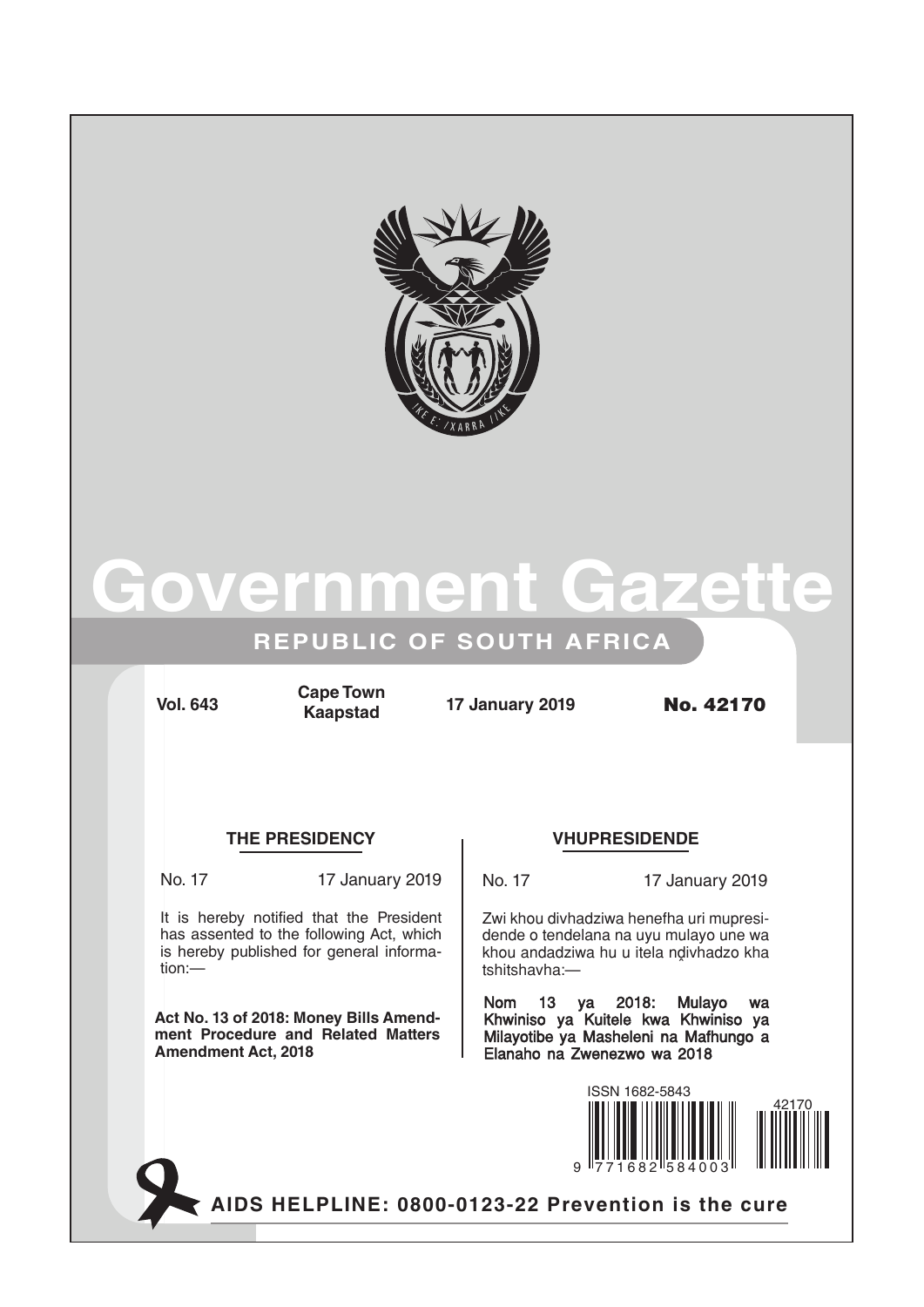#### **GENERAL EXPLANATORY NOTE:**

**[ ]** Words in bold type in square brackets indicate deletions from existing enactments. Words underlined with a solid line indicate insertions in existing enactments.

> (English text signed by the President) (Assented to 16 January 2019)

# **ACT**

**To amend the Money Bills Amendment Procedure and Related Matters Act, 2009 so as to amend and insert certain definitions; to clarify which instruments the Act apply to; to correct the powers and functions of the committees dealing with matters related to the Act; to clarify and amend the procedure, resultant reporting and periods involved in the amendment of money Bills and division of revenue Bills and related fiscal instruments; to repeal certain provisions; to establish the Parliamentary Budget Office as a juristic person and to strengthen the accountability model of the Parliamentary Budget Office; and to provide for matters connected therewith.**

**BE IT ENACTED** by the Parliament of the Republic of South Africa, as follows:—

#### **Amendment of section 1 of Act 9 of 2009**

1. Section 1 of the Money Bills Amendment Procedure and Related Matters Act, 2009 (Act No. 9 of 2009) (hereinafter referred to as the principal Act), is hereby amended—

*(a)* by the substitution for the definition of ''Adjustments Appropriation Bill'' of the following definition:

> '' **'Adjustments Appropriation Bill'** means the bill that provides for **[the]** adjustments to the **[appropriation]** Appropriation Act necessary to give effect to **[the]** a national adjustments budget referred to in section 30 10 of the Public Finance Management Act;'';

5

*(b)* by the insertion after the definition of ''Adjustments Appropriation Bill'' of the following definition:

> '' **'advisory board'** means the chairpersons of the committees of finance and appropriations in each House as well as the house chairpersons of the 15 National Assembly and the National Council of Provinces;'';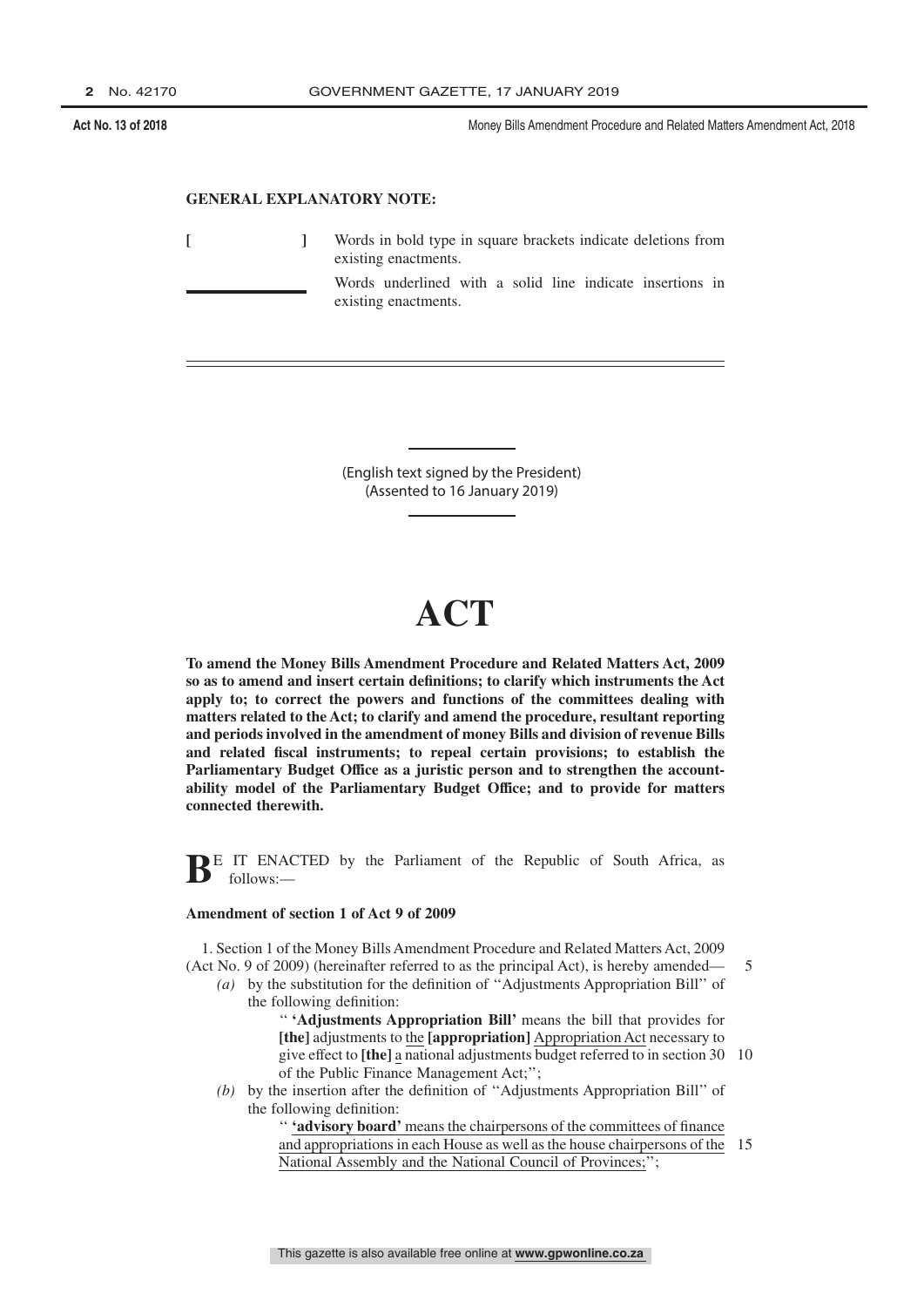#### **HALUTSHEDZO NYANGAREDZI YA ZWIGA ZWO SHUMISWAHO:**

|  | Maipfi o swifhadzwaho a re kha burakete dza zwikwea a<br>sumbedza zwo phumulwaho kha mulayo u re hone.           |
|--|------------------------------------------------------------------------------------------------------------------|
|  | Maipfi o talelwaho nga mutalo u songo khauwaho a sumbedza<br>zwo dzheniswaho kha mulayo wo phasiswaho u re hone. |

(English text signed by the President) (Assented to 16 January 2019

# **MULAYO**

**U khwinisa Mulayo wa Kuitele kwa Khwiniso ya Milayotibe ya Masheleni na Mafhungo a Elanaho na Zwenezwo wa 2009 hu u itela u khwinisa na u dzhenisa ˆ khazwo; u khakhulula maandˆ a na mishumo zwa komiti dzi shumaho na mafhungo thalutshedzo dzin˙ we; u bvisela khagala zwishumiswa zwine Mulayo wa shuma** a elanaho na Mulayo; u bvisela khagala na u khwinisa kuitele, vhuvhigi hu daho<br>pga murahu na zwifhinga zwi katelwaho musi hu tshi khwiniswa Milayotihe ya **nga murahu na zwifhinga zwi katelwaho musi hu tshi khwiniswa Milayotibe ya masheleni na Milayotibe ya mukovho wa mbuelo na zwishumiswa na muvhalelano u elanaho na zwenezwo; u fhelisa dzin˙ we mbetshelwa; u thoma Ofisi ya** Mugaganyagwama wa Phalamenndeni sa muthu tshimulayo na u khwa<u>t</u>hisa<br>modele wa yhudifhinduleli ha Ofisi ya Mugaganyagwama wa Phalamenndeni: na modele wa vhudifhinduleli ha Ofisi ya Mugaganyagwama wa Phalamenndeni; na<br>u natshedza mafhungo a elanabe na zwenezwo **u nˆ etshedza mafhungo a elanaho na zwenezwo.**

**Z**WO RALO U PHASISWA HA MULAYO nga Phalamennde ya Riphabuļiki ya Afrika Tshipembe nga ngila i tevhelaho:— Afrika Tshipembe nga ndila i tevhelaho:—

#### **Khwiniso ya khethekanyo ya 1 ya Mulayo wa 9 wa 2009**

**1.** Khethekanyo ya 1 ya Mulayo wa Kuitele kwa Khwiniso ya Milayotibe ya Masheleni na Mafhungo a Elanaho na Zwenezwo wa 2009 (Mulayo wa 9 wa 2009) (une hafha wa vhidzwa u pfi Mulayo muhulwane) u khou khwiniswa— 5

- (a) nga u dzhenisa thalutshedzo ya "Mulayotibe wa Mukovho wa Ndinganyelo"<br>
whudzuloni ha thalutshedzo i taybelaho: vhudzuloni ha thalutshedzo i tevhelaho:<br>
" **Mulayotihe wa Mukoyho wa** 
	- '' **'Mulayotibe wa Mukovho wa Ndinganyelo'** zwi amba mulayotibe une wa netshedza [**u]** ndinganyelo kha [**mukovho**] <u>Mulayo wa Mukovho</u> 10<br>ndia wa ndeme uri u dise tshanduko kha mugaganyagwama wa ndi wa ndeme uri u dise tshanduko kha mugaganyagwama wa<br>ndinganyelo ya lushaka yo bulwaho kha khethekanyo ya 30 ya Mulayo ndinganyelo ya lushaka yo bulwaho kha khethekanyo ya 30 ya Mulayo wa Ndangulo ya Masheleni a Tshitshavha;'';
- (b) nga u dzhenisa nga murahu ha thalutshedzo ya "Mulayotibe wa Mukovho wa<br>Ndinganyelo" ha thalutshedzo i teyhelaho: Ndinganyelo" ha thalutshedzo i tevhelaho:<br>"Shodo ngeletshedzi" zwi amba v

15

'' **'bodo ngeletshedzi'** zwi amba vhadzulatshidulo vha komiti dza masheleni na mikovho kha inwe na inwe ya Nndu khathihi na whadzulatshidulo yba nndu ya Buthano la Lushaka na Khoro ya Lushaka vhadzulatshidulo vha nndu ya Buthano la Lushaka na Khoro ya Lushaka<br>va Mayundu:'' ya Mavundu;";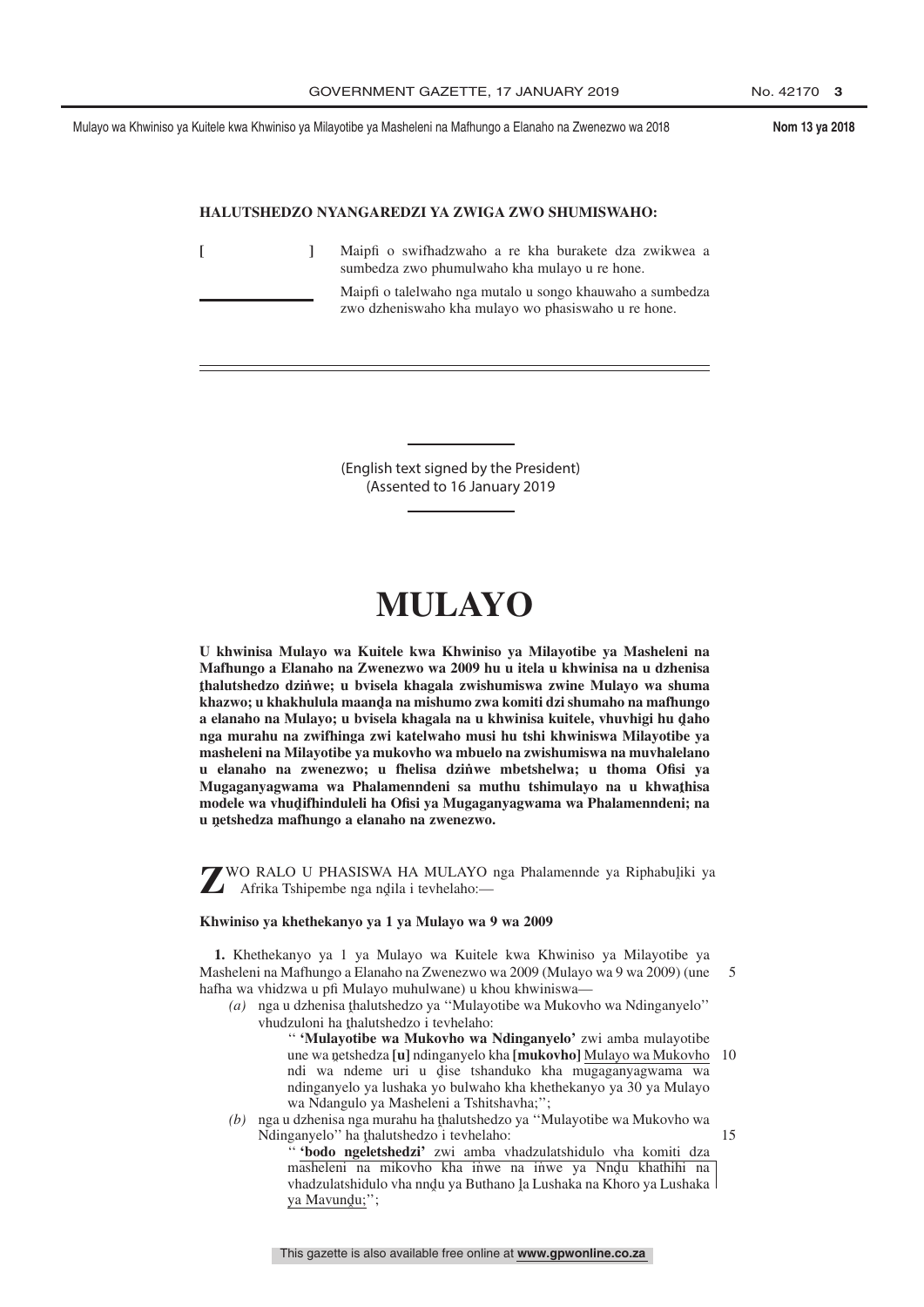5

10

4

*(c)* by the substitution for the definition of ''committee'' of the following definition:

> '' **'committee'** means a committee, subcommittee or joint committee consisting of members of Parliament and established in terms of the standing rules or legislation;'';

- *(d)* by the insertion after the definition of ''day'' of the following definition: '' **'department'** means a national department or a national government component as defined in the Public Finance Management Act;'';
- *(e)* by the substitution for the definition of ''Division of Revenue Bill'' of the following definition:

'' **'Division of Revenue Bill'** means the Bill which must be **[enacted]** introduced in the National Assembly annually in terms of section 10 of the Intergovernmental Fiscal Relations Act, 1997 (Act No. 97 of 1997), pursuant to section 214(1) of the Constitution;'';

*(f)* by the insertion after the definition of ''Division of Revenue Bill'' of the 15 following definition:

'' **'Executive Authority'** means the Speaker of the National Assembly and the Chairperson of the National Council of Provinces, acting jointly;'

*(g)* by the insertion after the definition of ''extra-budgetary revenue and 20 expenditure'' of the following definition:

> '' **'Financial Management of Parliament and Provincial Legislatures Act'** means the Financial Management of Parliament and Provincial Legislatures Act, 2009 (Act No. 10 of 2009);'';

*(h)* by the substitution for the definition of ''fiscal framework'' of the following 25 definition:

> '' **'fiscal framework'** means the framework **[fo**r **a specific financial year]** covering the period of the MTEF that gives effect to the national executive's macro-economic policy and includes—

- *(a)* estimates of all revenue proposals, budgetary and extra-budgetary 30 specified separately, **[expected]** estimated to be raised during that **[financial year]** period;
- *(b)* estimates of all expenditure, budgetary and extra-budgetary specified separately, for that **[financial year]** period;
	- 35
- *(c)* estimates of borrowing for that **[financial year]** period; *(d)* estimates of interest and debt servicing charges; and
- *(e)* an indication of the contingency reserve necessary for an appropriate response to emergencies or other temporary needs, and other factors based on similar objective criteria;";
- *(i)* by the insertion after the definition of ''joint rules'' of the following definition: 40 '' **'main division within a vote'** has the same meaning as defined in the Public Finance Management Act;'';
- *(j)* by the insertion after the definition of ''medium term budget policy statement'' of the following definition:
	- '' **'MTEF''** means the Medium Term Expenditure Framework that— 45
	- *(a)* translates government policies and plans into a multi-year spending plan; and
	- *(b)* promotes transparency, accountability and effective public financial management for expenditure of the current and subsequent two financial years;''; 50

This gazette is also available free online at **www.gpwonline.co.za**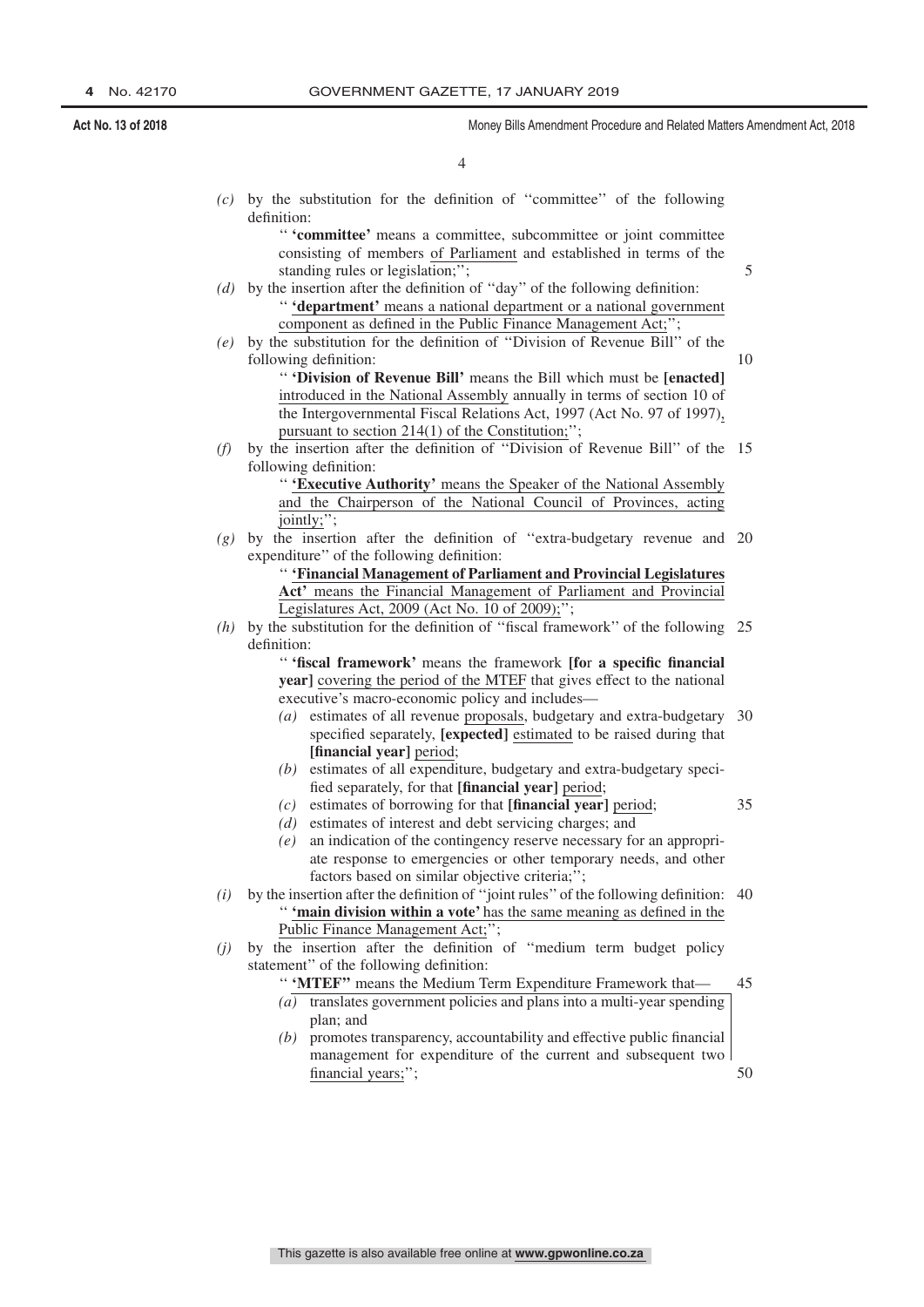5

15

Mulayo wa Khwiniso ya Kuitele kwa Khwiniso ya Milayotibe ya Masheleni na Mafhungo a Elanaho na Zwenezwo wa 2018 **Nom 13 ya 2018**

5

- (c) nga u dzhenisa <u>thalutshedzo</u> ya "komiti" vhudzuloni ha thalutshedzo i<br>tavhelaho: tevhelaho:
	- " **'komiti'** zwi amba komiti, komitithukhu kana komitithanganelo yo<br>yhumbwaho nga mirado ya Phalamennde na u yha yo thomiwa u ya nga vhumbwaho nga mirado <u>ya Phalamennde</u> na u vha yo thomiwa u ya nga<br>milayondango kana milayo:" milayondango kana milayo;'';
- (d) nga u dzhenisa nga murahu ha thalutshedzo ya "duvha" ya thalutshedzo i<br>teyhelaho: tevhelaho:

" **'muhasho'** zwi amba muhasho wa lushaka kana tshipida tsha<br>muyhuso wa lushaka sa zwe zwa talutshedzwa kha Mulayo wa Ndangulo muvhuso wa lushaka sa zwe zwa ţalutshedzwa kha Mulayo wa Ndangulo<br>va Masheleni a Tshitshayha:'': ya Masheleni a Tshitshavha;'

(e) nga dzhenisa thalutshedzo ya "Mulayotibe wa Mukovho wa Mbuelo"<br>vhudzuloni ha thalutshedzo i teyhelaho: vhudzuloni ha thalutshedzo i tevhelaho:<br>
"Wulayotibe wa Mukoybo wa N 10

'' **'Mulayotibe wa Mukovho wa Mbuelo'** zwi amba Mulayotibe une wa tea u [**phasiswa**] <u>divhadzwa kha Buthano la Lushaka</u> niwaha muniwe na<br>munwe ji wa nga khethekanyo wa 10 ya Mulayo wa Vhushaka ha ˆ mun˙ we u ya nga khethekanyo ya 10 ya Mulayo wa Vhushaka ha Muvhalelano wa Mivhusoledzani wa 1997 (Mulayo wa 97 wa 1997)<u>, u</u><br>va nga khethekanyo ya 214(1) ya Mulayotewa<sup>.</sup>" ya nga khethekanyo ya 214(1) ya Mulayotewa;'';

(f) nga u dzhenisa nga murahu ha <u>thalutshedzo ya "Mulayotibe wa Mukovho wa</u><br>Mbuelo<sup>"</sup> ya thalutshedzo i teyhelaho: Mbuelo" ya thalutshedzo i tevhelaho:<br>"Waanda a Khorondangi" zv

" **'Maanda a Khorondangi'** zwi amba Mulangadzulo wa Buthano la<br>Lushaka na Mudzulatshidulo wa Khoro ya Lushaka ya Mayundu, yha Lushaka na Mudzulatshidulo wa Khoro ya Lushaka ya Mavundu, vha<br>tshi khou shumisana:'' tshi khou shumisana;''; 20

(g) nga u dzhenisa nga murahu ha thalutshedzo ya "mbuelo ya zwa mugaga-<br>nyanyama wo engedzwaho na zwibyiswa" ya thalutshedzo i teyhelaho: nyagwama wo engedzwaho na zwibviswa" ya thalutshedzo i tevhelaho:<br>**"Wulayo wa Ndangulo ya Masheleni a Phalamennde na Vhus** 

'' **'Mulayo wa Ndangulo ya Masheleni a Phalamennde na Vhusimamilayo ha Mavundu'** zwi amba Mulayo wa Ndangulo ya Masheleni a 25<br>Phalamennde na Vhusimamilayo ha Mayundu wa 2009 (Mulayo wa 10 | Phalamennde na Vhusimamilayo ha Mavund̥u wa 2009 (Mulayo wa 10<br>wa 2009).'' wa 2009);";

(h) nga u dzhenisa thalutshedzo ya "muhanga wa muvhalelano" vhudzuloni ha<br>thalutshedzo i teyhelaho: ˆ thalutshedzo i tevhelaho:

'' **'muhanga wa muvhalelano'** zwi amba muhanga **[wa n˙ waha wa muvhalelano wa tiwaho]** u katelaho tshifhinga tsha MTEF tshine tsha disa tshanduko kha mbekanyamaitele ya divhaikonomi ya mekhiro ya<br>khorondangi ya lushaka na u katela ˆ khorondangi ya lushaka na u katela— 30

- $(a)$  u anganywa ha makumedzwa a mbuelo othe, zwa mugaganya-<br>wana na zwa mugaganyaowama wo engedzwaho wo tetshelwaho gwama na zwa mugaganyagwama wo engedzwaho wo tetshelwaho thungo, **[lavhelelwa]** wo <u>anganyelwaho</u> u do kuvhanganywa nga<br>tshifhinga **[pwaha wa muvhalelano]** tshenetsho: tshifhinga **[n˙ waha wa muvhalelano]** tshenetsho; 35
- *(b)* u anganywa ha tshinyalelo, zwa mugaganyagwama na mugaganyagwama wo engedzwaho wo tetshelwaho thungo, wa tshifhinga **[nvaha wa muvhalelano]** tshenetsho;
- *(c)* u anganywa ha khadzimiswa dza tshifhinga **[n˙ waha wa muvhalelano]** tshenetsho; 40
- *(d)* u anganywa ha nzwalelo na mbadelo dza tshelede ya tshikolodo; na
- $(e)$  tsumbedzo ya tshelede ya tshiimo tsha shishi i todeaho u do shumiswa nga tshifhinga tsha shishi kana dzinwe thodea dza<br>tshifhinga nyana na zwinwe zwijtisi zwo disendekaho nga tshifhinga nyana, na zwinwe zwiitisi zwo disendekaho nga 45<br>khiraitheriaitwa dzi fanaho na zwenezwi:" khiraitheriaitwa dzi fanaho na zwenezwi;'';
- *(i)* nga u dzhenisa nga murahu ha <u>t</u>halutshedzo ya "milayo ya thanganelano" ya thalutshedzo i teybelaho: ˆ thalutshedzo i tevhelaho:

" **'mukovho muhulwane kha voutu'** zwi amba thalutshedzo i fanaho<br>na ya Mulayo wa Ndangulo ya Masheleni a Tshitshayha:" na ya Mulayo wa Ndangulo ya Masheleni a Tshitshavha;'';

*(j)* nga u dzhenisa nga murahu ha thalutshedzo ya "tshitatamennde tsha<br>mbekanyamaitele ya mugaganyagwama wa yhukati ha nwaha" ya mbekanyamaitele ya mugaganyagwama wa vhukati ha niwaha" ya thalutshedzo i tevhelaho:<br> **COVERTE:** wi amb

" 'MTEF' zwi amba Muhanga wa Tshinyalelo ya Vhukati ha Nwaha-

- *(a)* une wa shandukisa mbekanyamaitele dza muvhuso na pulane dza 55 vha pulane ya u shumisa masheleni ya minwaha minzhi; na
- $(b)$  u tutuwedza u vha khagala, vhudifhinduleli na ndangulo ya masheleni a tshitshayha iyuhadzaho ya tshinyalelo ya nyaha wa masheleni a tshitshavha i vhuedzaho ya tshinyalelo ya nwaha wa muvhalelano uno na mivhili i u tevhelaho;'';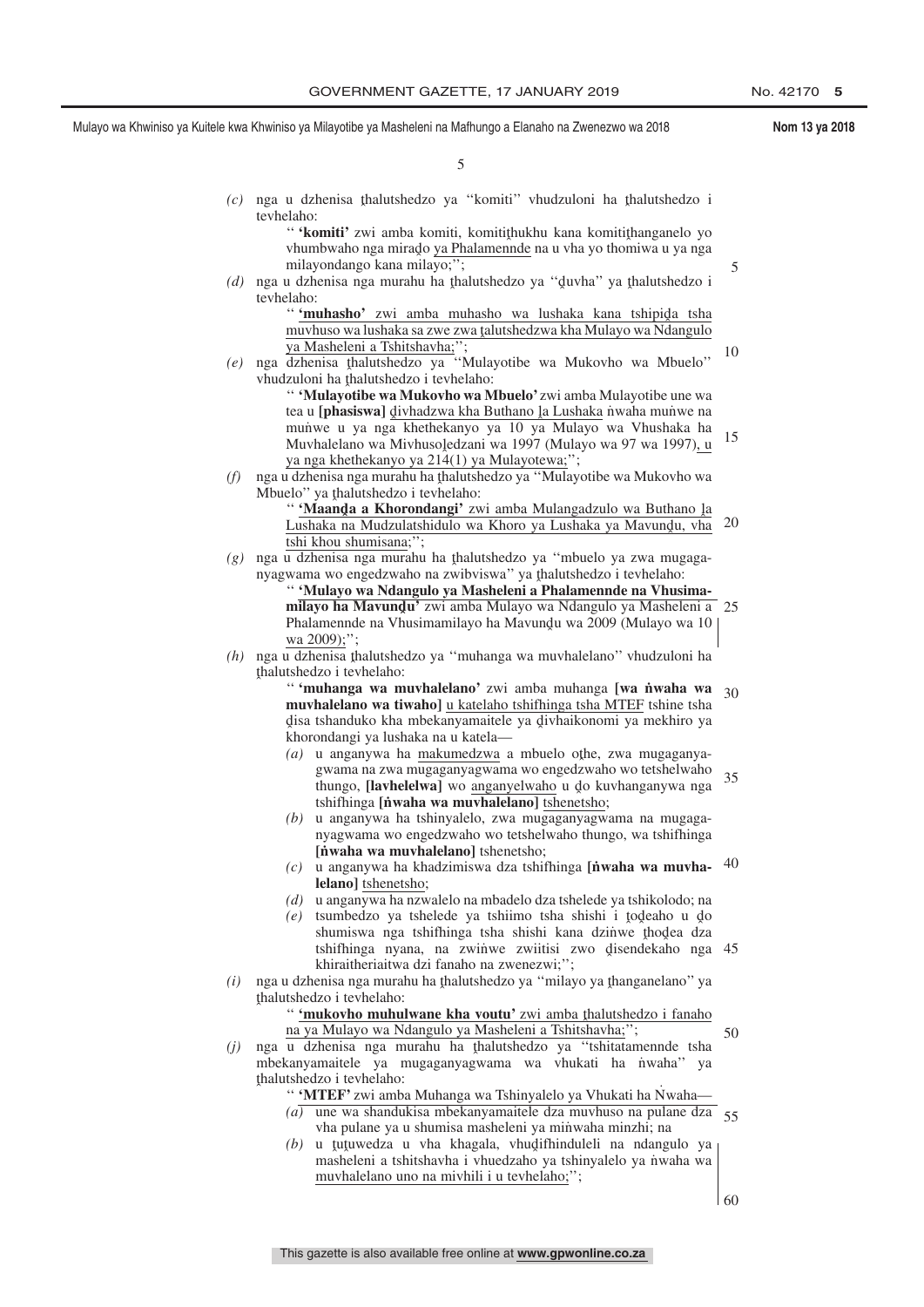5

10

20

35

40

6

*(k)* by the substitution for the definition of ''Parliament'' of the following definition:

> '' **'Parliament'** means the National Assembly and the National Council of Provinces **[as envisaged]** referred to in section 42 of the Constitution;'';

*(l)* by the substitution for the definition of ''Public Finance Management Act'' of the following definition:

> '' **'Public Finance Management Act'** means the Public Finance Management Act, 1999 (Act No. 1 of 1999);

- *(m)* by the deletion of the definition of ''Secretary''; and
- *(n)* by the insertion after the definition of ''the Constitution'' of the following definition:

'' **'this Act'** includes the regulations made under section 16A; and''.

#### **Substitution of section 3 of Act 9 of 2009**

**2.** The following section is hereby substituted for section 3 of the principal Act: 15

#### **''Application of this Act**

**3.** This Act applies to all **[proposed amendments to]** money Bills, all division of revenue Bills, the medium term budget policy statement, the fiscal framework, amendments to any of the aforesaid and related instruments brought before Parliament.''.

#### **Amendment of section 4 of Act 9 of 2009**

- **3.** Section 4 of the principal Act is hereby amended—
	- *(a)* by the substitution for subsection (2) of the following subsection:

''(2) A committee on finance has the powers and functions conferred **[to]** on it by the Constitution, legislation, the standing rules or a 25 resolution of a House, including considering and reporting on—

- *(a)* the national macro-economic and fiscal policy;
- *(b)* **[amendments to]** the fiscal framework, revised fiscal framework **[and revenue proposals and]**, Bills and amendments thereto;
- *(c)* actual revenue published by the National Treasury; and 30
- *(d)* any other related matter set out in this Act.''; and
- *(b)* by the substitution for subsection (4) of the following subsection:

''(4) A committee on appropriations has the powers and functions conferred **[to]** on it by the Constitution, legislation, the standing rules or a resolution of a House, including considering and reporting on— *(a)* spending issues;

- *(b)* **[amendments to]** the Division of Revenue Bill, the Appropriation Bill, Supplementary **[Appropriations]** Appropriation Bills **[and]**, the **[Adjustment Appropriations]** Adjustments Appropriation Bill, and amendments thereto;
- *(c)* recommendations of the Financial and Fiscal Commission, including those referred to in the Intergovernmental Fiscal Relations Act, 1997 (Act No. 97 of 1997);
- *(d)* reports or statements on actual expenditure published by the National Treasury; and 45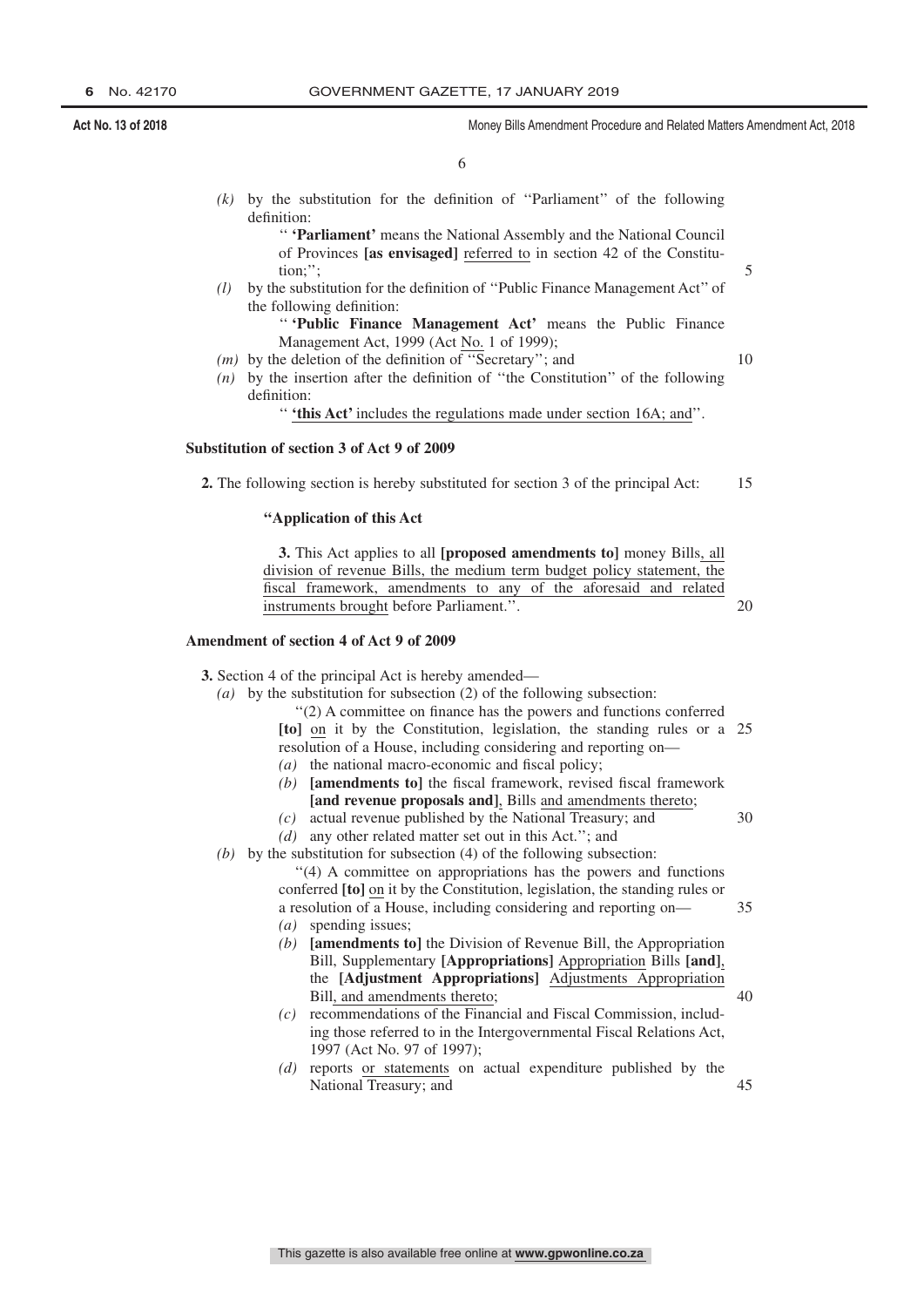5

10

7

- (k) nga u dzhenisa <u>thalutshedzo ya "Phalamennde</u>" vhudzuloni ha thalutshedzo i<br>teyhelaho: tevhelaho:
	- " **'Phalamennde'** zwi amba Buthano la Lushaka na Khoro ya Lushaka<br>ya Mayundu **[sa zwa zwa layhelelwa]** yo bulwaho kha khethekanyo ya ya Mavundu **[sa zwe zwa lavhelelwa]** <u>yo bulwaho</u> kha khethekanyo ya<br>42 ya Mulayotewa:" 42 ya Mulayotewa;'';
- (*l*) nga u dzhenisa thalutshedzo ya "Mulayo wa Ndangulo ya Masheleni a<br>Tshitshayba" yhudzuloni ha thalutshedzo i teyhelaho: Tshitshavha" vhudzuloni ha thalutshedzo i tevhelaho:<br>"Wulayo wa Ndangulo ya Masheleni a Te '' **'Mulayo wa Ndangulo ya Masheleni a Tshitshavha'** zwi amba Mulayo wa Ndangulo ya Masheleni a Tshitshavha wa 1999 (Mulayo wa
	- 1 wa 1999);"
- (*m*) nga u phumula thalutshedzo ya "Munwaleli"; na<br>(*n*) nga u dzhenisa nga murahu ha thalutshedz
- (n) nga u dzhenisa nga murahu ha <u>thalutshedzo ya "Mulayotewa</u>" ya thalutshedzo iteyhelaho: ˆ thalutshedzo i tevhelaho:

'' **'Mulayo uyu'** u katela milayo yo itwaho nga fhasi ha khethekanyo ya  $16A$ ; na". 15

#### **U bviswa ha khethekanyo ya 3 ya Mulayo wa 9 wa 2009**

**2.** Khethekanyo i tevhelaho i khou bviswa kha khethekanyo ya 3 ya Mulayo muhulwane:

#### ''**U shumiswa ha Mulayo uyu**

**3.** Mulayo uyu u shuma kha **[khwiniso dzo kumedzwaho]** Milayotibe ya masheleni yothe, Milayotibe yothe ya mbuelo ya mukovho,tshitata-<br>mennde tsha mbekanyamaitele ya mugaganyagwama wa yhukati ha nyaha mennde tsha mbekanyamaitele ya mugaganyagwama wa vhukati ha nwaha, muhanga wa muvhalelano, khwiniso kha tshinwe na tshinwe tsha zwishumiswa zwi elanaho na zwenezwo zwo bulwaho afho nţha zwo<br>diswaho Phalamenndeni '' d ˆ iswaho Phalamenndeni.''.  $20$ 25

#### **Khwiniso ya khethekanyo ya 4 ya Mulayo wa 9 wa 2009**

- **3.** Khethekanyo ya 4 ya Mulayo muhulwane i khou khwiniswa—<br>(a) Nga u dzhenisa khethekanyo thukhu ya (2) yhudzulon
	- (a) Nga u dzhenisa khethekanyo <u>thukhu ya</u> (2) vhudzuloni ha khethekanyo thukhu itayhelaho:  $thukhu$  i tevhelaho:<br>"(2) Komit
		- "(2) Komiti ya zwa masheleni i na maanda na mishumo ye ya<br>tshedzwa nga Mulayotewa milayo milayo ya tshothe kana tsheo ya netshedzwa nga Mulayotewa, milayo, milayo ya tshothe kana tsheo ya<br>Nndu, bu tshi katelwa na u sedzulusa na u yhiga nga ha xestreaziwa nga treata, ona u sedzulusa na u vhiga nga ha-<br> $(n)$  divhaikonomi va mekhiro va lushaka na mbekan 30
		- *(a)* d ivhaikonomi ya mekhiro ya lushaka na mbekanyamaitele ya ˆ muvhalelano;
		- *(b)* **[khwiniso kha]** muhanga wa muvhalelano, muhanga wa muvhalelano wo sedzuluswaho **[na makumedzwa a mbuelo na]**, Milayotibe na Khwiniso dza hone; 35
		- (c) Mbuelo ya vhukuma yo andadzwaho nga Vhufaragwama ha Lushaka; na
		- *(d)* man˙ we mafhungo a elanaho na zwnezwo e a dzheniswa kha Mulayo uyu.''; na  $40$
	- (b) nga u dzhenisa khethekanyo thukhu ya (4) vhudzuloni ha khethekanyo thukhu<br>i teyhelaho: i tevhelaho:
		- "(4) Komiti ya zwa mikovho i na maanda na mishumo ye ya<br>tshedzwa nga Mulayotewa milayo milayo ya tshothe kana tsheo ya netshedzwa nga Mulayotewa, milayo, milayo ya tshothe kana tsheo ya<br>Nadu, bu tshi katelwa na u sedzulusa na u yhiga nga ha— <sub>Nessa</sub> katelwa na usedzulusa na u vhiga nga ha—<br>Nndu, hu tshi katelwa na u sedzulusa na u vhiga nga ha— *(a)* mafhungo a u shumisa tshelede; 45
		- *(b)* **[khwiniso kha]** Mulayotibe wa Mukovho wa Mbuelo, Mulayotibe wa Mukovho, Milayotibe ya Mukovho wa u Inga **[Mikovho] [na],** [Mikovho ya Ndinganyelo] Mulayotibe wa <u>Mukovho wa Ndinga-</u> 50 nyelo, na khwiniso dza hone;
		- *(c)* themendelo dza Khomishini ya Masheleni na Muvhalelano, hu tshi katelwa na idzo dzo bulwaho kha Mulayo wa Vhushaka ha Muvhalelano wa MivhusoĮedzani wa 1997 (Mulayo wa 97 wa<br>1997) 1997);
		- *(d)* Mivhigo kana zwitatamennde nga ha tshinyalelo ya vhukuma yo andˆ adzwaho nga Vhufaragwama ha Lushaka; na 55

This gazette is also available free online at **www.gpwonline.co.za**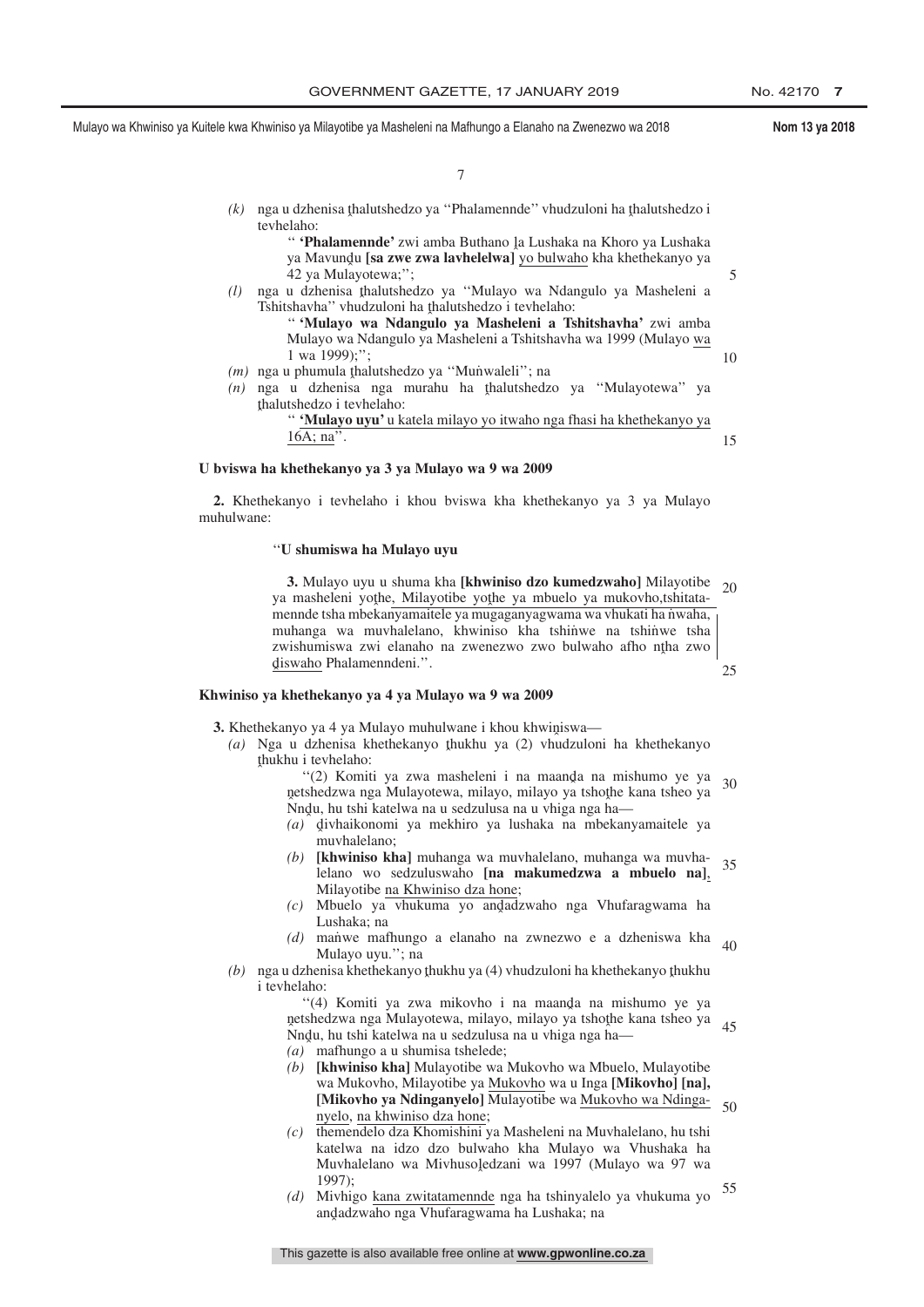5

20

8

*(e)* any other related matter set out in this Act.''.

#### **Amendment of section 5 of Act 9 of 2009**

- **4.** Section 5 of the principal Act is hereby amended—
	- *(a)* by the substitution for the heading of the following heading:

## ''**Procedure prior to introduction of [the] national budget**'';

- *(b)* by the substitution for subsection (1) of the following subsection: ''(1) The National Assembly, through its committees, must annually assess the performance of each national department, with reference to the
	- following:
	- *(a)* The medium term estimates of expenditure of each national 10 department, its strategic **[priorities]** goals and measurable objectives, as tabled in the National Assembly with the national budget;
	- *(b)* prevailing strategic plans;
	- *(c)* the expenditure **[report]** reports or statements relating to a vote appropriating funds for such department published by the National 15 Treasury in terms of section 32 of the Public Finance Management Act;
	- *(d)* the financial statements and annual report of such department;
	- *(e)* the reports of the Standing Committee on Public Accounts relating to a department; and
	- *(f)* any other information requested by or presented to a House or Parliament.'';
- *(c)* by the substitution for paragraph *(b)* in subsection (3) of the following paragraph:
	- "(b) must provide an assessment on the effectiveness and efficiency of 25<sup>th</sup> the **[departments]** department's use and forward allocation of available resources; and'';
- *(d)* by the substitution for subsection (4) of the following subsection:
	- ''(4) A committee reporting to the National Assembly in terms of this section must submit its budgetary review and recommendation report 30 after the adoption of the Appropriation Bill and prior to the adoption of the reports on the **[Medium Term Budget Policy Statement]** medium term budget policy statement.''; and
- *(e)* by the substitution for subsection (6) of the following subsection:

''(6) Additional budgetary review and recommendation reports may 35 be submitted at the discretion of a committee of the National Assembly.''.

#### **Amendment of section 6 of Act 9 of 2009**

**5.** Section 6 of the principal Act is hereby amended—

- *(a)* by the substitution for subsections (2) and (3) of the following subsections 40 respectively:
	- ''(2) The medium term budget policy statement must include—
	- *(a)* a revised fiscal framework for the **[present]** financial year in which the statement is tabled and the proposed fiscal **[framework]** frameworks for the next three financial years;
	- *(b)* an explanation of the macro-economic and fiscal policy position, the macro-economic projections and the assumptions underpinning the fiscal framework;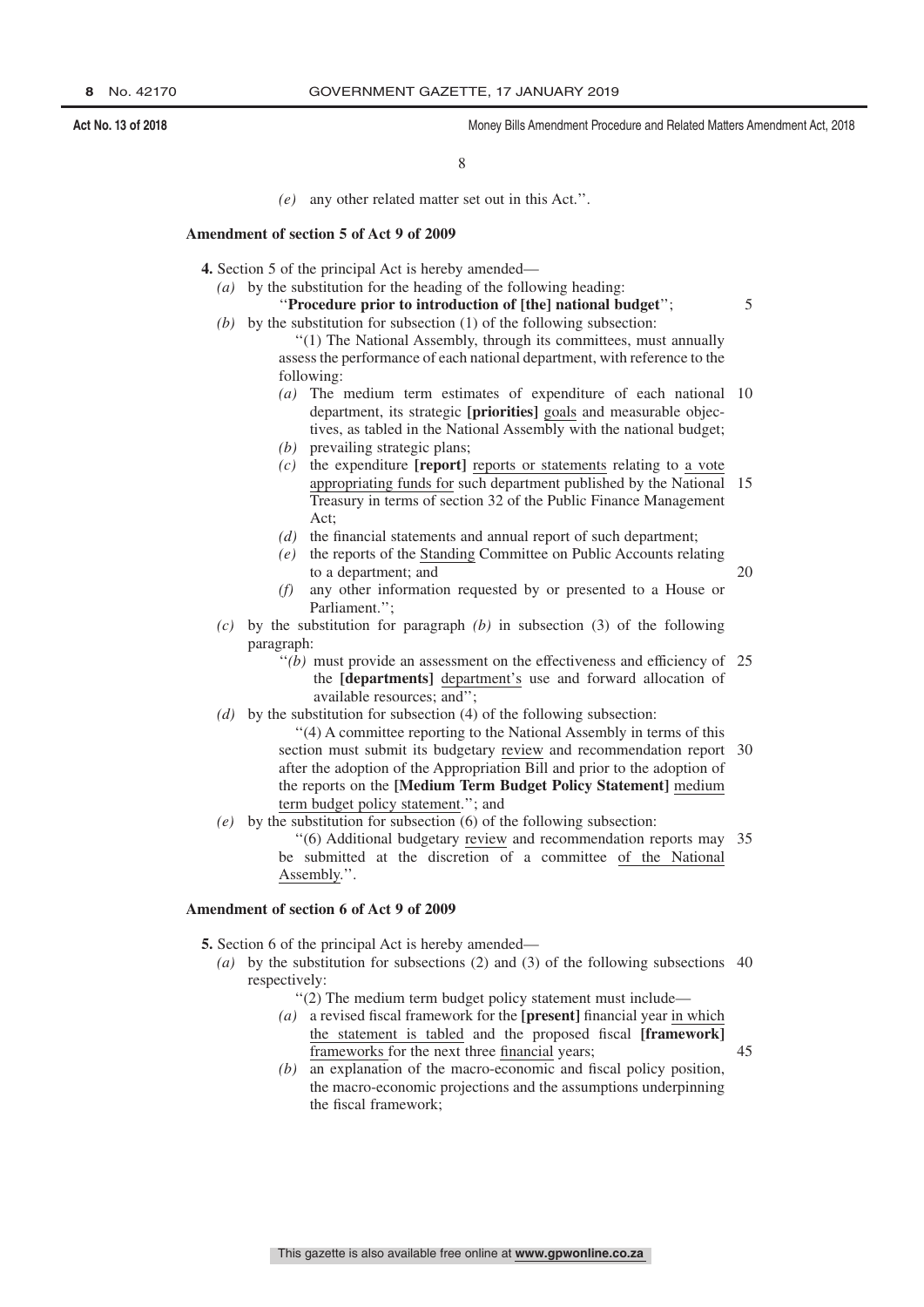5

15

20

45

55

Mulayo wa Khwiniso ya Kuitele kwa Khwiniso ya Milayotibe ya Masheleni na Mafhungo a Elanaho na Zwenezwo wa 2018 **Nom 13 ya 2018**

 $\Omega$ 

*(e)* man˙ we mafhungo a elanaho na zwnezwo e a dzheniswa kha Mulayo uyu.''.

#### **Khwiniso ya khethekanyo ya 5 ya Mulayo wa 9 wa 2009**

**4.** Khethekanyo ya 5 ya Mulayo muhulwane i khou khwiniswa—

- *(a)* nga u dzhenisa dzina vhudzuloni ha dzina li tevhelaho:<br>"Kuitele sphandas ha u divhadzwa ha mu "Kuitele phanda ha u divhadzwa ha mugaganyagwama wa<br>Iushaka'' **lushaka**'';
- (b) nga u bvisa khethekanyo thukhu ya (1) ya khethekanyo thukhu i tevhelaho:<br>
"(1) Buthano da Lushaka, nga komiti dzavo, li tea u swikel "(1) Buthano la Lushaka, nga komiti dzayo, li tea u swikela<br>sebumele a muhasho wa lushaka munwe na munwe nga nwaha mashumele a muhasho wa lushaka muniwe na muniwe nga nwaha, 10 malugana na zwitevhelaho:
	- *(a)* U anganywa ha tshinyalelo ya vhukati ha n˙ waha ya muhasho wa muvhuso muñwe na mun̄we, maano a vhutali alo n<u>divho</u> [**dzo**]<br>sedzwahol na zwinikwa zwi kaleaho sa zwe zwa swikiswa tafulani **sedzwaho]** na zwipikwa zwi kaleaho, sa zwe zwa swikiswa tafulani<br>kha Buthano la Lushaka na mugaganyagwama wa lushaka: kha Buthano la Lushaka na mugaganyagwama wa lushaka;<br>pulane dza maano a vhutali dzine dza yba bone:
	- $h(b)$  pulane dza maano a vhuţali dzine dza vha hone;<br> $h(c)$  miybigo, kana, zwitamennde, zwa, **[muybigo]** *(c)* mivhigo kana zwitamennde zwa **[muvhigo]** tshinyalelo zwi elanaho na voutu i kovhelaho muhasho wonoyo tshelede zwo andadzwa nga Vhufaragwama ha Lushaka u ya nga khethekanyo ya<br>32 ya Mulayo wa Ndangulo ya Masheleni a Tshitshayha: 32 ya Mulayo wa Ndangulo ya Masheleni a Tshitshavha;
	- *(d)* zwitatamennde zwa masheleni na muvhigo wa nwaha nga nwaha wa muhasho wonoyo;
	- *(e)* mivhigo ya Komiti nga ha Akhaunthu dza Tshitshavha dzi elanaho na muhasho; na
	- (f) man'we mafhungo o humbelwaho nga kana o swikiswaho kha Nndu 25<br>kana Phalamennde " kana Phalamennde.'';
- $(c)$  nga u dzhenisa pharagirafu  $(b)$  i re kha khethekanyo thukhu ya (3) vhudzuloni<br>ha pharagirafu i teyhelaho: ha pharagirafu i tevhelaho:
	- "(b) i tea u netshedza ndingo nga ha kushumisele <u>kwa muhasho</u><br>Imihasho ku hyeledzaho na yhukone na u isa phanda nyayhelo ya [**mihasho**] ku bveledzaho na vhukone na u isa phanda nyavhelo ya 30<br>zwiko zwi re bone: na'' zwiko zwi re hone; na'';
- (d) nga u dzhenisa khethekanyo ţhukhu ya (4) vhudzuloni ha khethekanyo ţhukhu<br>i teyhelaho: i tevhelaho:

"(4) Komiti i vhigaho kha Buthano la Lushaka u ya nga khethekanyo iyi i tea u netshedza tsedzuluso ya mugaganyagwama wayo na muvhigo 35<br>wa u themendela nga murabu ha u tanganedzwa ha Mulayotibe wa wa u themendela nga murahu ha u tanganedzwa ha Mulayotibe wa<br>Mukoybo bu sa athu tanganedzwa miyhigo nga ha **Tshitatamennde** Mukovho hu sa athu <u>t</u>anganedzwa mivhigo nga ha [**Tshitatamennde**<br>tsha Mhekanyamaitele ya Mugaganyagwama wa Vhukati ha **tsha Mbekanyamaitele ya Mugaganyagwama wa Vhukati ha N˙ waha]** tshitatimende tsha mbekanyamaitele ya mugaga nyangwama wa vhukati ha hwaho.''; na 40

(e) nga u dzhenisa khethekanyo <u>t</u>hukhu ya (6) vhudzuloni ha khethekanyo thukhu<br>i teyhelaho: i tevhelaho:

> ''(6) Tsedzuluso ya mugaganyagwama wo engedzwaho na mivhigo ya themendelo zwi nga netshedzwa u ya nga u vhona ha komiti <u>ya Buthano</u><br>la Lushaka " <u>la Lushaka</u>.''.

### **Khwiniso ya khethekanyo ya 6 ya Mulayo wa 9 wa 2009**

- **5.** Khethekanyo ya 6 ya Mulayo muhulwane i khou khwiniswa— $(a)$ , ng ya dzhenisa, khethekanyo, thukhu ya  $(2)$ , ng ya d
	- (a) nga u dzhenisa khethekanyo thukhu ya  $(2)$  na ya  $(3)$  vhudzuloni ha<br>khethekanyo thukhu dzi tevhelaho nga u fhambana hadzo: khethekanyo thukhu dzi tevhelaho nga u fhambana hadzo:<br>"(2) Tshitatamennde tsha mbekanyamaitele ya muo

''(2) Tshitatamennde tsha mbekanyamaitele ya mugaganyagwama wa 50 vhukati ha nwaha tshi tea u katela-

- *(a)* muhanga wa muvhalelano wo sedzuluswaho wa n˙ waha wa muvhalelano **[uno]** une tshitatamennde tsha swikiswa na mihanga ya muvhalelano yo kumedzwaho [muhanga] ya minwaha ya muvhalelano miraru i tevhelaho;
- $(b)$  thalutshedzo ya divhaikonomi ya mekhiro na tshiimo tsha<br>mbekanyamaitele ya muyhalelano migaganyo ya divhaikonomi ya mbekanyamaitele ya muvhalelano, migaganyo ya divhaikonomi ya<br>mekhiro na khumbulelo dzine dza yha thikbo ya muhanga wa mekhiro na khumbulelo dzine dza vha thikho ya muhanga wa muvhalelano;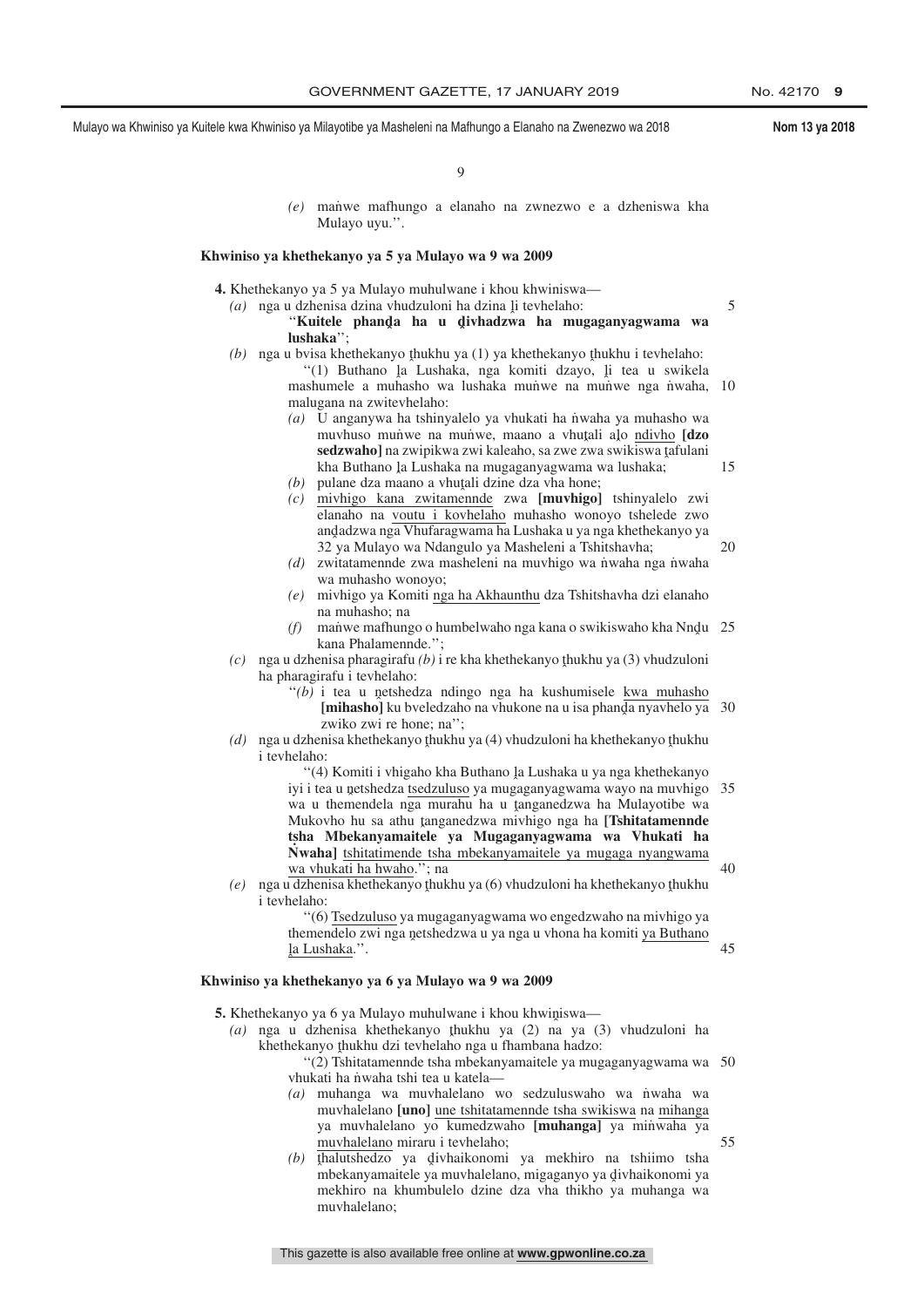10

- *(c)* the spending priorities of national government for the next three financial years;
- *(d)* the proposed division of revenue between the spheres of government **[and between arms of government within a sphere]** for the next three financial years;
- *(e)* the proposed substantial adjustments to conditional grant allocations to provinces and **[local governments]** municipalities, if any; and
- *(f)* a review of actual spending by each national department and each provincial government between 1 April and 30 September of the 10 **[current fiscal]** financial year in which the statement is tabled.

*(b)* by the substitution for subsections (5) to (8) of the following subsections respectively:

> ''(5) Each committee on finance must, within **[30]** 15 days after the tabling of the **[Medium Term Budget Policy Statement]** medium term budget policy statement or as soon as reasonably possible thereafter, report to the National Assembly or the National Council of Provinces, as the case **[may be]** requires, on the proposed fiscal framework for the next three financial years, which report may be consolidated with the report referred to in section 12(7). 20

(6) The report may include recommendations to amend the proposed fiscal framework **[should it remain materially unchanged when submitted with the national budget]**.

(7) A report referred to in subsection (5) must be submitted to the Minister within **[7]** seven days after its adoption by a House or as soon as reasonably possible thereafter.

(8) A House must refer matters concerning **[subsections]** subsection (2)*(c)*, *(d)*, **[and]** *(e)* and *(f)* to its committee on appropriations and may, in addition, refer matters concerning subsection (2)*(f)* to any other committee.''; and 30

*(c)* by the substitution for subsections (10) to (12) of the following subsections respectively:

> ''(10) Each committee on appropriations must, within 30 days after the 35 tabling of the **[Medium Term Budget Policy Statement submit a]** medium term budget policy statement or as soon as reasonably possible thereafter, submit a report to the National Assembly or the National Council of Provinces, as the case **[may be]** requires, on the proposed division of revenue and the conditional grant allocations to provinces and 40 **[local governments]** municipalities.

(11) A report referred to in subsection (10) may include a recommendation to amend the proposed division of revenue **[should it remain materially unchanged in the Division of Revenue Bill]**.

(12) A report referred to in subsection (10) must be submitted to the 45Minister within **[7]** seven days after its adoption by a House or as soon as reasonably possible thereafter.''.

15

25

<sup>(3)</sup> A House must refer matters referred to in **[subsections]** subsection  $(2)(a)$  and *(b)* to its committee on finance.";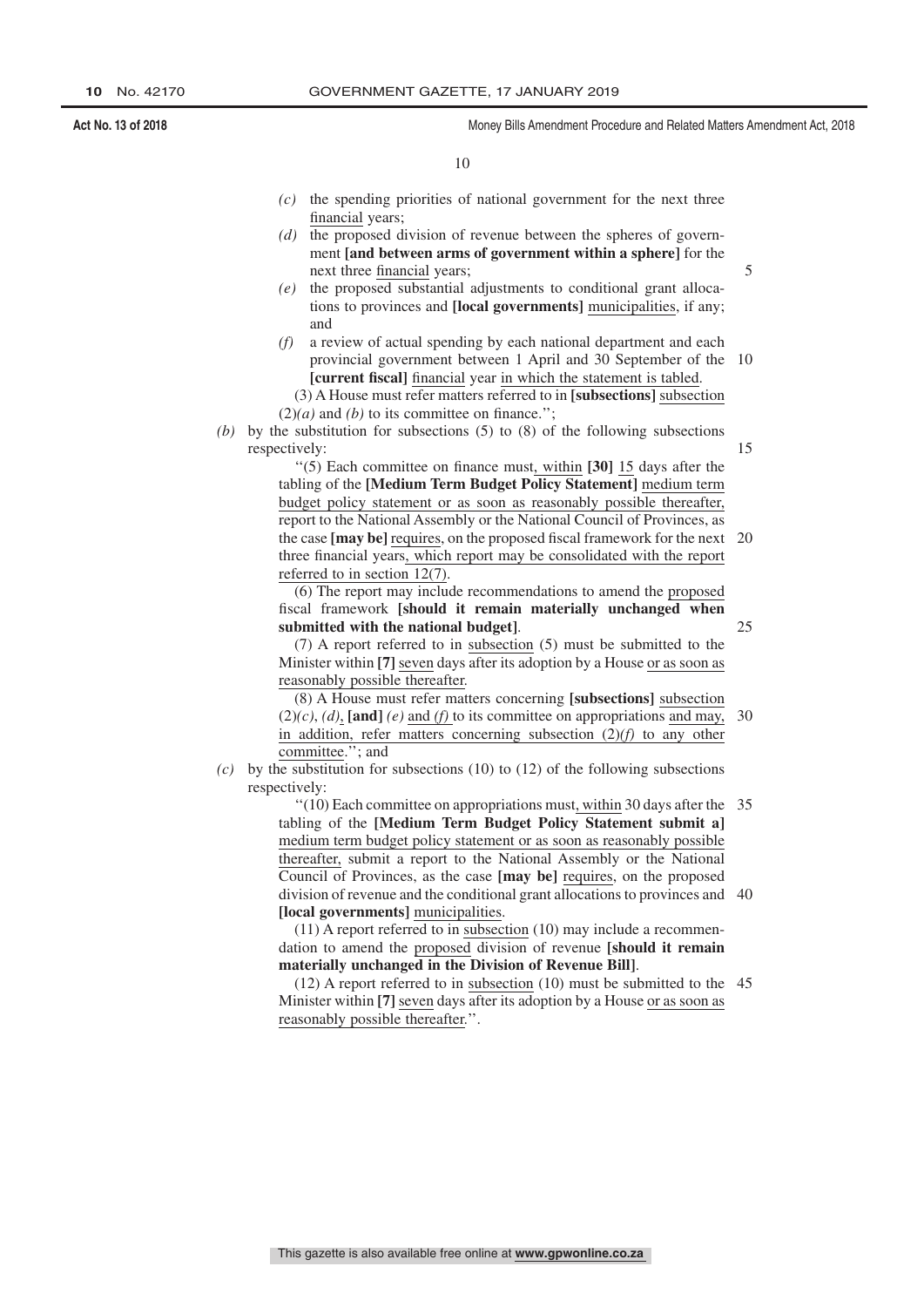5

30

11

- *(c)* mbadelo dza zwithu zwa ndeme dza muvhuso wa lushaka kha minwaha ya muvhalelano miraru i tevhelaho;
- *(d)* mukovho wa mbuelo wo kumedzwaho vhukati ha masia a muvhuso **[na vhukati ha madavhi a muvhuso kha sia]** kha minwaha ya muvhalelano miraru i tevhelaho;
- *(e)* ndinganyelo dza ndeme dzo kumedzwaho kha u avhelwa ha magavhelo mavunduni u ya nga nyimele na **[mivhusoyapo]**<br>mimasinala arali dzi bone: na mimasipala, arali dzi hone; na
- *(f)* Tsedzuluso ya mbadelo dza vhukuma nga muhasho wa lushaka munve na munve na muvhuso wa vundu munve na munve<br>vhukati ha la 1 Lambamai na la 30 Khubyumedzi va nyeha wa vhukati ha la 1 Lambamai na la 30 Khubvumedzi ya nwaha wa<br>muvhalelano **[muvhalelano]** uno une tshitatamennde tsha swikiswa muvhalelano **[muvhalelano]** uno une tshitatamennde tsha swikiswa tafulani. 10

(3) Nndu i tea u isa mafhungo o bulwaho kha **[khethekanyo thukhu]**<br>ethekanyo thukhu ya (2)(a) na (b) kha komiti yayo ya masheleni "

khethekanyo thukhu ya  $(2)(a)$  na  $(b)$  kha komiti yayo ya masheleni.'';<br>takenisa khethekanyo thukhu ya  $(5)$  u ya kha ya  $(8)$  yhudzuloni. *(b)* nga u dzhenisa khethekanyo thukhu ya (5) u ya kha ya (8) vhudzuloni ha<br>khethekanyo thukhu dzi tayhelaho nga u fhambana hadzo: khethekanyo thukhu dzi tevhelaho nga u fhambana hadzo:<br>"(5) Komiti inwe na inwe ya zwa masheleni i tea 15

"(5) Komiti inwe na inwe ya zwa masheleni i tea u, hu sa athu fhira maduvha a **[30]** 15 nga murahu ha u swikiswa tafulani ha **[Tshitata-**<br>mannda tsha Mbakanyamaitala ya Mugaganyanyawa wa Vhukati **mennde tsha Mbekanyamaitele ya Mugaganyagwama wa Vhukati** 20 **ha N˙ waha]** tshitatamennde tsha mbekanyamaitele ya mugaganyagwama wa vhukati ha n˙waha kana nga u tavhanya nga hune zwa konadzea nga<br>murahu ji yhige kha Buthano la Lushaka kana Khoro ya Lushaka ya murahu, i vhige kha Buthano la Lushaka kana Khoro ya Lushaka ya<br>Mayundu, sa zwine nyimele **Lua nga yha i zwonel** ya zwi toda, kha Mavundu, sa zwine nyimele **[ya nga vha i zwone]** ya <u>zwi tod</u>a, kha<br>muhanga wa muyhalelano wo kumedzwaho wa minyaha ya muyha muhanga wa muvhalelano wo kumedzwaho wa minwaha ya muvhalelano miraru i tevhelaho<u>, une muvhigo u nga khwathiswa nga muvhigo</u><br>wo hulwabo kha khathakanyo ya 12(7) wo bulwaho kha khethekanyo ya 12(7). 25

(6) Muvhigo u nga katela themendelo dza u khwinisa muhanga wa muvhalelano wo kumedzwaho **[arali zwa itea wa sa shanduke musi u tshi rumelwa na mugaganyagwama wa lushaka]**.

(7) Muvhigo wo bulwaho kha khethekanyo thukhu ya (5) u tea u<br>malwa kha Minisita hu sa athu fhala maduyha a  $\overline{171}$  sumbe musi wo rumelwa kha Minisita hu sa athu fhela maduvha a [7] <u>sumbe</u> musi wo<br>tanganedzwa nga Nudu kana nga u taybanya nga huna zwa konadzea nga ˆ murahu. tanganedzwa nga Nnd̥u <u>kana nga u t</u>avhanya nga hune zwa konadzea nga<br>murahu

(8) Nndu i tea u isa mafhungo a kwamaho **[khethekanyo thukhu]** 35<br>ethekanyo thukhu va (2)(c) (d) **[na]** (e) na (f) kha komiti yayo nga ha khethekanyo <u>thukhu</u> ya  $(2)(c)$ ,  $(d)$ ,  $[\text{na}](e)$  na  $(f)$  kha komiti yayo nga ha<br>mikoybo na uri i nga u angadza kha izuvo isa mafhungo a kwamaho mikovho na uri i nga, u engedza kha izwo, isa mafhungo a kwamaho khethekanyo thukhu ya  $(2)(f)$  kha komiti inwe na inwe."; na izakhetanyo thukhu ya  $(10)$  u ya kha ya  $(12)$  yhu

 $(c)$  nga u dzhenisa khethekanyo thukhu ya  $(10)$  u ya kha ya  $(12)$  vhudzuloni ha<br>khathekanyo thukhu dzi tayhelaho nga u fhambana hadzo: khethekanyo thukhu dzi tevhelaho nga u fhambana hadzo:<br>" $(10)$  Komiti jinye ng jinye nga ha mikoyho i tea 40

"(10) Komiti inwe na inwe nga ha mikovho i tea, hu sa athu fhela maduvha a 30 musi ho swikiswa tafulani **[u rumela Tshitatamennde**<br>tsha **Mhekanyamaitele**, ya Mugaganyagwama, wa Vhukati, ha **tsha Mbekanyamaitele ya Mugaganyagwama wa Vhukati ha N˙ waha]** tshitatamennde tsha mbekanyamaitele ya mugaganyagwama wa vhukati ha niwaha kana nga u tavhanya nga hune zwa konadzea nga<br>murahu ji rumala muyhigo kha Buthano la Lushaka kana Khoro ya murahu, i rumele muvhigo kha Buthano la Lushaka kana Khoro ya<br>Lushaka ya Mayundu, sa zwine nyimele **kao nga yha i zwonel** ya zwi Lushaka ya Mavundu, sa zwine nyimele **[ya nga vha i zwone]** ya zwine<br>toda .nga ha mukoybo wa mbuelo wo kumedzwaho na u ayhelwa ha ˆ magavhelo mavundˆ uni u ya nga nyimele na **[mivhusoyapo]** mimasipala. toda, nga ha mukovho wa mbuelo wo kumedzwaho na u avhelwa ha<br>magayhelo mayunduni u ya nga nyimele na I**miyhusovanol** mimasinala 45

 $(11)$  Muvhigo wo bulwaho kha khethekanyo thukhu ya  $(10)$  u nga 50 tela themendelo ya u khwinisa mukoybo wa mbuelo wo kumedzwaho katela themendelo ya u khwinisa mukovho wa mbuelo wo kumedzwaho **[arali zwa itea wa sa shanduke kha Mulayotibe wa Mukovho wa Mbuelo]**.

 $(12)$  Muvhigo wo bulwaho kha khethekanyo thukhu ya  $(10)$  u tea i rumelwa kha Minisita hu sa athu fhela maduvha a [7] <u>sumbe</u> musi wo 55<br>tanganedzwa nga Nndu kana nga u taybanya nga hune zwa konadzea nga ˆ murahu.''. tanganedzwa nga Nnd̥u <u>kana nga u t</u>avhanya nga hune zwa konadzea nga<br>murabu ''

This gazette is also available free online at **www.gpwonline.co.za**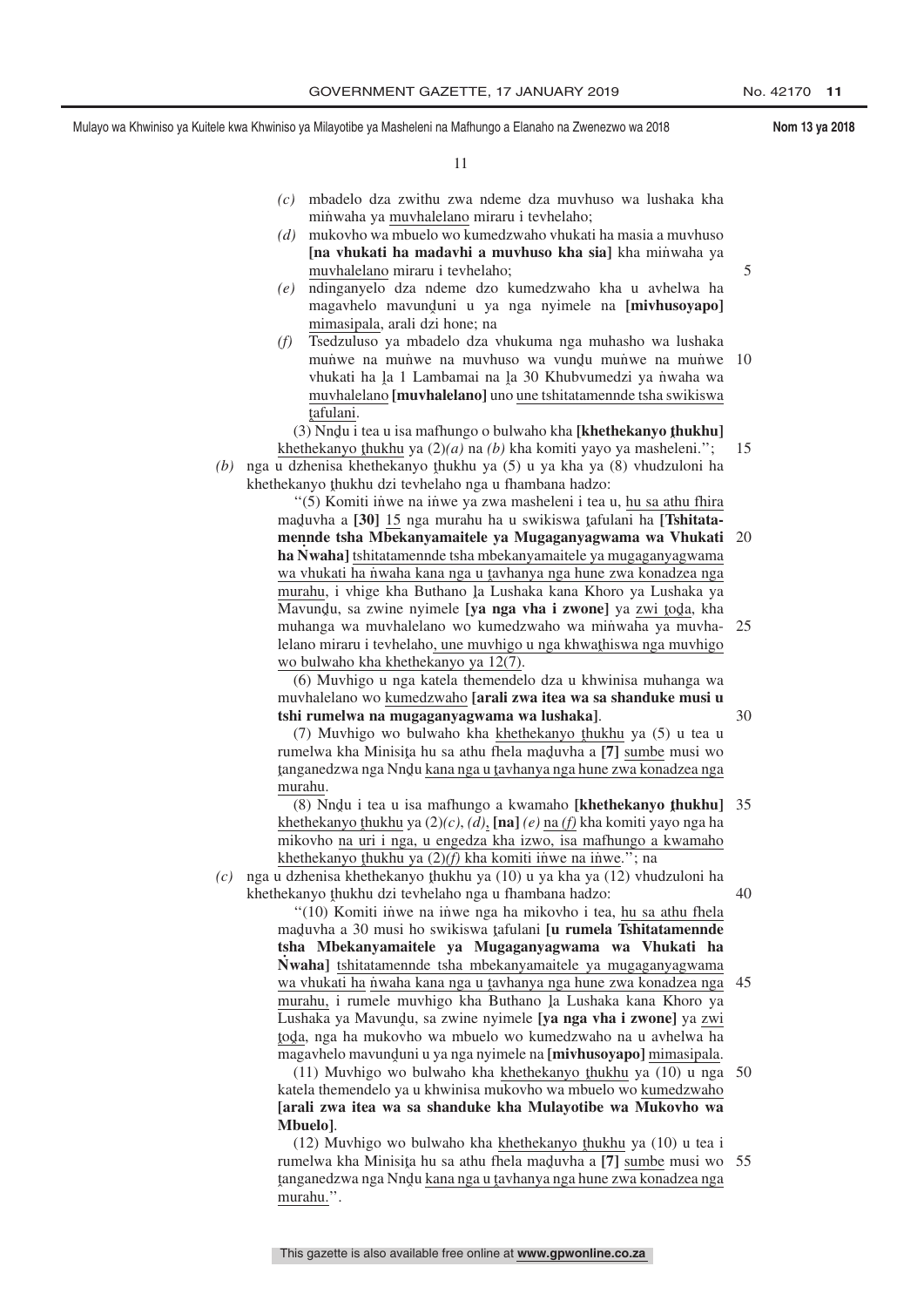10

#### 12

#### **Substitution of section 7 of Act 9 of 2009**

**6.** The following section is hereby substituted for section 7 of the principal Act:

#### ''**Introduction of [the Division of Revenue Bill, the] national annual budget, Division of Revenue Bill and [the] Appropriation Bill**

**7.** (1) The Minister must table the national annual budget in the National Assembly as set out in section 27 of the Public Finance Management Act, at the same time as the Division of Revenue Bill and the Appropriation Bill. 5

(2) In addition to the information stipulated in section 27 of the Public Finance Management Act, the documentation tabled by the Minister with the national annual budget must include—

*(a)* the proposed fiscal framework **[for the financial year and subsequent two years]**;

- *(b)* the key macro-economic assumptions underlying the fiscal framework over the short, medium and long term;
- *(c)* key fiscal ratios for the next three financial **[year and subsequent** 15 **two]** years, including revenue, expenditure, the primary and overall balance and outstanding general government and public sector debt at the end of the financial year as a percentage of gross domestic product;
- *(d)* tax and other revenue proposals, including the contribution of the different revenue categories to national revenue for the next three 20 financial **[year and subsequent two]** years;
- *(e)* cyclical factors taken into account in the formulation of the proposed fiscal framework for the next three financial **[year and subsequent two]** years;
- *(f)* an estimate of aggregate general government and public sector debt 25 levels in the short, medium and long term;
- *(g)* an estimate and breakdown of contingent liabilities for the next three financial **[year and subsequent two]** years; and
- *(h)* any other information requested by a House from time to time.

**[(3) The Division of Revenue Bill must be introduced at the same** 30 **time as the Bills referred to in subsection (1).]**

(4) The Minister must submit a report to the Houses at the same time as tabling the Bills referred to in **[subsections]** subsection (1) **[and (3)]**, explaining how the Division of Revenue Bill and the national budget give effect to, or the reasons for not taking into account, the recommendations 35 contained in the reports referred to in sections  $5(2)$ ,  $6(7)$  and  $6(12)$ .".

### **Amendment of section 8 of Act 9 of 2009**

**7.** Section 8 of the principal Act is hereby amended—

- *(a)* by the substitution for the heading of the following heading:
	- ''**[Adopting the] Adoption of fiscal framework [and revenue propos-**40**als]**'';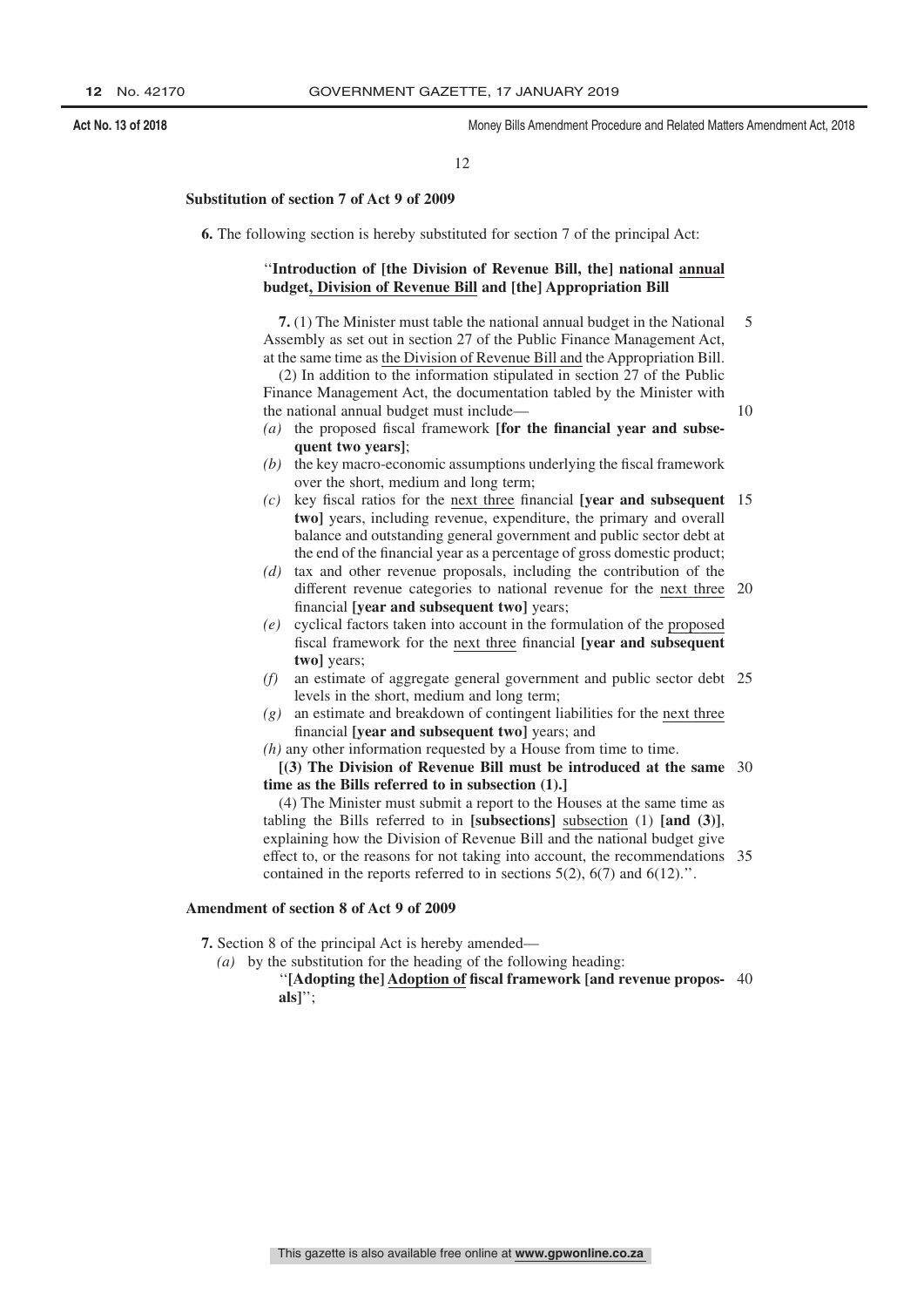#### 13

#### **Ubviswa ha khethekanyo ya 7 ya Mulayo wa 9 wa 2009**

**6.** Khethekanyo i tevhelaho i khou dzheniswa vhudzuloni ha khethekanyo ya 7 ya Mulayo muhulwane:

#### "**U** divhadzwa ha [Mulayotibe wa Mukovho wa Mbuelo,] muga-<br>ganyagwama wa nyeha nga nyeha wa lushaka Mulayotibe wa **ganyagwama wa n˙ waha nga n˙ waha wa lushaka, Mulayotibe wa Mukovho wa Mbuelo na Mulayotibe wa Mukovho** 5

**7.** (1) Minisita vha tea u swikisa mugaganyagwama wa nuaha nga<br>kaba wa lushaka kha Buthano la Lushaka sa zwe zwa bulwa kha nwaha wa lushaka kha Buthano la Lushaka sa zwe zwa bulwa kha<br>khathakanyo ya 27 va Mulayo wa Ndangulo ya Mashalani a Tshitshayha khethekanyo ya 27 ya Mulayo wa Ndangulo ya Masheleni a Tshitshavha, nga tshifhinga tshithihi na Mulayotibe wa Mukovho wa Mbuelo na 10 Mulayotibe wa Mukovho.

(2) U engedza kha mafhungo o bulwaho kha khethekanyo ya 27 ya Mulayo wa Ndangulo ya Masheleni a Tshitshavha, Iinwalo Io swikiswaho<br>nga Minisita na mugaganyagwama wa nyeha nga nyeha wa lushaka u taa nga Minisita na mugaganyagwama wa nwaha nga nwaha wa lushaka u tea<br>u katala u katela—

- *(a)* muhanga wa muvhalelano wo kumedzwaho **[wa n˙ waha wa muvhalelano na mivhili i tevhelahol** minwaha:
- *(b)* khumbulelo dza ndeme dza divhaikonomi ya mekhiro dzine dza vha<br>theo ya muhanga wa muyhalelano kha tehithinga tehinfufhi, teha theo ya muhanga wa muvhalelano kha tshifhinga tshipfufhi, tsha vhukati na tshilapfu;
- *(c)* reshio dza muvhalelano dza ndeme dza min˙ waha ya muvhalelano miraru i daho **[nvaha na mivhili i tevhelaho]**, hu tshi katelwa na<br>mbuglo tshinyalelo ndinganyiso khulwane na yothe nga u angaredza mbuelo, tshinyalelo, ndinganyiso khulwane na yothe nga u angaredza<br>na tshikolodo tshi kolodwaho tsha muyhuso nga u angaredza na tsha na tshikolodo tshi kolodwaho tsha muvhuso nga u angaredza na tsha sekithara ya tshitshavha mafheloni a nwaha wa muvhalelano sa 25 phesenthe ya zwibveledzwa gute zwa shango;<br>muthelo, na manwe, makumedzwa, a mbuel
- *(d)* muthelo na manwe makumedzwa a mbuelo, hu tshi katelwa na mbadelo ya khethekanyo dza mbuelo dzo fhambanaho kha mbuelo ya lushaka ya min˙ waha ya muvhalelano miraru i tevhelaho **[n˙ waha na mivhili i tevhelaho]**;
- *(e)* nzulele dza tshannzie dzo dzhielwaho ntha musi hu tshi itwa muhanga<br>wa musikalalano wo kumedzwaho dza minyaha ya mushalalano wa muvhalelano wo kumedzwaho dza minwaha ya muvhalelano miraru i tevhelaho **[n˙ waha na mivhili i tevhelaho]**;
- *(f)* zwiimo zwa tshikolodo tsho anganywaho tsha thanganyelo<br>
nyangaredzi ya muyhuo na sekithara ya tshitshayba kha tshifhinga nyangaredzi ya muvhuso na sekithara ya tshitshavha kha tshifhinga 35 tshipfufhi, tsha vhukati na tshilapfu;
- *(g)* milandu i songo lavhelelwaho yo anganywaho na u fhambanyiswa nga zwipida ya minwaha ya muvhalelano <u>miraru i tevhelaho</u> [**n˙waha na**<br>miyhili i teyhelahol: na **mivhili i tevhelaho]**; na

40

15

20

 $30$ 

 $(h)$  man̆we mafhungo o humbelwaho nga Nnd̥u musi muňwe. [(3) Mulayotibe wa Mukovho wa Mbuelo u tea u divhadzwa nga<br>**iifhinga tshithihi na Milayotibe ya hulwabo** kha khathekanyo **tshifhinga tshithihi na Milayotibe yo bulwaho kha khethekanyo ˆ thukhu ya (1).]**

(4) Minisita vha tea u rumela muvhigo Kha Nndu nga tshifhinga tshithihi<br>tshina ha swikiswa Milayotiba ya hulwaba kha Ikhathakanya thukhul na tshine ha swikiswa Milayotibe yo bulwaho kha **[khethekanyo thukhu]** 45<br>khethekanyo thukhu ya (1) **[na ya (3)**], yha tshi talutshedza uri Mulayotibe  $\frac{khethekanyo fhuku ya (1) [na ya (3)],$  vha tshi <u>talutshedza uri Mulayotibe</u><br>wa Mukoybo wa Mbuelo na mugaganyagwama wa lushaka u ita uri bu yhe wa Mukovho wa Mbuelo na mugaganyagwama wa lushaka u ita uri hu vhe na u shuma, kana zwiitisi zwa u sa dzhiela ntha themendelo dzi re kha<br>miyhigo vo bulwaho kha khathakanyo dza 5(2), 6(7) na 6(12)." mivhigo yo bulwaho kha khethekanyo dza 5(2), 6(7) na 6(12).''.

#### **Khwiniso ya khethekanyo ya 8 ya Mulayo wa 9 wa 2009**

50

**7.** Khethekanyo ya 8 ya Mulayo muhulwane i khou khwiniswa—

*(a)* nga u dzhenisa inwe thoho ya mafhungo vhudzuloni ha i tevhelaho:<br>**"II tanganedzal Thanganedzo ya muhanga wa muvhale** 

"[U **tanganedza]** Thanganedzo ya muhanga wa muvhalelano [na<br>makumedzwa a mbuelol": **makumedzwa a mbuelo]**'';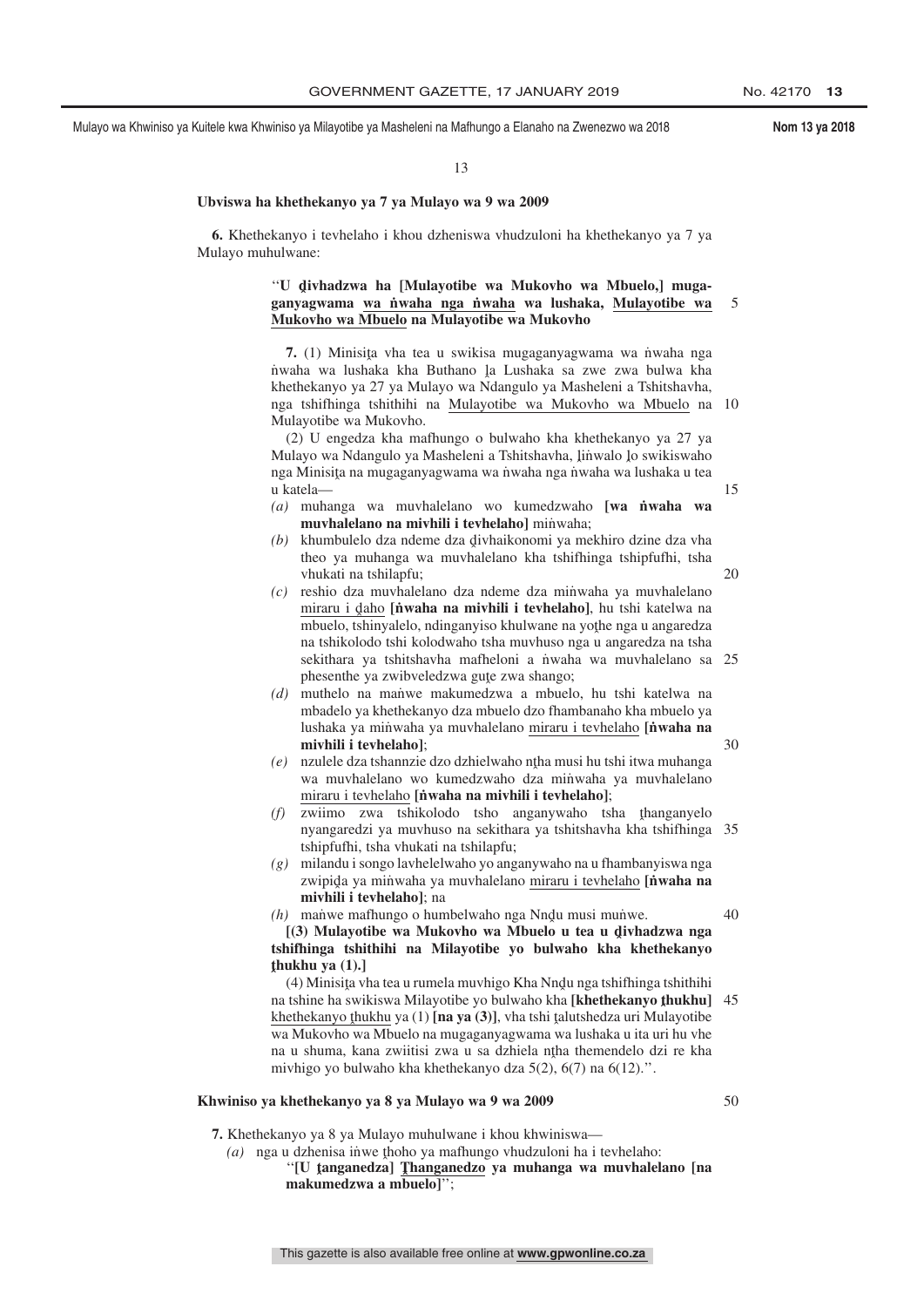14

*(b)* by the substitution for subsections (1) to (4) of the following subsections respectively:

> ''(1) The National Assembly and the National Council of Provinces must refer the fiscal framework **[and revenue proposals]** to their respective committees on finance.

> (2) The committees must conduct joint public hearings on the fiscal framework **[and revenue proposals]**.

(3) The committees must, within 16 days after the tabling of the national budget **[submit a]** or as soon as reasonably possible thereafter, report to the National Assembly **[and]** or the National Council of Provinces, as the case requires, on the fiscal framework **[and revenue proposals]**. 10

(4) The report must include a clear statement accepting or amending the fiscal framework **[and revenue proposals]**.'';

*(c)* by the substitution for paragraph *(b)* in subsection (5) of the following 15 paragraph:

> ''*(b)* ensure that debt levels and debt **[interest cost]** servicing charges are reasonable;''; and

*(d)* by the deletion of subsection (7).

#### **Substitution of section 9 of Act 9 of 2009**

**8.** Section 9 of the principal Act is hereby amended—

*(a)* by the substitution for subsections (2) and (3) of the following subsections respectively:

> ''(2) After the Division of Revenue Bill is passed by the National Assembly and referred to the National Council of Provinces, the Bill must be referred to the committee on appropriations of the National Council of Provinces for consideration and report. 25

(3) The Division of Revenue Bill must be passed **[no later than]** within 35 days after the adoption of the fiscal framework by Parliament or as soon as reasonably possible thereafter.''; and

- *(b)* by the substitution for subsections (5) to (8) of the following subsections respectively:
	- ''(5) The standing rules must provide for—
	- *(a)* the participation **[of chairpersons]** of other committees in considering the Division of Revenue Bill; 35
	- *(b)* public hearings by the committees on appropriations;
	- *(c)* any member of Cabinet affected by the proposed amendments to respond to the proposed amendments affecting conditional grant allocations;
	- *(d)* provinces and **[local governments]** municipalities affected by the 40 proposed amendments to respond to the proposed amendments; and
	- *(e)* the committee on appropriations of each House to prepare a report on the Division of Revenue Bill in accordance with subsection (6).
	- (6) The report of the respective committees on appropriations must, at least**[:]**—
	- *(a)* indicate whether the effects of the proposed amendments on the total national, provincial and local government equitable and conditional grant allocations in terms of the Bill are consistent with the adopted fiscal framework;
	- *(b)* motivate the amendments in terms of service delivery improve-50 ments; and
	- *(c)* demonstrate that the impact of amendments has been taken into account in respect of the service delivery obligations of all affected national departments, **[provinces,]** provincial governments and **[local governments]** municipalities. 55

20

5

30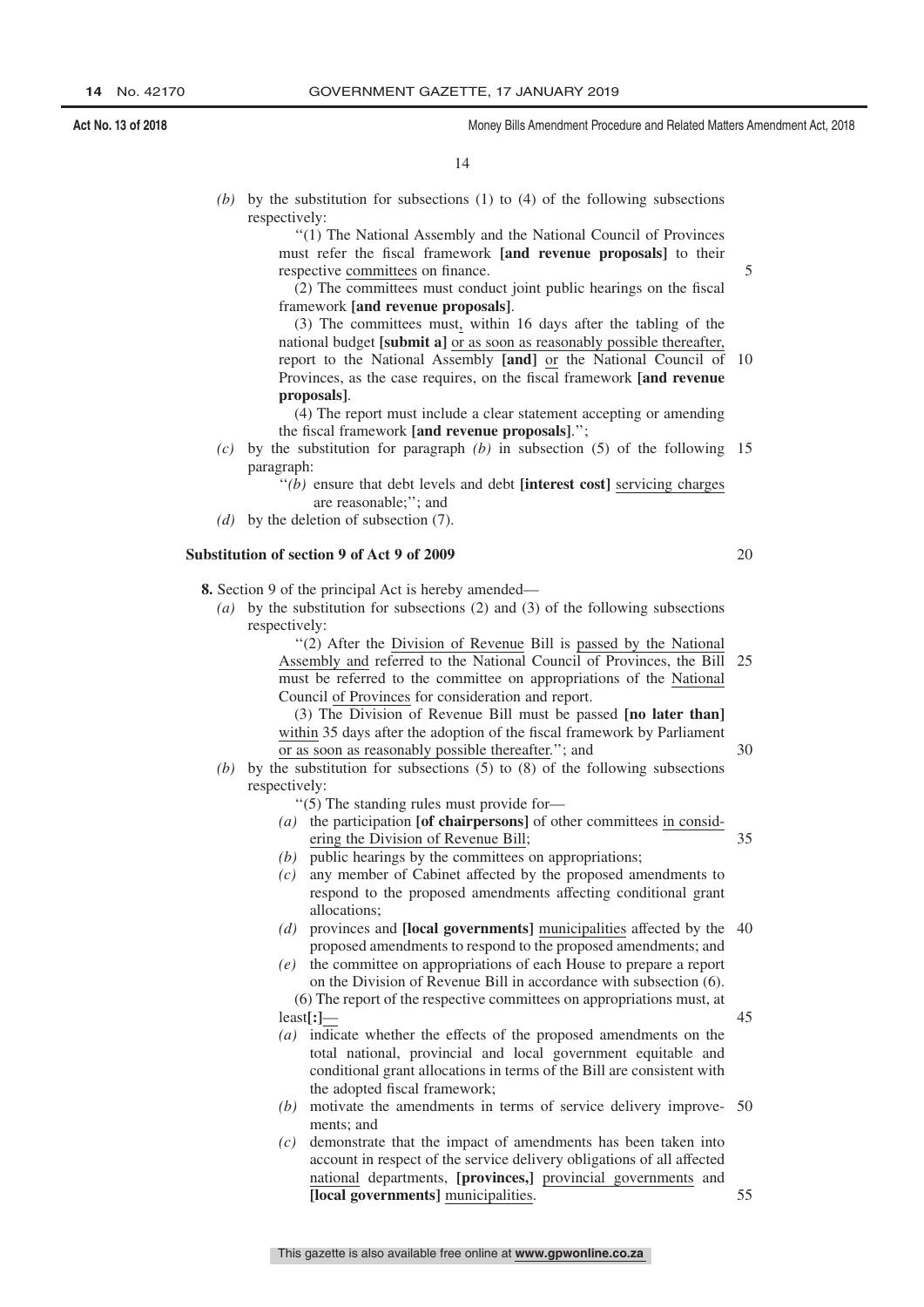5

35

55

Mulayo wa Khwiniso ya Kuitele kwa Khwiniso ya Milayotibe ya Masheleni na Mafhungo a Elanaho na Zwenezwo wa 2018 **Nom 13 ya 2018**

15

(b) nga u dzhenisa dzinwe khethekanyo thukhu dza (1) u swika (4) vhudzuloni ha<br>dzi taybelsho: dzi tevhelaho:

> "(1) Buthano la Lushaka na Khoro ya Lushaka ya Mavundu dzi tea u<br>irisela muhanga wa muyhalelano **ina makumedzwa a mbugiol** kha fhirisela muhanga wa muvhalelano **[na makumedzwa a mbuelo]** kha dzikomiti nga ha masheleni.

> $(2)$  Komiti dzi tea u tshimbidza vhupfiwa nga vhathu ho tanganelaho nga ha muhanga wa muvhalelano **[na makumedzwa a mbuelo]**.

 $(3)$  Komiti dzi fanela, hu sa athu fhela maduvha a 16 nga murahu ha u swikiswa ha mugaganyagwama wa lushaka **[u rumela]** kana nga u <u>ka manyoza masi zwi tshi kona ya Lushaka ya Mavund</u>u, arali zwi tshi<br>Lushaka **[na]** kana kha Khoro ya Lushaka ya Mavundu, arali zwi tshi tavhanyedza musi zwi tshi konadzea nga murahu, u vhiga kha Buthano la 10<br>Lushaka **Inal** kana kha Khoro va Lushaka va Mayundu, arali zwi tshi khou <u>t</u>odea, nga ha muhanga wa muvhalelano [<mark>na makumedzwa a</mark><br>mbuglol **mbuelo]**.

(4) Muvhigo u fanela u katela tshitatamende tshi re khagala tsha u ˆ **dzwa a mbuelo]**.''; tanganedza kana u khwinisa muhanga wa muvhalelano **[na makume-**15

- *(c)* nga u dzhenisa in˙ we pharagirafu vhudzuloni ha pharagirafu ya *(b)* kha khethekanyo thukhu ya  $(5)$  i tevhelaho:<br>"(b) u khwathisedza uri levele ya
	- "*(b)* u khwathisedza uri levele ya tshikolodo na tshikolodo [**mbadelo**]<br>dza mujnganfumal tsha mbadelo ya tshinyalelo dzi a nfesesea." dza muingapfuma] tsha mbadelo ya tshinyalelo dzi a pfesesea;"; 20 na
- (d) nga u phumula khethekanyo thukhu ya (7).

#### **Ubviswa ha khethekanyo ya 9 ya Mulayo wa 9 wa 2009**

**8.** Khethekanyo ya 9 ya Mulayo muhulwane i khou khwinisa—

(a) nga u dzhenisa dzinwe khethekanyo thukhu vhudzuloni ha khethekanyo 25<br>thukhu va (3) na va (3) dzi teyhelaho: ˆ thukhu ya (2) na ya (3) dzi tevhelaho:

''(2) Nga murahu ha u phasiswa ha Mulayotibe wa Mukovho wa Mbuelo nga <u>Buthano la Lushaka na</u> u fhiriselwa kha Khoro ya Lushaka<br>va Mayundu, Mulayotibe u fanela u fhiriselwa kha komiti nga ha ya Mavundu, Mulayotibe u fanela u fhiriselwa kha komiti nga ha<br>mikoybo ya Khoro ya Lushaka ya Mayundu uri u tanganedzwe na mikovho ya Khoro ya Lushaka ya Mavundu uri u tanganedzwe na 30 muvhigo.

(3) Mulayotibe wa Mukovho wa Mbuelo u fanela u phasiswa **[hu sa athu u fhira]** maduvha a 35 nga murahu ha u tanganedzwa ha muhanga<br>wa muyhalelano nga Phalamennde kana nga u tayhanyedza musi zwi wa muvhalelano nga Phalamennde kana nga u tavhanyedza musi zwi<br>konadzea nga murabu "; na konadzea nga murahu.''; na

- (b) nga u dzhenisa dzinwe khethekanyo thukhu vhudzuloni ha khethekanyo ya<br>(5) u ya kha ya (8) dzi teyhelwaho: (5) u ya kha ya (8) dzi tevhelwaho:
	- "(5) Milayo ya tshothe i fanela u netshedza—<br>u whushelamulenzhe **[nga yhadzulatshidulo]**
	- *(a)* vhushelamulenzhe **[nga vhadzulatshidulo**] vha dzinwe komiti kha u <u>tanganedza Mulayotibe wa Khethekanyo ya Mbuelo;</u><br>Vhunfiwa nga yhathu nga dzikomiti nga ha mikoybo; 40
	- *(b)* Vhupfiwa nga vhathu nga dzikomiti nga ha mikovho;
	- *(c)* murado munive na munive wa Khabinethe o kwameaho nga<br>khwiniso dzo dzinginywaho dzi kwamaho khovhelo ya gaybelo lo khwiniso dzo dzinginywaho dzi kwamaho khovhelo ya gavhelo Įo<br>tiwaho: tiwaho;
	- (*d*) mavundu na [**mivhuso yapo**] <u>mimasipala</u> yo kwameaho nga 45<br>khwiniso dzo dzinginywaho dzi do tea u fhindula nga ha khwiniso khwiniso dzo dzinginywaho dzi do tea u fhindula nga ha khwiniso<br>dzo dzinginywaho: na dzo dzinginywaho; na
	- $(e)$  komiti nga ha mikovho ya Nndu iniwe na inwe i do fanela u dzudzenya muyhigo nga ha Mulayotibe wa Mukovho wa Mbuelo u dzudzanya muvhigo nga ha Mulayotibe wa Mukovho wa Mbuelo u ya nga khethekanyo <u>t</u>hukhu ya (6).<br>Muyhigo wa dzikomiti nga ha mi 50
		- (6) Muvhigo wa dzikomiti nga ha mikovho u fanela u **[:]**—
	- *(a)* sumbedzisa uri u vha hone ha khwiniso dzo dzinginywaho kha ˆ lushaka, <sup>ˆ</sup> la vundˆ u na muvhuso wapo u ya nga Mulayotibe zwi khou thanganyelo ya ndinganyiso na khovhelo ya gavhelo lo tiwaho ya hasha kuta khou<br>lushaka Ja yundu na muyhuso wano u ya nga Mulayotibe zwi khou elana na muhanga wa muvhalelano wo tanganedzwaho;<br>nea zwijitisi zwa khwiniso u va nga khwinifhadzo va n
	- (b) nea zwiitisi zwa khwiniso u ya nga khwinifhadzo ya ndisedzo ya<br>tshumelo: na ˆ tshumelo; na
	- *(c)* sumbedzisa uri u kwamea ha khwiniso ho dzhielwa ntha malugana<br>na mishumo ya ndisedzo ya tshumelo ya mihasho ya lushaka yo na mishumo ya ndisedzo ya tshumelo ya mihasho ya <u>lushaka</u> yo<br>kwameabo **[mayundu]** miyhuso ya mayundu na **[miyhuso yano]** kwameaho, **[mavund̪u]** <u>mivhuso ya mavund̪u</u> na **[mivhuso yapo]** 60<br>mimasinala mimasipala.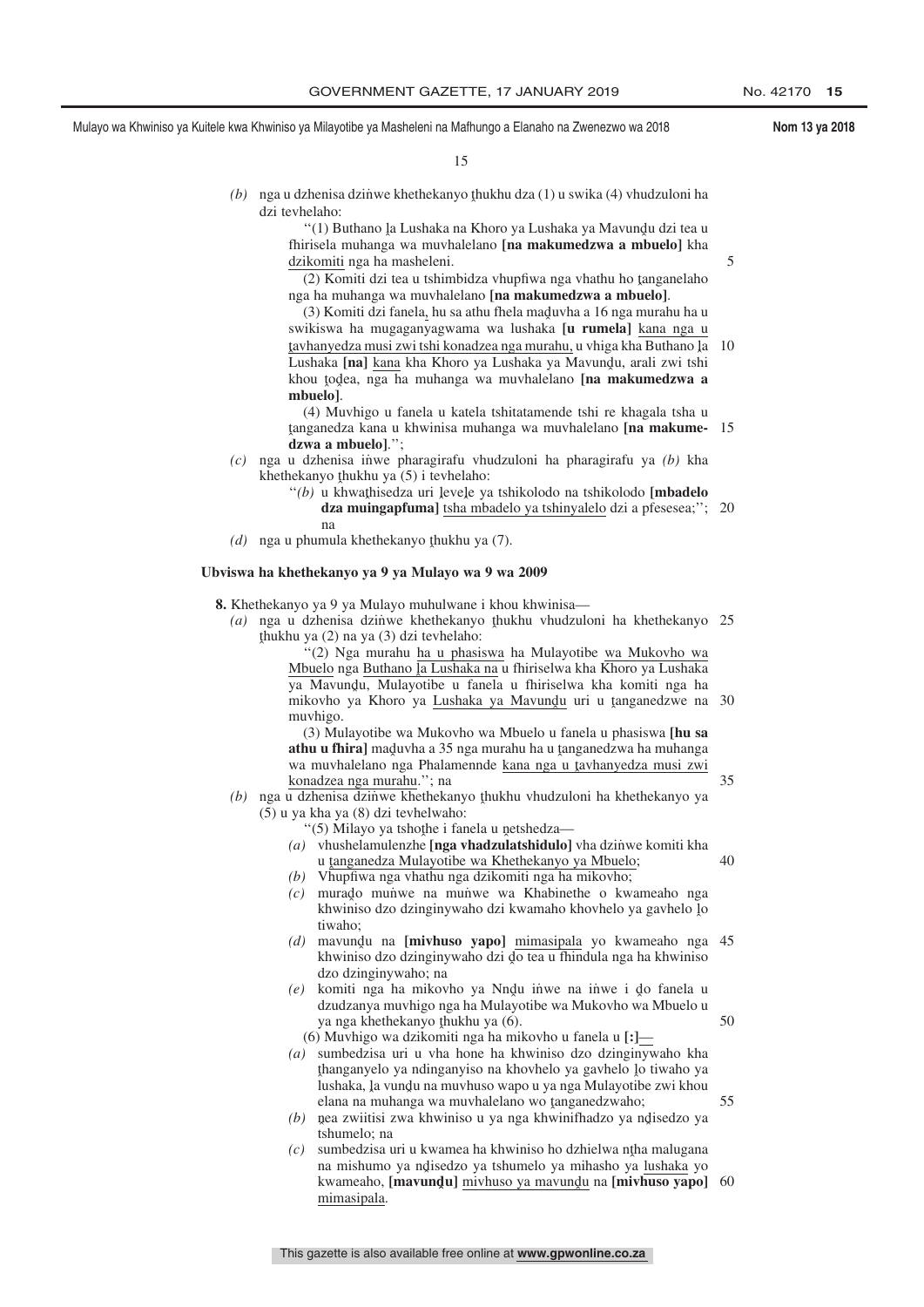16

- (7) The **[committees]** committee on appropriations must—
- *(a)* consult with the Financial and Fiscal Commission; and
- *(b)* allow the Minister the opportunity to respond to any proposed amendments **[proposed]** at least **[3]** three days prior to the submission of the report to the relevant House.

5

(8) The **[report]** reports submitted by the committees on appropriations to the respective Houses must be accompanied by any response of the Minister to any proposed amendments.''.

#### **Amendment of section 10 of Act 9 of 2009**

**9.** Section 10 of the principal Act is hereby amended—

10

30

- *(a)* by the substitution for subsections (1) to (3) of the following subsections respectively:
	- ''(1) After the adoption of the fiscal framework**[:]**—
	- *(a)* the Appropriation Bill must be referred to the **[Committee]** committee on **[Appropriations]** appropriations of the National 15 Assembly;
	- *(b)* the Minister must table the proposals setting out the **[strategic priorities, measurable objectives]** purpose and other strategic performance information for each **[department, public entity or institution**] vote against its expected revenue and proposed expenditure by programme, **[sub-programme]** main division and economic **[items of expenditure]** classifications; and 20
	- *(c)* the relevant members of Cabinet must table updated strategic plans for each department, public entity or constitutional institution, which must be referred to the relevant committee for consideration 25 and report.

(2) After the Appropriation Bill is passed by the National Assembly and **[has been]** referred to the National Council of Provinces, the Bill must be referred to the **[Committee]** committee on **[Appropriations]** appropriations of the National Council of Provinces.'';

*(b)* by the substitution for subsection (5) of the following subsection:

''(5) Another committee may advise a **[Committee]** committee on **[Appropriations]** appropriations that a sub-division of a main division within a vote be appropriated conditionally to ensure that the money requested for the main division will be spent effectively, efficiently and 35 economically, provided that—

- *(a)* the committee must specify the conditions that need to be met before the **[Committee]** committee on **[Appropriations]** appropriations may recommend to the House that the funds be released;
- *(b)* the Minister **[or]** and the affected member of Cabinet must be given 40 at least **[2]** two days to respond to the proposed conditional appropriation, which response must be included in the report containing the recommendation; and
- **[***(c)* **a recommendation to the House that a sub-division of a main division within a vote is appropriated conditionally must be** 45 **accompanied by the response from the Minister and the affected member of Cabinet, as the case requires; and]**
- *(d)* the House must consider the recommendation of the **[Committee]** committee on **[Appropriations]** appropriations to release the funds within [7] seven days after that committee reported to the House."; 50 *(c)* by the substitution for subsection (6) of the following subsection:
	- ''(6) Another committee may advise a **[Committee]** committee on **[Appropriations]** appropriations that an amount must be appropriated specifically and exclusively for a purpose mentioned under a main division within a vote.''; 55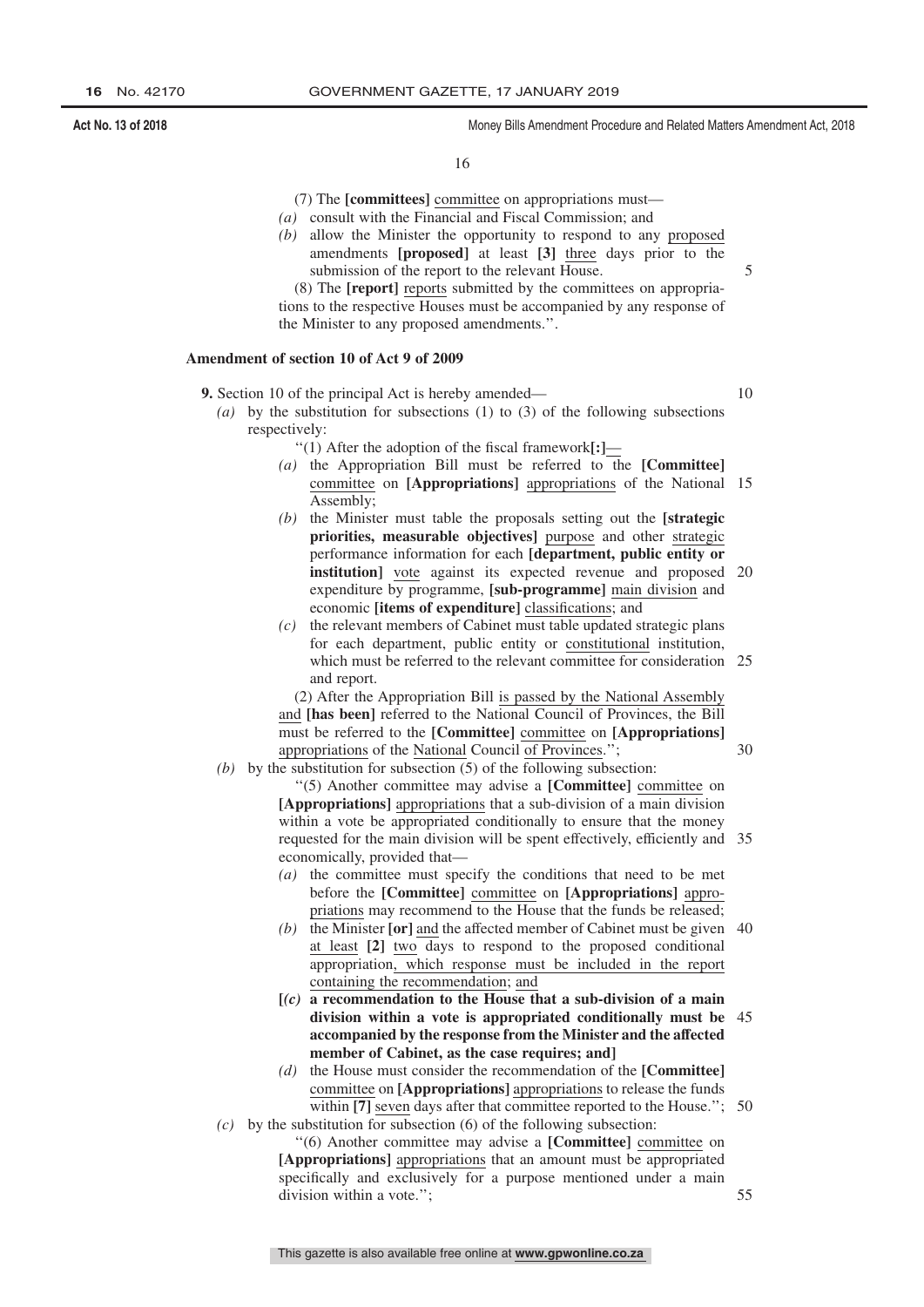5

10

15

30

Mulayo wa Khwiniso ya Kuitele kwa Khwiniso ya Milayotibe ya Masheleni na Mafhungo a Elanaho na Zwenezwo wa 2018 **Nom 13 ya 2018**

17

(7) **[dzikomiti]** komiti nga ha mikovho i fanela u—

- *(a)* kwamana na Khomishini ya Muvhalelano na Masheleni; na
- (b) nea Minisita tshikhala tsha u fhindula nga ha <u>khwiniso</u> dzinue na<br>dzinywadzo dzinginywaho **lu dzinginywal** kha maduuba [3] mataru dzinwe dzo dzinginywaho **[u dzinginywa]** kha maduwa za miwe na<br>dzinwe dzo dzinginywaho **[u dzinginywa]** kha maduwha **[3]** mararu phanda ha musi muvhigo u tshi rumelwa kha Nndu yo teaho.<br>Umuvhigol miyhigo yo rumelwaho nga dzikomiti nga ba mik (8) **[muvhigo]** mivhigo yo rumelwaho nga dzikomiti nga ha mikovho kha Nndu u ya nga u fhambana hadzo u fanela u fhelekedzwa nga<br>phindulo inwe na inwe ya Minisita nga ha khwiniso dzo dzinginywaho

## phindulo inwe na inwe ya Minisita nga ha khwiniso dzo dzinginywaho<br>dzinywa na dzinywa " dzinwe na dzinwe.".

#### **Khwiniso ya khethekanyo ya 10 ya Mulayo wa 9 wa 2009**

- **9.** Khethekanyo ya 10 ya Mulayo muhulwane i khou khwiniswa—
	- (a) nga u dzhenisa dzinwe khethekanyo thukhu vhudzuloni ha khethekanyo thukhu va  $(1)$  u swika kha va  $(3)$  dzi tevhelaho: ˆ thukhu ya (1) u swika kha ya (3) dzi tevhelaho:
		- "(1) Nga murahu ha u tanganedzwa ha muhanga wa muvhalelano **[:]**—
		- *(a)* Mulayotibe wa Mukovho u tea u fhiriselwa kha **[Komiti]** komiti nga ha **[Mikovho]** <u>mikovho</u> ya Buthano <u>l</u>a Lushaka;<br>Minisita u fanela u swikisa makumedzwa a sumbedz
		- *(b)* Minisita u fanela u swikisa makumedzwa a sumbedzisaho [zwithu]<br>zwa yhuthogwa kha pulane ya u swikelela ndiyho zwinikwa zwi zwa vhuţhogwa kha pulane ya u swikelela ndivho, zwipikwa zwi<br>kaleabol ndivho na manwe mafbungo a kushumele kwa pulane ya kaleaho] ndivho na manwe mafhungo a kushumele kwa pulane ya vhutali zwa **[muhasho, dzangano ]a muvhuso kana zwiimiswa]**<br>voutu inwe na inwe kha mbuelo yo no khou laybelelwa yazwo na voutu inwe na inwe kha mbuelo yo no khou lavhelelwa yazwo na tshinyalelo yo dzinginywaho nga mbekanyamushumo, **[mbekanyamushumo thukhu]** mukovho muhulwane na khethekanyo kha zwa ikonomi **[zwithu zwa tshinyalelo]**; na 20 25
		- *(c)* mirado yo teaho ya Khabinethe i fanela u swikisa pulane dza tehnitirathedzhi dzo khwiniswaho dza muhasho muniwe na muniwe tshiţirathedzhi dzo khwiniswaho dza muhasho mun≀we na mun≀we, dzine dza dzangano la muvhuso kana zwiimiswa zwa ndayotewa, dzine dza<br>tea u fhiriselwa kha komiti vo teabo uri dzi tanganedzwe na tea u fhiriselwa kha komiti yo teaho uri dzi tanganedzwe na<br>muyhigo muvhigo.

(2) Nga murahu ha musi Mulayotibe wa Mukovho wo phasiswa nga Buthano <u>la Lushaka</u> [**na u**] fhiriselwa kha Khoro ya Lushaka ya<br>Mayundu Mulayotibe u fanela u fhiriselwa kha [Komiti] komiti nga ha Mavundu, Mulayotibe u fanela u fhiriselwa kha **[Komiti]** <u>komiti</u> nga ha<br>**Ulikovhol** mikovho va Khoro va Lushaka va Mavundu <sup>77</sup> **[Mikovho]** mikovho ya Khoro ya <u>Lushaka</u> ya <u>Mavund</u>u.";<br>udzhenisa inwe khethekanyo thukhu yhudzuloni ha khethek

(b) nga u dzhenisa inwe khethekanyo <u>thukhu vhudzuloni ha khethekanyo thukhu</u> 35<br>va (5) i teyhelaho: ya (5) i tevhelaho:

> ''(5) In˙ we komiti i nga eletshedza **[Komiti]** komiti nga ha **[Mikovho]** mikovho uri khethekanyo thukhu ya khethekanyo khulwane nga ngomu<br>kha youtu i koybelwe nga ndila yo tiwaho u khwathisedza uri tshelede yo kha voutu i kovhelwe nga ndila yo tiwaho u khwathisedza uri tshelede yo<br>humbelwaho ya khethekanyo khulwane i do shumiswa nga ndila yo humbelwaho ya khethekanyo khulwane i do shumiswa nga ndila yo 40<br>teaho yo linganabo na yo yhulungelaho arali teaho, yo linganaho na yo vhulungelaho, arali—

- *(a)* komiti i tshi fanela u bula milayo ine ya tea u swikelelwa phanda ha<br>musi **Komiti** komiti nga ha **Mikoybo**l mikoybo i tshi themandela musi **[Komiti]** komiti nga ha **[Mikovho]** mikovho i tshi themendela kha Nndu uri masheleni a bvisiwe;<br>Minisita Ikanal na murado a kwam
- (b) Minisita [**kana**] na murado a kwameaho wa Khabinethe vha fanela 45 u newa maduvha a <u>linganaho</u> [2] <u>mavhili</u> a u fhindula kha mukovho<br>wo tiwaho wo dzinginywaho, hune phindulo va fanela u katelwa wo tiwaho wo dzinginywaho, hune phindulo ya fanela u katelwa kha muvhigo une wa vha na themendelo; na
- **[**(c) **themendelo** kha Nndu ya uri khethekanyo thukhu ya khethekanyo khulwane nga ngomu ha youtu i khou koyhelwa u **khethekanyo khulwane nga ngomu ha voutu i khou kovhelwa u** 50 **ya nga milayo yo tiwaho nahone i fanela u fhelekedzwa nga phindulo u bva kha Minisita na murado a kwameaho wa**<br>Khabinethe arali zwi tshi nga todea: nal **Khabinethe, arali zwi tshi nga <b>***t***odea; na**]<br>Nudu i fanela u tanganedza themendelo va l
- *(d)* Nndu i fanela u tanganedza themendelo ya [**Komiti**] komiti nga ha **[Mikovho]** mikovho ya u bvisa masheleni hu sa athu fhela maduvha a [7] sumbe nga murahu ha musi komiti yo vhiga kha<br>Nndu " Nndu.'';<br>enisa inv 55
- (c) nga u dzhenisa inwe khethekanyo thukhu vhudzuloni ha khethekanyo thukhu<br>va (6) i teyhelaho: ya (6) i tevhelaho:
	- "(6) Inwe komiti i nga eletshedza [Komiti] komiti nga ha [Mikovho] 60 mikovho uri tshelede i kovhiwe nga ndila yo tiwaho na u itelwa fhedzi<br>ndiybo yo buliwaho nga fhasi ha khethekanyo khulwane nga ngomu ha ndivho yo buliwaho nga fhasi ha khethekanyo khulwane nga ngomu ha voutu.'';

This gazette is also available free online at **www.gpwonline.co.za**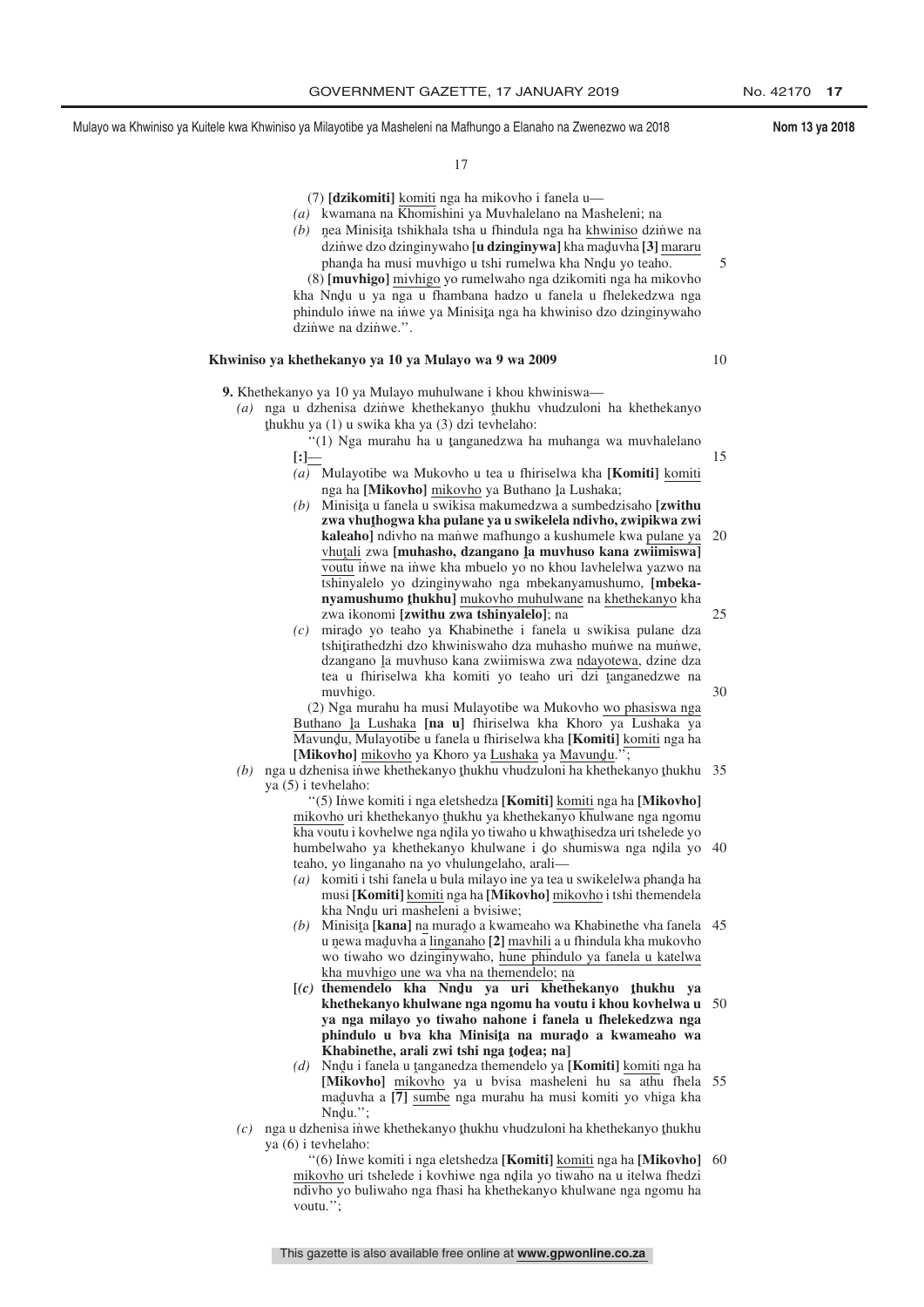18

*(d)* by the substitution for subsections (8) to (10) of the following subsections respectively:

''(8) The standing rules must provide for—

- *(a)* the **[Committee]** committee on **[Appropriations]** appropriations to hold public hearings on the Appropriation Bill and proposed amendments; 5
- *(b)* the **[Committee]** committee on **[Appropriations]** appropriations to report to the House on the comments on and amendments to the Appropriation Bill;
- *(c)* other committees to consult with the **[Committee]** committee on 10 **[Appropriations]** appropriations in respect of proposed amendments to transfer payments, recurrent and capital expenditure of a vote, or a main division within a vote, taking into consideration any report adopted by the House;
- *(d)* other committees to consult with the **[Committee]** committee on 15 **[Appropriations]** appropriations in respect of proposed conditional appropriations;
- *(e)* the **[Committee]** committee on **[Appropriations]** appropriations to mediate between committees proposing conflicting amendments to the Appropriation Bill; and
- *(f)* the **[Committee]** committee on **[Appropriations]** appropriations to recommend to the House that proposed amendments reported by other committees are rejected where those amendments are inconsistent with the fiscal framework, the adopted Division of Revenue Bill or not motivated adequately in terms of this section.

(9) The Minister and any other member of Cabinet affected by the proposed amendments must be given at least 10 days to respond to any amendments proposed to the Appropriation Bill by the **[Committee]** committee on **[Appropriations]** appropriations prior to reporting to the House. 30

(10) A report of the **[Committee]** committee on **[Appropriations]** appropriations to the House that proposes amendments to the main

Appropriation Bill must, in respect of each amendment—

- *(a)* indicate the reason for such proposed amendment;
- *(b)* demonstrate how the amendment takes into account the broad 35 strategic priorities and allocations of the relevant budget;
- *(c)* demonstrate the implications of each proposed amendment for an affected vote and the main divisions within that vote;
- *(d)* demonstrate the impact of any proposed amendment on the balance between transfer payments, capital and recurrent spending in an 40 affected vote;
- *(e)* set out the impact of any proposed amendment on service delivery; **[and]**
- *(f)* set out the manner in which the amendment relates to prevailing departmental strategic plans, reports of the Auditor General, 45 committee reports adopted by a House, reports in terms of section 32 of the Public Finance Management Act, annual reports and any other information submitted to a House or committee in terms of the standing rules or on request**[.]**; and
- *(g)* include the responses of the Minister or affected member of Cabinet 50 to any proposed amendment.''; and
- *(e)* by the deletion of subsection (11).

#### **Amendment of section 11 of Act 9 of 2009**

**10.** Section 11 of the principal Act is hereby amended—

*(a)* by the substitution for the heading of the following heading: ''**Passing [the] revenue Bills**'';

20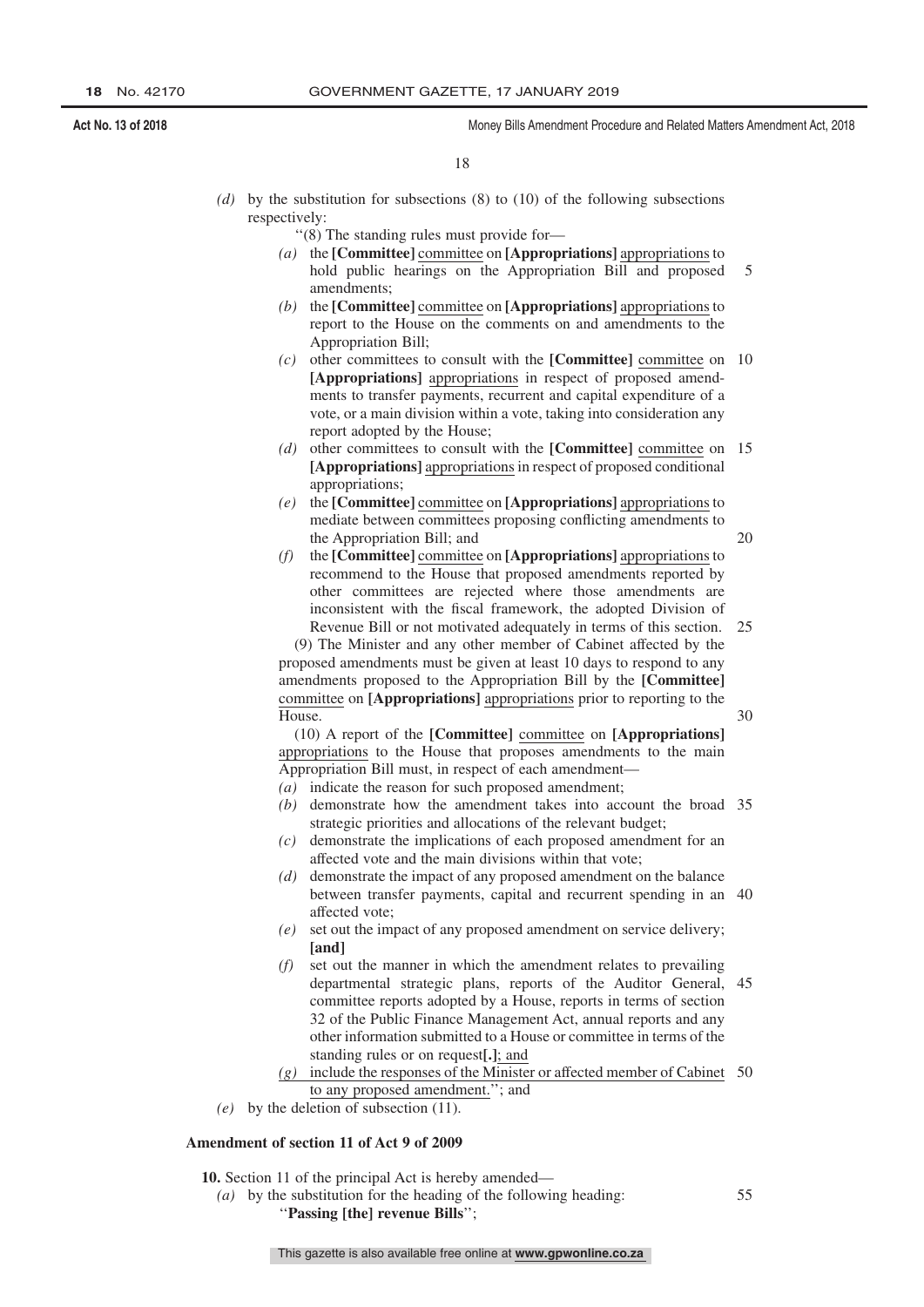19

- (d) nga u dzhenisa dzinwe khethekanyo thukhu vhudzuloni ha khethekanyo thukhu va  $(8)$ u swika kha va  $(10)$  dzi tayhelaho: ˆ thukhu ya (8) u swika kha ya (10) dzi tevhelaho:
	- "(8) Milayo ya tshothe i fanela u netshedza uri—<br>L**Komiti** komiti nga ha **Mikoyho** mikoyho i
	- *(a)* **[Komiti]** komiti nga ha **[Mikovho]** mikovho i fare vhupfiwa nga vhathu nga ha Mulayotibe wa Mukovho na khwiniso dzo dzinginywaho; 5
	- (b) **[Komiti]** komiti nga ha **[Mikovho]** mikovho i vhige kha Nndu nga ha mahumbulwa nga ha na khwiniso kha Mulayotibe wa Mukovho: ha mahumbulwa nga ha na khwiniso kha Mulayotibe wa Mukovho;
	- *(c)* dzin˙ we komiti dzi kwamane na **[Komiti]** komiti nga ha **[Mikovho]** mikovho malugana na khwiniso dzo dzinginywaho u rumela 10 mbadelo, tshinyalelo ya khephithala na i dovhololaho kha voutu, hu tshi khou dzhielwa nțha muvhigo wo țanganedzwaho nga Nndu;<br>dzinye komiti dzi do kwama [**Komiti]** komiti nga ba [**Mikovh**
	- (d) dzinwe komiti dzi do kwama **[Komiti]** <u>komiti</u> nga ha **[Mikovho]**<br>mikovho malugana na mikovho yo tiwaho yo dzinginywaho: mikovho malugana na mikovho yo tiwaho yo dzinginywaho;
	- *(e)* **[Komiti]** <u>komiti</u> nga ha **[Mikovho]** mikovho i do lamula vhukati ha 15<br>
	komiti dzi no khou dzinginya khuinico dzi sa faniho dzine vha sa komiti dzi no khou dzinginya khwiniso dzi sa faniho dzine vha sa khou andana kha Mulayotibe wa Mukovho; na<br>Ukomitil komiti nga ha Ulikovhol mikovho i
	- (f) **[Komiti]** komiti nga ha **[Mikovho]** mikovho i do themendela kha Nndu uri khwiniso dzo dzinginywaho dzo vhigwaho nga dzinwe<br>komiti dzi khou haniwa huna khwiniso dzanadzo dza vha dzi sa komiti dzi khou haniwa hune khwiniso dzenedzo dza vha dzi sa 20 khou elana na muhanga wa muvhalelano, Mulayotibe wa Mukovho wa Mbuelo wo tanganedzwaho kana wo tutuwedzwaho zwavhudi u ya nga khethekanyo iyi.

(9) Minisita na murado muniwe na muniwe wa Khabinethe a kwameaho nga khwiniso dzo dzinginywaho vha tea u newa maduvha a 25<br>linganabo 10 u fhindula kha khwiniso dzo dzinginywaho dzinywa na linganaho 10 u fhindula kha khwiniso dzo dzinginywaho dzinwe na dzin˙ we kha Mulayotibe wa Mukovho nga **[Komiti]** komiti nga ha **[Mikovho]** mikovho phanda ha u vhigwa kha Nndu.<br>(10) Muyhigo wa **[Komiti]** komiti nga ha **[Miko**]

(10) Muvhigo wa **[Komiti]** komiti nga ha **[Mikovho]** mikovho kha Nndu une wa dzinginya khwiniso kha Mulayotibe wa Mukovho 30<br>muhulwane u fanela malugana na khwiniso inwe na inwe u muhulwane u fanela, malugana na khwiniso inwe na inwe u—

- *(a)* sumbedzisa tshiitisi tsha khwiniso yeneyo yo dzinginywaho;
- *(b)* sumbedzisa uri khwiniso i dzhiela hani ntha zwithu zwa vhuthogwa<br>kha pulane ya u swikelela ndiyho na khoybelo ya mugaganya kha pulane ya u swikelela ndivho na khovhelo ya mugaganyagwama wo teaho;
- *(c)* sumbedzisa mvelelo dza khwiniso yo dzinginywaho inwe na inwe kha voutu i kwameaho na khethekanyo khulwane nga ngomu ha voutu iyo;
- *(d)* sumbedzisa masiandaitwa a khwiniso yo dzinginywaho inwe na inwe kha balantsi vhukati ha mbadelo dzo itwaho, khephithala na u<br>shumisa bu dovhololaho kha youtu i kwamaabo: shumisa hu dovhololaho kha voutu i kwameaho; 40
- *(e)* <sup>ˆ</sup> talusa masiandaitwa a khwiniso yo dzinginywaho inwe na inwe kha nd isedzo ya tshumelo; **[na]**
- ˆ talusa ndˆ ila ine khwiniso ya tshimbilelana na u bveledzwa ha  $(f)$ pulane dza tshițirathedzhi tsha muhasho, mivhigo ya Muoditha 45<br>Dzhanarala, mivhigo ya komiti ya tanganedzwaho nga Nudu Dzhenerala, mivhigo ya komiti yo tanganedzwaho nga Nndu,<br>miyhigo u ya nga khathakanyo ya 32 ya Mulayo wa Ndangulo ya mivhigo u ya nga khethekanyo ya 32 ya Mulayo wa Ndangulo ya Masheleni a Tshitshavha, mivhigo ya nwaha na manwe mafhungo o rumelwaho kha Nnd̥u kana komiti u ya nga milayo ya tshothe kana<br>nga khumbelo Lh na nga khumbelo **[.]**; na 50
- $(g)$  dzhenisa phindulo dza Minisita kana murado a kwameaho wa<br>Khabinatha kha khwiniso wa dzinginywaho inwe na inwe ": na Khabinethe kha khwiniso yo dzinginywaho inwe na inwe."; na
- *(e)* nga u phumulwa ha khethekanyo ya (11).

#### **Khwiniso ya khethekanyo ya 11 ya Mulayo wa 9 wa 2009**

**10.** Khethekanyo ya 11 ya Mulayo muhulwane u khou khwiniswa—

(a) nga u dzhenisa inwe thoho ya mafhungo vhudzuloni ha i tevhelaho:<br>
"I **Phasisa Milayotihe ya mhuelo**" ''**U Phasisa Milayotibe ya mbuelo**'';

55

35

This gazette is also available free online at **www.gpwonline.co.za**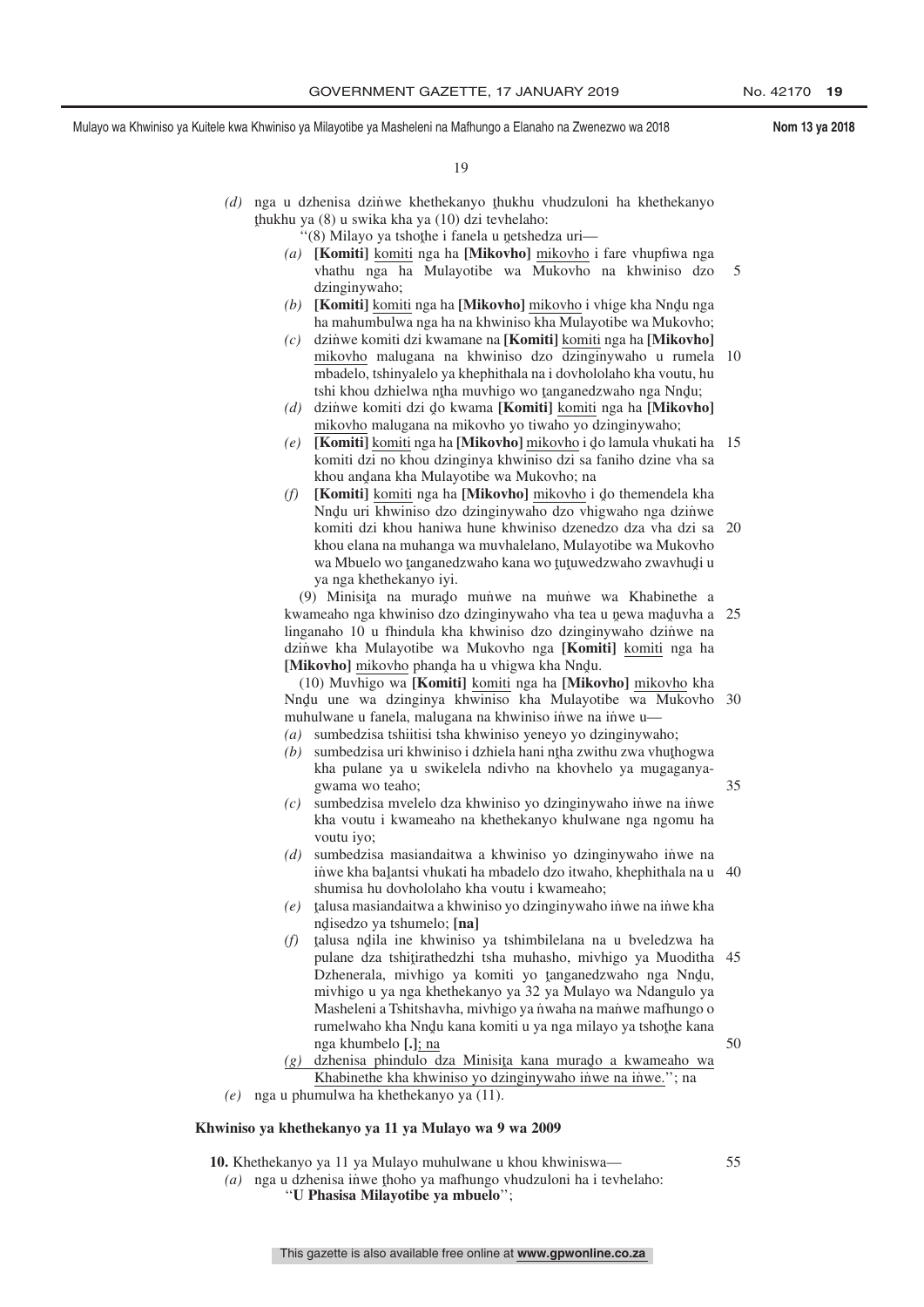20

- *(b)* by the substitution for subsection (1) of the following subsection: ''(1) Revenue Bills must be referred to the **[Committee]** committee on **[Finance]** finance of the National Assembly **[for consideration and report]**.'';
- *(c)* by the substitution for subsection (2) of the following subsection: ''(2) After the National Assembly passed a revenue Bill, **[it]** the Bill must be referred to the National Council of Provinces, and referred to the committee on finance of the National Council of Provinces.''; and
- *(d)* by the substitution for subsection (4) of the following subsection:
	- "(4) The standing rules must provide for the committee on finance 10 to—
	- *(a)* **[the Committee on Finance to]** hold public hearings on the revenue Bills;
	- *(b)* **[the Committee on Finance to]** consult with other committees; and
	- *(c)* **[the Committee on Finance to]** report to the House in terms of 15 subsection **[(7)]** (6).''.

#### **Substitution of section 12 of Act 9 of 2009**

**11.** The following section is hereby substituted for section 12 of the principal Act:

#### ''**National adjustments budget**

**12.** (1) The Minister **[must]** may table a national adjustments budget as 20 envisaged in section 30 of the Public Finance Management Act.

(2) An adjustments appropriation Bill must be tabled with **[a]** the national adjustments budget.

(3) The Minister must table a revised fiscal framework with the national adjustments budget if the adjustments budget effects changes to the fiscal framework. 25

(4) The Minister must table a **[division of revenue amendment]** Division of Revenue Amendment Bill with the revised fiscal framework if the adjustments budget effects changes to the Division of Revenue Act for the relevant year.

30

5

(5) If the Minister has tabled a revised fiscal framework, the revised framework must be referred to a joint sitting of the committees on finance for consideration.

(6) If the Minister tables a **[division of revenue amendment]** Division of Revenue Amendment Bill, the Bill must be referred to **[a joint sitting of** 35 **the committees on appropriations after the adoption of the revised fiscal framework by the House in terms of this section]** the committee on appropriations of the National Assembly after the adoption of the revised fiscal framework by Parliament.

(6A) After the National Assembly passed the Division of Revenue Amendment Bill, the Bill must be referred to the National Council of Provinces and referred to the committee on appropriations of the National Council of Provinces. 40

(7) The committees on finance must **[9]** within 15 days after the tabling of the national adjustments budget or as soon as reasonably possible 45thereafter submit a report on the revised fiscal framework to the respective Houses **[for consideration and adoption]**, which report may be consolidated with the report referred to in section 6(5).

(8) The report may propose amendments to the revised fiscal framework.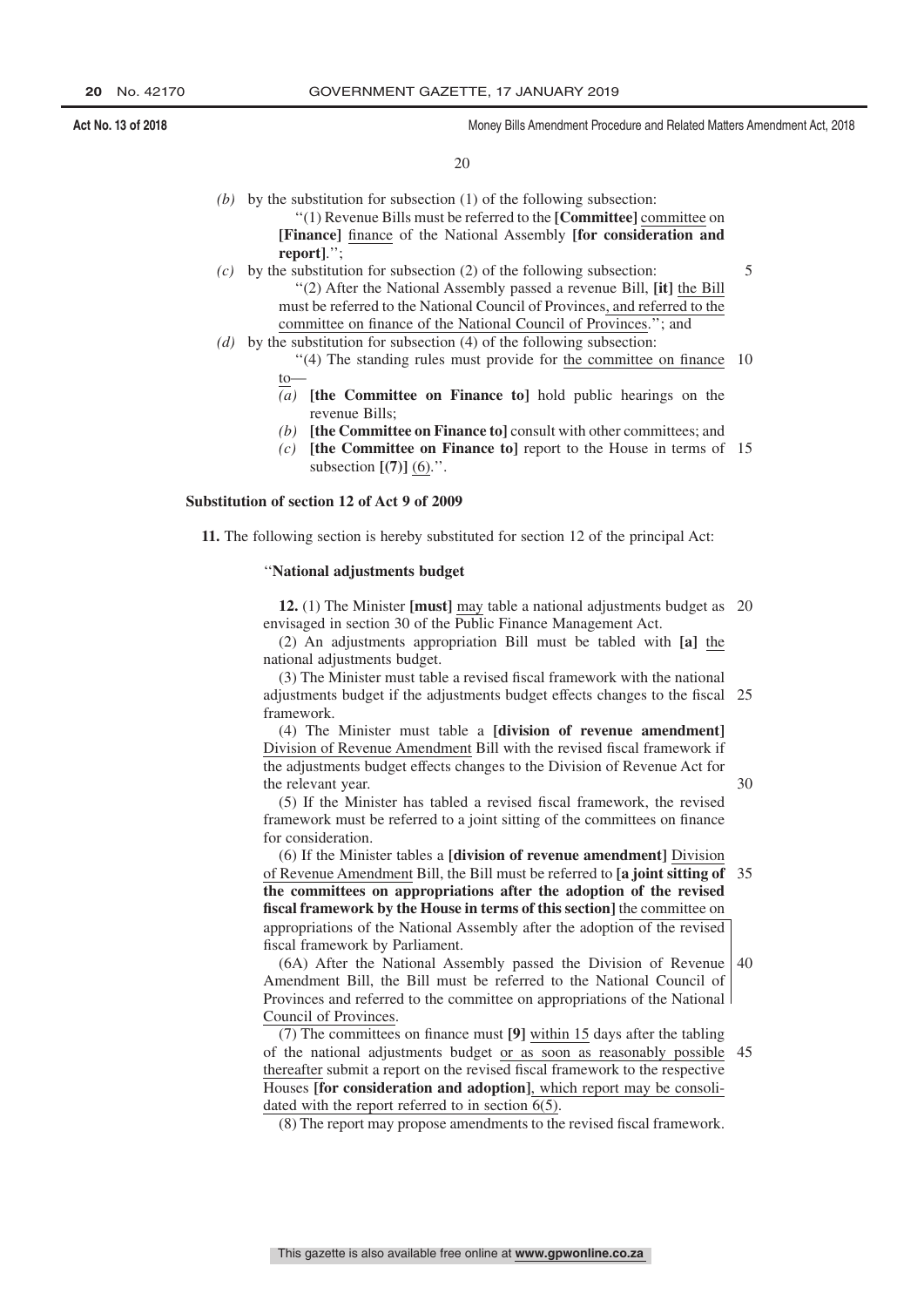$21$ 

- (b) nga u dzhenisa inwe khethekanyo thukhu vhudzuloni ha khethekanyo thukhu<br>va (1) i teyhelaho: ya (1) i tevhelaho:
	- ''(1) Milayotibe ya Mbuelo i fanela u fhiriselwa kha **[Komiti]** komiti nga ha **[Masheleni]** <u>masheleni</u> ya Buthano <u>l</u>a Lushaka **[u itela u**<br>tanganedzwa na muvhigo] '': **tanganedzwa na muvhigo]**.'';
- **Thukhu vhudzuloni ha khethekanyo thukhu**<br> **S l** *(c)* nga u dzhenisa inwe khethekanyo thukhu vhudzuloni ha khethekanyo thukhu<br>
ya (2) i teyhelaho: ya (2) i tevhelaho:
	- "(2) Nga murahu ha musi Buthano la Lushaka lo phasisa Mulayotibe<br>| mbuelo Jul Mulayotibe u fanela u fhiriselwa kha Khoro ya Lushaka wa mbuelo, **[u]** Mulayotibe u fanela u fhiriselwa kha Khoro ya Lushaka ya Mavundu, <u>na u fhiriselwa</u> kha <u>komiti nga ha masheleni ya Khoro ya</u> 10<br>Lushaka ya Mavundu '': na
- Lushaka ya Mavundu."; na<br>udzhenisa khethekanyo thuk (d) nga u dzhenisa khethekanyo <u>t</u>hukhu vhudzuloni ha khethekanyo thukhu ya (4)<br>i teyhelaho: i tevhelaho:
	- "(4) Milayo ya tshothe i fanela u ita uri <u>komiti nga ha masheleni i</u>—<br>L**Komiti nga ha Masheleni i**l fare yhunfiwa nga yhathu nga ha
	- *(a)* **[Komiti nga ha Masheleni i]** fare vhupfiwa nga vhathu nga ha 15 Milayotibe ya mbuelo;
	- *(b)* **[Komiti nga ha Masheleni i]** kwamane na dzinwe komiti; na
	- (c) **[Komiti nga ha Masheleni i]** vhige kha Nndu u ya nga khethekanyo thukhu ya  $I(7)$ ] (6)<sup>"</sup> khethekanyo <u>t</u>hukhu ya [(7)] <u>(6)</u>.".

#### **Ubviswa ha khethekanyo ya 12 ya Mulayo wa 9 wa 2009**

20

5

**11.** Khethekanyo i tevhelaho i khou bviswa vhudzuloni hayo ha dzheniswa khethekanyo ya 12 ya Mulayo muhulwane:

#### ''**Mugaganyagwama wa ndinganyelo wa Lushaka**

**12.** (1) Minisita vha **[fanela]** nga swikisa mugaganyagwama wa<br>inganyelo wa lushaka sa zwe zwa buliwa kha khethekanyo ya 30 ya ndinganyelo wa lushaka sa zwe zwa buliwa kha khethekanyo ya 30 ya 25 Mulayo wa Ndangulo ya Masheleni a Tshitshavha.

(2) Mulayotibe wa ndinganyelo ya mukovho u fanela u swikiswa na mugaganyagwama wa ndinganyelo wa lushaka.

(3) Minisita yha fanela u swikisa muhanga wa muvhalelano wo<br>dzuluswaho khathihi na mugaganyagwama wa ndinganyelo ya lushaka sedzuluswaho khathihi na mugaganyagwama wa ndinganyelo ya lushaka 30 arali mugaganyagwama wa ndinganyelo wo ita tshanduko kha muhanga wa muvhalelano.

(4) Minisiţa u fanela u swikisa **[khwiniso ya mukovho wa mbuelo]**<br>ulayotibe wa Khwiniso ya Mukoyho wa Mbuelo khathibi na muhanga wa Mulayotibe wa Khwiniso ya Mukovho wa Mbuelo khathihi na muhanga wa muvhalelano wo sedzuluswaho arali mugaganyagwama wa ndinganyelo 35 wo ita tshanduko kha Mulayo wa Mokovho wa Mbuelo kha nwaha wo teaho.

(5) Arali Minisita o swikisa muhanga wa muvhalelano wo sedzuluswaho,<br>uhanga wo sedzuluswaho u fanela u fhiriselwa kha dzulo lo tanganelaho muhanga wo sedzuluswaho u fanela u fhiriselwa kha dzulo lo tanganelaho<br>la komiti dza nga ha masheleni uri u tanganedzwe la komiti dza nga ha masheleni uri u tanganedzwe.<br>(6) Arali Minisita a swikisa **Ikhwiniso ya n** 

(6) Arali Minisita a swikisa **[khwiniso ya mukovho wa mbuelo]**<br>ulayotibe wa Khwiniso ya Mukovho wa Mbuelo, Mulayotibe u fanela u Mulayotibe wa Khwiniso ya Mukovho wa Mbuelo, Mulayotibe u fanela u fhiriselwa kha **[dzulo <sup>ˆ</sup> lo ˆ tanganelaho <sup>ˆ</sup> la komiti dza nga ha mikovho nga murahu ha u tanganedzwa ha muhanga wa muvhalelano wo**<br>sedzuluswaho nga Nndu u ya nga khethekanyo iyil komiti nga ha **sedzuluswaho nga Nndu u ya nga khethekanyo iyi]** komiti nga ha 45<br>mikoybo ya Buthano la Lushaka nga murabu ha u tanganedzwa ha l mikovho ya Buthano la Lushaka nga murahu ha u tanganedzwa ha<br>muhanga wa muyhalelano wo sedzuluswaho nga Phalamennde muhanga wa muvhalelano wo sedzuluswaho nga Phalamennde.

(6A) Nga murahu ha musi Buthano la Lushaka lo phasisa Mulayotibe wa<br>winiso ya Mukoybo wa Mbuelo, Mulayotibe u fanela u fhiriselwa kha Khwiniso ya Mukovho wa Mbuelo, Mulayotibe u fanela u fhiriselwa kha Khoro ya Lushaka ya Mavundu wa fhiriselwa kha komiti nga ha mikovho | 50<br>va Khoro ya Lushaka ya Mavundu ya Khoro ya Lushaka ya Mavundu.<br>(7) Komiti dza nga ha masheleni

(7) Komiti dza nga ha masheleni, hu sa athu fhira maduvha a [9] 15 nga<br>urahu ha u swikiswa ha mugaganyagwama wa ndinganyelo wa lushaka murahu ha u swikiswa ha mugaganyagwama wa ndinganyelo wa lushaka kana arali zwi tshi nga konadzea nga u tavhanyedza nga murahu, i fanela u<br>rumela muybigo nga ha muhanga wa muybalelano wo sedzuluswaho kha rumela muvhigo nga ha muhanga wa muvhalelano wo sedzuluswaho kha 55 Nndu nga u fhambana hadzo **[u itela uri u sedziwe na u tanganedzwa]**,<br>hune muybigo u nga tanganyiswa na muybigo wo ambiwabo kha hune muvhigo u nga tanganyiswa na muvhigo wo ambiwaho kha<br>khethekanyo ya 6(5) khethekanyo ya 6(5).

(8) Muvhigo u nga dzinginya khwiniso kha muhanga wa muvhalelano wo dzinginywaho.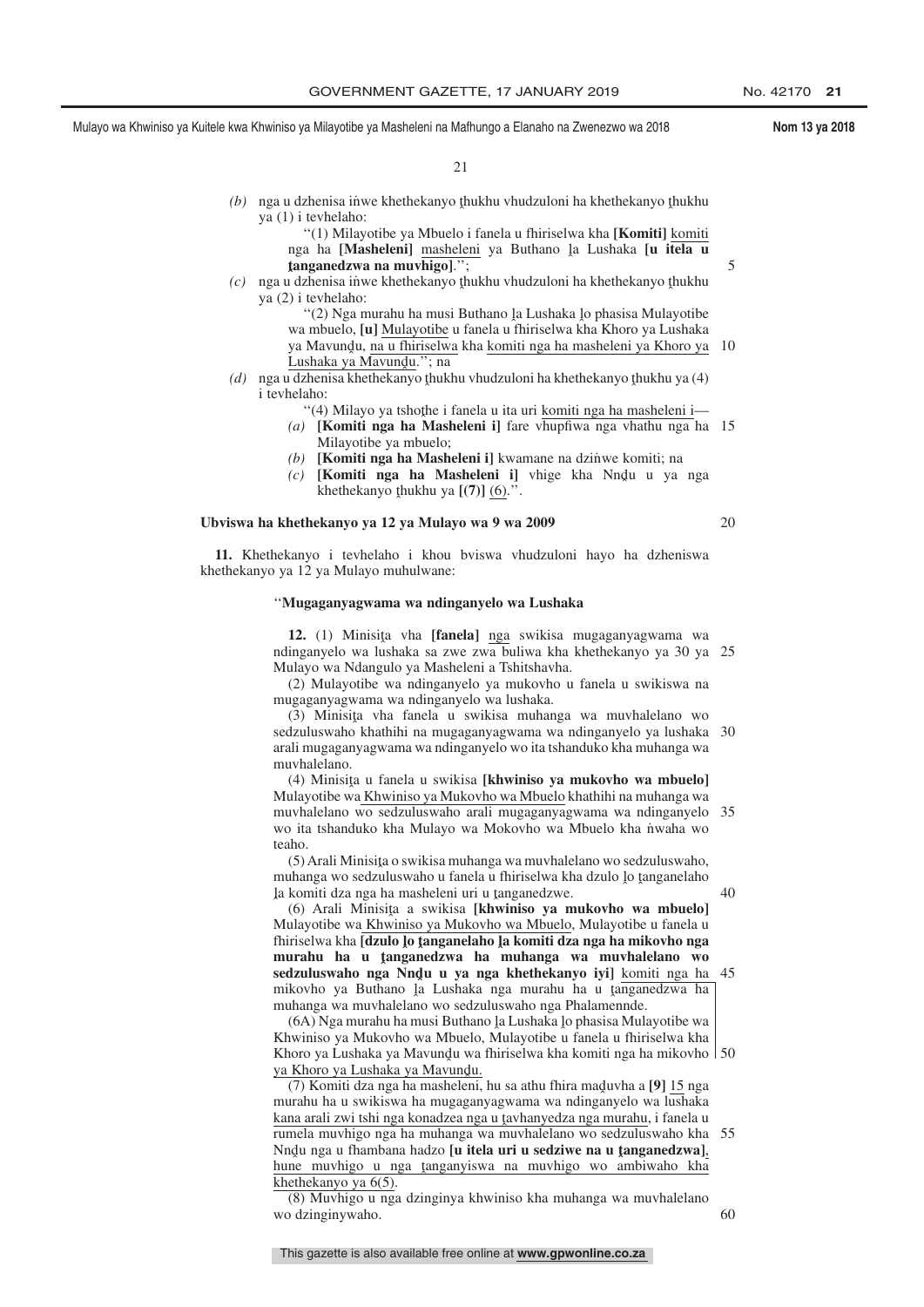22

(9) If the report proposes amendments to the revised fiscal framework, the Minister must be given at least **[2]** two days to respond to the report and proposed amendments prior to the submission of the respective reports to the Houses.

(10) The report of the committees must include the comments from the Minister. 5

#### **[(11) The committees on appropriations must 9 days after the adoption of the fiscal framework report to the respective Houses on the Division of Revenue Amendment Bill.]**

(12) The report of the committee on appropriations on the Division of 10 Revenue Amendment Bill may propose amendments to the Division of Revenue Amendment Bill.

(13) If the report proposes amendments to the Division of Revenue Amendment Bill, the Minister must be given at least **[4]** four days to respond to the **[report and]** proposed amendments prior to the submission 15 of the report to the respective Houses.

(14) **[The]** A report of the committees on appropriations must include the comments of the Minister.

(15) **[In the event of a revised fiscal framework, an adjustment appropriation]** The Adjustment Appropriation Bill must be referred to the **[Committee]** committee on **[Appropriations]** appropriations of the National Assembly only after the **[Division of Revenue Amendment Bill]** revised fiscal framework is passed by Parliament. 20

(15A) After the National Assembly passed the Adjustment Appropriation Bill, the Bill must be referred to the National Council of Provinces and referred to the committee on appropriations of the National Council of **Provinces** 25

(15B) The committee on appropriations may only report on the Adjustments Appropriation Bill after Parliament has passed the Division of Revenue Amendment Bill.

(16) The standing rules must provide for—

- *(a)* the **[Committee]** committee on **[Appropriations]** appropriations to report comments on and amendments to the Adjustments Appropriation Bill;
- *(b)* other committees to consult with the **[Committee]** committee on 35 **[Appropriations]** appropriations on amendments to transfer payments, recurrent and capital expenditure of a vote or a main division within a vote, taking into consideration the reports referred to in section 5(2) or any other report adopted by the House; **[and]**
- *(c)* the **[Committee]** committee on **[Appropriations]** appropriations to 40 mediate between committees proposing conflicting amendments to the Adjustments Appropriation Bill; and
- *(d)* the **[Committee]** committee on **[Appropriations]** appropriations to recommend to the House that proposed amendments by other committees are rejected where those amendments are inconsistent 45 with the fiscal framework, the adopted Division of Revenue Bill or not motivated adequately in terms of this section.

(17) The Minister must be given at least **[4]** four days to respond to any proposed amendments to the Adjustment Appropriation Bill by the **[Committee]** committee on **[Appropriations]** appropriations.

50

30

(18) The report of the **[Committee]** committee on **[Appropriations]** appropriations must—

*(a)* comply with section 10(10); and

*(b)* include comments of the Minister to any proposed amendments.

(19) The **[Committee]** committee on **[Appropriations]** appropriations 55must report to the relevant House within 30 days after the tabling of the national adjustments budget or as soon as reasonably possible thereafter.''.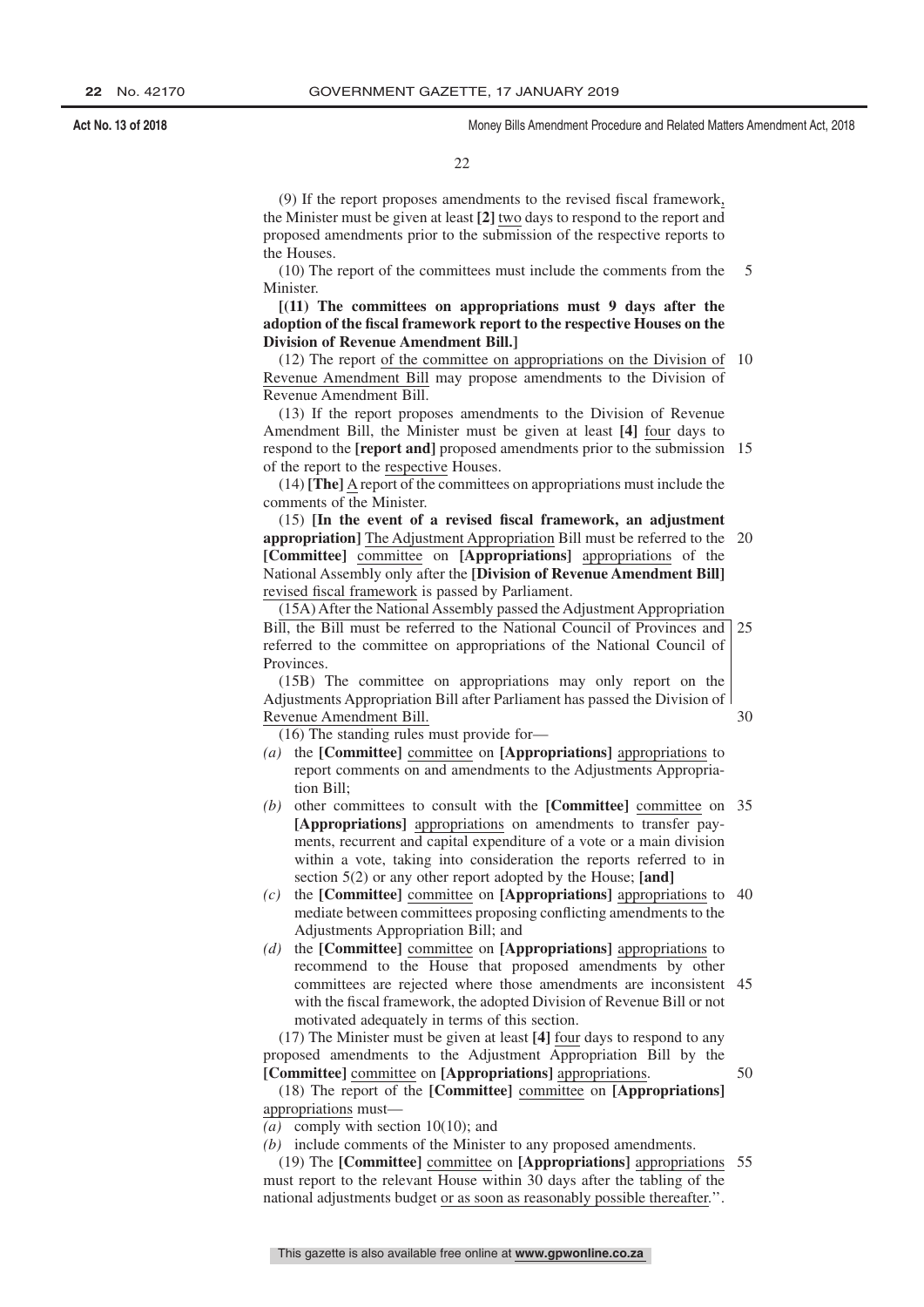23

(9) Arali muvhigo wo dzinginya khwiniso kha muhanga wa muvhalelano, Minisita u fanela u newa maduvha a linganaho **[2]** mavhili uri<br>a fhindule nga ha muvhigo na khwiniso dzo dzinginywaho phanda ha u a fhindule nga ha muvhigo na khwiniso dzo dzinginywaho phanda ha u<br>rumelwa miybigo venevo kha Nndu rumelwa mivhigo yeneyo kha Nndu.<br>(10) Muyhigo wa komiti u fanel

(10) Muvhigo wa komiti u fanela u katela mahumbulwa u bva kha Minisita.<br>F(11) 1 5

[(11) Komiti dza nga ha mikovho dzi fanela kha maduvha a 9 nga<br>urahu ha u tanganedzwa ha muhanga wa muyhalelano u yhiga kha **murahu ha u <u>t</u>anganedzwa ha muhanga wa muvhalelano u vhiga kha<br>Nudu u ya nga u fhambana hadzo nga ha Mulayotibe wa Khwiniso ya** Nndu u ya nga u fhambana hadzo nga ha Mulayotibe wa Khwiniso ya<br>Mukoybo wa Mbuelo l **Mukovho wa Mbuelo.]**

(12) Muvhigo wa komiti nga ha mikovho kha Mulayotibe wa Khwiniso ya Mukovho wa Mbuelo u nga dzinginya khwiniso kha Mulayotibe wa Khwiniso ya Mukovho wa Mbuelo.

(13) Arali muvhigo wa u dzinginya khwiniso kha Mulayotibe wa Khwiniso ya Mukovho wa Mbuelo, Minisita u fanela u newa maduvha a 15<br>linganabo [4] mana uri a fhindule nga ha I**muybigo nal** khwiniso dzo linganaho **[4]** <u>mana</u> uri a fhindule nga ha **[muvhigo na]** khwiniso dzo<br>dzinginywaho phanda ha musi muyhigo u tshi rumelwa kha Nndu u ya nga dzinginywaho phanda ha musi muvhigo u tshi rumelwa kha Nnd̥u <u>u ya nga</u><br>u fhambana hadzo u fhambana hadzo.

(14) Muvhigo wa komiti dza nga ha mikovho u fanela u katela mahumbulwa a Minisita.<br> $(15)$  **K** ha nyimala ya

(15) **[Kha nyimele ya muhanga wa muvhalelano wo sedzuluswaho, mukovho wa ndinganyelo]** Mulayotibe wa Mikovho ya Ndinganyelo u fanela u fhiriselwa kha **[Komiti]** komiti nga ha **[Mikovho]** mikovho ya Buthano <u>la Lushaka fhedzi nga murahu ha</u> [**Mulayotibe wa Khwiniso ya**<br>Mukoybo wa Mbuelol muhanga wa muybalelano wo sedzuluswabo wo **Mukovho wa Mbuelo]** muhanga wa muvhalelano wo sedzuluswaho wo 25 phasiswa nga Phalamennde.

(15A) Nga murahu ha musi Buthano la Lushaka lo phasisa Mulayotibe<br>Ukhiri Mikoybo Ndinganyelo, Mulayotibe u fanela u fhiricelwa kha Khoro ya wa Mikovho Ndinganyelo, Mulayotibe u fanela u fhiriselwa kha Khoro ya Lushaka ya Mavundu na u fhiriselwa kha komiti nga ha mikovho ya Khoro<br>va Lushaka ya Mavundu ya Lushaka ya Mavundu.<br>(15B) Komiti nga ba m

(15B) Komiti nga ha mikovho i nga vhiga fhedzi nga ha Mulayotibe wa Mukovho wa Ndinganyelo nga murahu ha musi Phalamennde yo phasisa Mulayotibe wa Khwiniso ya Mukovho wa Mbuelo.

(16) Milayo ya tshothe i fanela u ita uri—<br>(a) **Komitil** komiti nga ha **Mikoyhol** n

- *(a)* **[Komiti]** komiti nga ha **[Mikovho]** mikovho i vhige mahumbulwa 35 nga ha na khwiniso kha Mulayotibe wa Mukovho wa Ndinganyelo;
- *(b)* dzin˙ we komiti dzi kwamane na **[Komiti]** komiti nga ha **[Mikovho]** mikovho nga khwiniso u itela u rumela mbadelo, tshinyalelo i dovhololaho na ya khephithala kha voutu kana khethekanyo khulwane nga ngomu ha voutu, hu tshi khou dzhielwa ntha mivhigo<br>vo sumbedzwaho kha khethekanyo ya 5(2) kana munwe muvhigo yo sumbedzwaho kha khethekanyo ya 5(2) kana munve muvhigo wo <u>tanganedzwaho nga Nnd</u>u; [**na**]<br>**UKomitil** komiti nga ha **UAjkoybo** 40
- *(c)* **[Komiti]** komiti nga ha **[Mikovho]** mikovho i do fanela u lamula vhukati ha komiti dzi dzinginyaho khwiniso dzi sa elaniho kha Mulayotibe wa Mikovho ya Ndinganyelo; na
- *(d)* **[Komiti]** <u>komiti</u> nga ha **[Mikovho]** mikovho i do fanela u themendela kho Nndu uri khwiniso dzo dzinginywaho nga komiti themendela kha Nndu uri khwiniso dzo dzinginywaho nga komiti<br>dzi khou u haniwa hune khwiniso dzenedzo dza yba dzi sa dzi khou u haniwa hune khwiniso dzenedzo dza vha dzi sa tshimbilelani na muhanga wa muvhalelano, Mulayotibe wa Mukovho wa Mbuelo kana dzi songo tutuwedzwa lwo edanaho u ya 50<br>nga khethekanyo ivi nga khethekanyo iyi.

(17) Minisita u fanela newa maduvha a linganaho [4] <u>mana</u> a u<br>indula nga ha khwiniso dzo dzinginywaho dzinwe na dzinwe kha fhindula nga ha khwiniso dzo dzinginywaho dzinwe na dzinwe kha Mulayotibe wa Mikovho ya Ndinganyelo nga **[Komiti]** komiti nga ha **[Mikovho]** mikovho.

(18) Muvhigo wa **[Komiti]** komiti nga ha **[Mikovho]** mikovho u fanela u—

*(a)* tevhedza khethekanyo ya 10(10); na

*(b)* katela mahumbulwa a Minisita kha khwiniso dzo dzinginywaho.<br>(19) **Komitil** komiti nga ha **Mikoyhol** mikoyho i fanela u yhiga kl

(19) **[Komiti]** komiti nga ha **[Mikovho]** mikovho i fanela u vhiga kha 60Nndu yo teaho hu sa athu fhela maduvha a 30 nga murahu ha u swikiswa<br>ha mugaganyagwama wa ndinganyelo wa lushaka kana arali zwi tshi nga ha mugaganyagwama wa ndinganyelo wa lushaka kana arali zwi tshi nga konadzea nga u ţavhanya nga murahu.".

45

10

20

30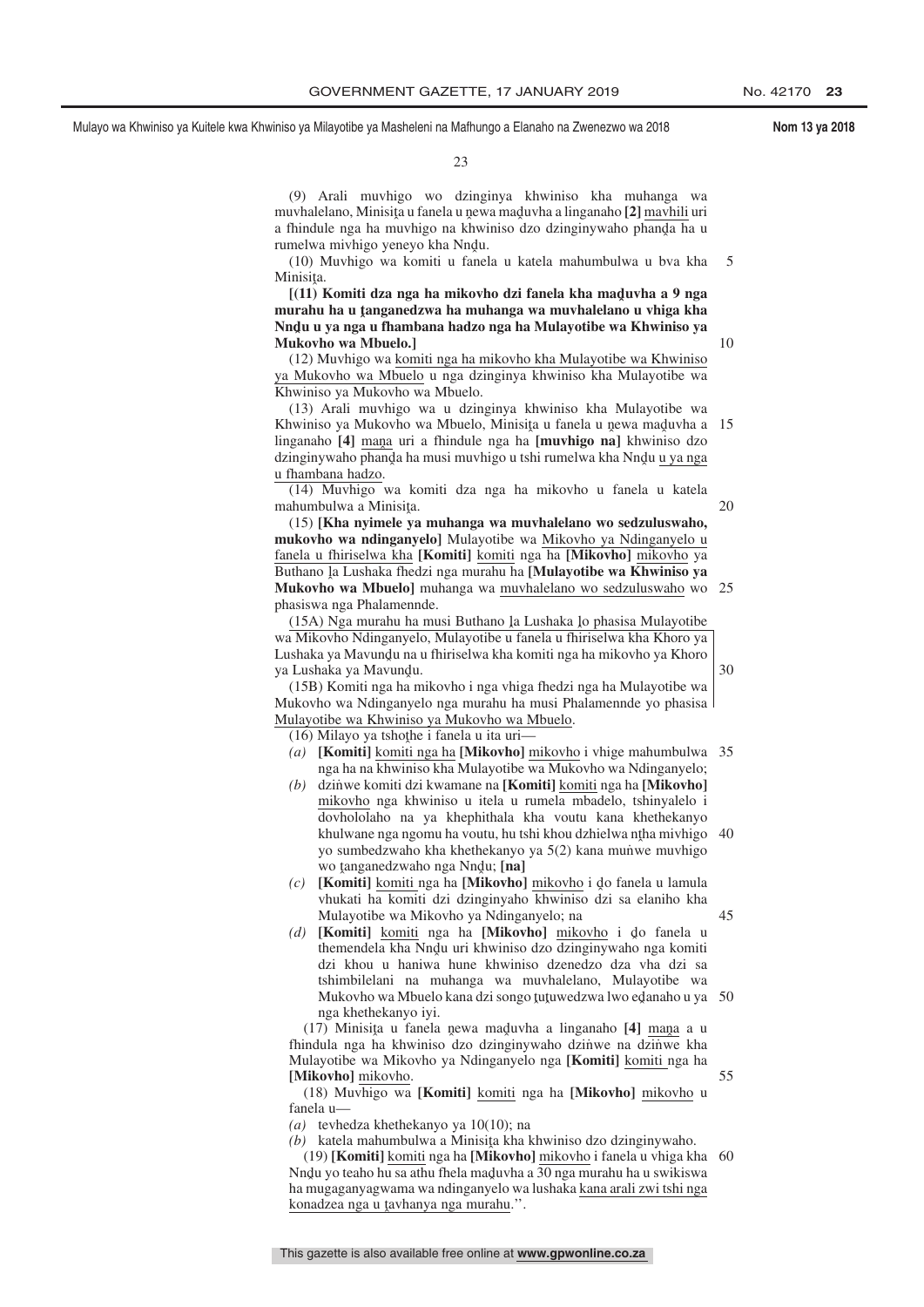#### 24

#### **Substitution of section 13 of Act 9 of 2009**

**12.** The following section is hereby substituted for section 13 of the principal Act:

#### ''**Passing other [Money] money Bills**

**13.** (1) Any money Bill other than money Bills referred to in sections 10, 11 and 12 must be referred to the respective committees on appropriations.

(2) The standing rules must provide that a **[Committee]** committee on **[Appropriations]** appropriations considering a money Bill in terms of this section, must—

*(a)* conduct public hearings on the Bill; and

*(b)* report on the Bill to the relevant House.

10

5

(3) If a **[Committee]** committee on **[Appropriations propose]** appropriations proposes amendments to a money Bill referred to in this section, the Minister must be given at least 14 days to respond to such proposed amendments before the committee reports to the House.

(4) The report of a **[Committee]** committee on **[Appropriations]** 15 appropriations referred to in this section must indicate—

- *(a)* the manner in which the proposed amendments are consistent with the prevailing fiscal framework; and
- *(b)* the manner in which the proposed amendments comply with section 8(5) **[of this Act]**. 20

(5) The report of a **[Committee]** committee on **[Appropriations]** appropriations must include the comments of the Minister **[to]** on any proposed amendments in terms of this section.''.

#### **Amendment of section 15 of Act 9 of 2009**

**13.** Section 15 of the principal Act is hereby amended—

 $25$ 

30

- *(a)* by the substitution for subsection (1) of the following subsection: ''(1) There is hereby established a Parliamentary Budget Office as a juristic person headed by a Director, the main objective of which is to provide independent, objective and professional advice and analysis to Parliament on matters related to the budget and other money Bills.";
- *(b)* by the substitution for subsection (5) of the following subsection:

''(5) **[The committees contemplated in section 4 must recommend to the respective Houses—**

- *(a)* **a person with the requisite experience, qualifications and leadership skills to manage the Parliamentary Budget Office** 35 **with the functions as set out in 15(2) and 15(3) for appointment as Director by resolution of both Houses; and**
- *(b)* **the conditions of service, including the salary and allowance of the Director, which must take into account the knowledge and experience of the person and substantially be the same as those** 40 **of the top rank of the public service]** The respective Houses, on the recommendation of the committees contemplated in section 4—
	- *(a)* must appoint a fit and proper person with the requisite experience, qualifications and leadership skills to manage the Parliamentary Budget Office with the functions as set out in subsections (2) and (3) as Director on a five-year fixed term contract; 45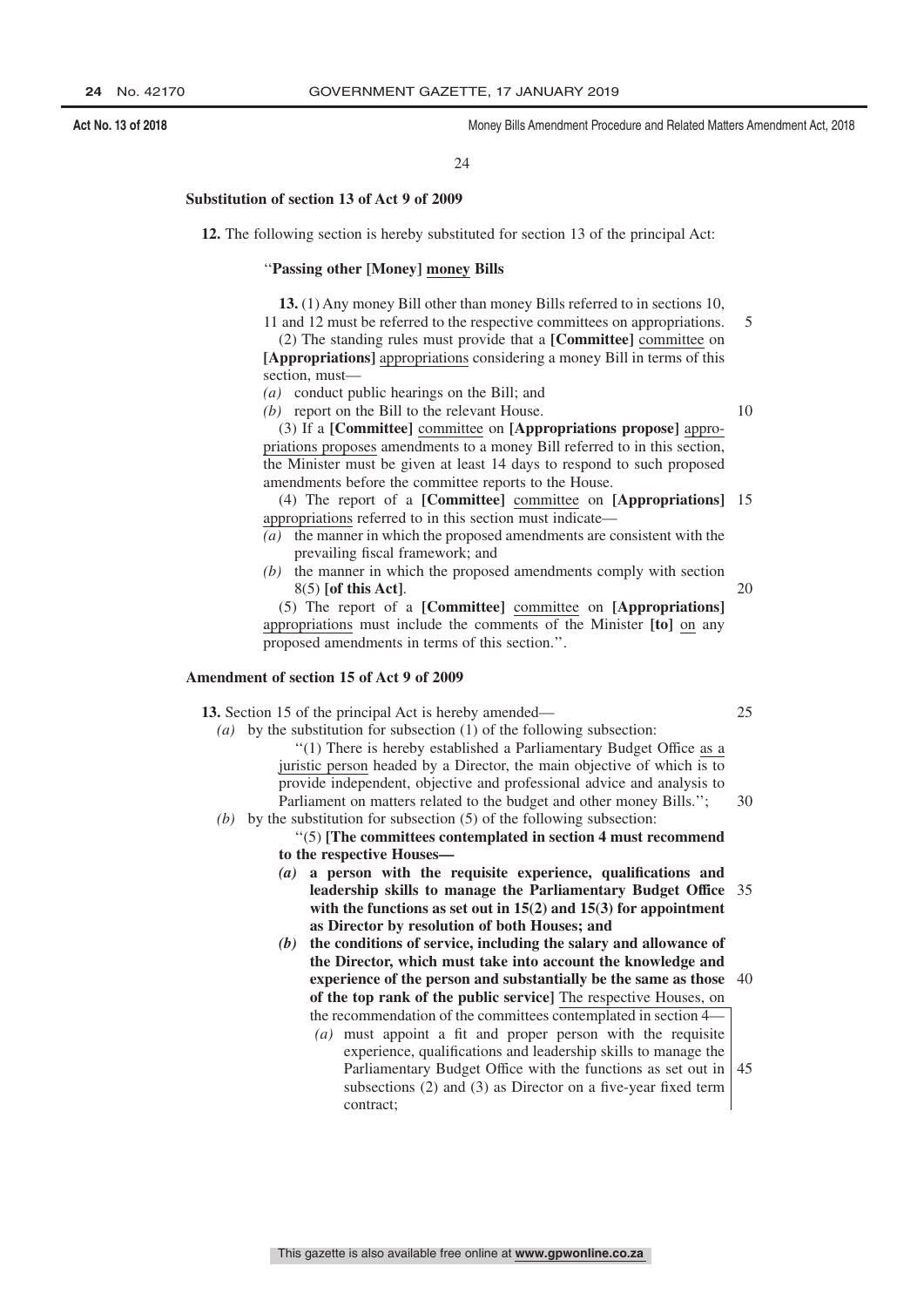#### 25

#### **Ubviswa ha khethekanyo ya 13 ya Mulayo wa 9 wa 2009**

**12.** Khethekanyo i tevhelaho i khou bviswa vhudzuloni hayo ha dzheniswa khethekanyo ya 13 ya Mulayo muhulwane:

#### ''**U phasisa min˙ we Milayotibe ya [Tshelede] tshelede**

13.  $(1)$  Mulayotibe wa tshelede munive na munive nga nnda ha hayotibe ya tshelede ya sumbedziwaba kha khathakanya ya  $10$  ya  $11$  na Milayotibe ya tshelede yo sumbedzwaho kha khethekanyo ya 10, ya 11, na ya 12 u fanela u fhiriselwa kha komiti dza nga ha mikovho dzo teaho. 5

(2) Milayo ya tshothe i fanela u sumbedza uri **[Komiti]** komiti nga ha<br>**Jikoxhol** mikoybo ina ya khou tanganedza Mulayotibe wa tshelede u ya [Mikovho] mikovho ine ya khou tanganedza Mulayotibe wa tshelede u ya<br>nga khethekanyo ivi i fanela u nga khethekanyo iyi i fanela u—

*(a)* tshimbidza vhupfiwa nga vhathu nga ha Mulayotibe; na

*(b)* vhiga nga ha Mulayotibe kha Nndu yo teaho.<br>(3) Arali **[Komiti]** komiti nga ha **[Mikovho**]

(3) Arali **[Komiti]** komiti nga ha **[Mikovho]** mikovho i tshi khou dzinginya khwiniso kha Mulayotibe wa tshelede wo sumbedzwaho kha khethekanyo iyi, Minisita u fanela u newa maduvha a linganaho 14 uri a 15<br>fhindule nga ha khwiniso dzenedzo dzo dzinginywaho phanda ha musi i fhindule nga ha khwiniso dzenedzo dzo dzinginywaho phanda ha musi i tshi vhiga kha Nndu.<br>(4) Muyhigo wa

(4) Muvhigo wa **[Komiti]** komiti nga ha **[Mikovho]** mikovho wo sumbedzwaho kha khethekanyo iyi u fanela u sumbedza-

- (a) ndila ine khwiniso dzo dzinginywaho tsha tshimbilelana na muhanga 20 ˆ wa muvhalelano une wa vha hone zwino; na
- (b) ndila ine khwiniso yo dzinginywaho ya tevhedza khethekanyo ya 8(5) ˆ **[ya Mulayo uyu]**.

(5) Muvhigo wa **[Komiti]** komiti nga ha **[Mikovho]** mikovho u fanela u katela mahumbulwa a Minisita kha khwiniso dzo dzinginywaho dzinwe na 25<br>dzinwe u va nga khethekanyo ivi '' dzinwe u ya nga khethekanyo iyi.".

#### **Khwiniso ya khethekanyo ya 15 ya Mulayo wa 9 wa 2009**

**13.** Khethekanyo ya 15 ya Mulayo muhulwane i khou khwiniswa—

(a) nga u dzhenisa inwe khethekanyo <u>thukhu vhudzuloni ha khethekanyo thukhu</u><br>va (1) i teyhelaho: ya (1) i tevhelaho: 30

''(1) Hafha hu kho thomiwa Ofisi ya Mugaganyagwama wa Phalamennde sa <u>muthu tshimulayo</u> yo rangwaho phanda nga Mulangi,<br>hung tshinikwa tshihulwane ha yha u netshedza ngeletshedzo, na hune tshipikwa tshihulwane ha vha u netshedza ngeletshedzo na musaukanyo wo diimisaho nga yothe u n<sup>f</sup>alaho na u yha wa phuromusaukanyo wo diimisaho nga yothe, u pfalaho na u vha wa phuro-<br>feshinala kha Phalamennde kha mafhungo a elanaho na mugagafeshinala kha Phalamennde kha mafhungo a elanaho na mugaga-35 nyagwama na minwe Milayotibe ya tshelede.";

(b) nga u dzhenisa inwe khethekanyo <u>thukhu vhudzuloni ha khethekanyo thukhu</u><br>va (5) i teyhelaho: ya (5) i tevhelaho:

> "(5) **[Komiti dzo sedzeswaho zwavhudi kha khethekanyo ya 4 dzi**<br>nela u themendela kha Nndu u ya nga u fhambana hadzo **fanela u themendela kha Nnd̯u u ya nga u fhambana hadzo—<br>(a) muthu ang a yba na tshanzhamo i todeaho, ndalukani**

- *(a)* **muthu ane a vha na tshenzhemo i <sup>ˆ</sup> todˆ eaho, ndalukanyo na** zwikili zwa vhurangaphanda ha u langa Ofisi ya Mugaga-<br>nyagwama wa Phalamennde na mishumo yo tiwabo kha 1502 **nyagwama wa Phalamennde na mishumo yo tiwaho kha 15(2)** na 15(3) ya u tholiwa sa Mulangi nga tsheo ya Nnd̥u vhuvhili<br>hadzo: na **hadzo; na**
- *(b)* **nyimele dza mushumo, hu tshi katelwa muholo na dzin˙ we** mbuelo dza Mulangi, dzine dza fanela u dovha dza dzhiela n<u>t</u>ha<br>pdiybo na tshanzhemo va muthu dzine zwihulwane dza yba dzi **ndˆ ivho na tshenzhemo ya muthu dzine zwihulwane dza vha dzi tshi khou fana na dza muthu ane a vha kha vhuimo ha ntha kha<br><b>tshumelo, dza, tshitshavhal**, Nndu, nga, u, fhambana, hadzo, nga **tshumelo dza tshitshavha**] Nndu nga u fhambana hadzo, nga<br>themendelo va komiti dzo sedzeswaho zwaybudi kha khethekanyo themendelo ya komiti dzo sedzeswaho zwavhudi kha khethekanyo ya 4— 50
	- *(a)* dzi fanela u thola muthu o dziaho o teaho a re na tshenzhemo i no khou todiwa, ndalukanyo na zwikili zwa vhurangaphanda<br>ha uu kona uu Janga Ofisi ya Mugaganyagwama wa ha u kona u langa Ofisi ya Mugaganyagwama wa Phalamennde na mishumo sa zwe zwa sumbedziswa kha khethekanyo thukhu dza (2) na (3) sa Mulangi lwa tshifhinga<br>tsha khontiraka ya minwaha mitanu yo tiwaho: tsha khonţiraka ya miṅ̀waha miţanu yo tiwaho; 55

10

40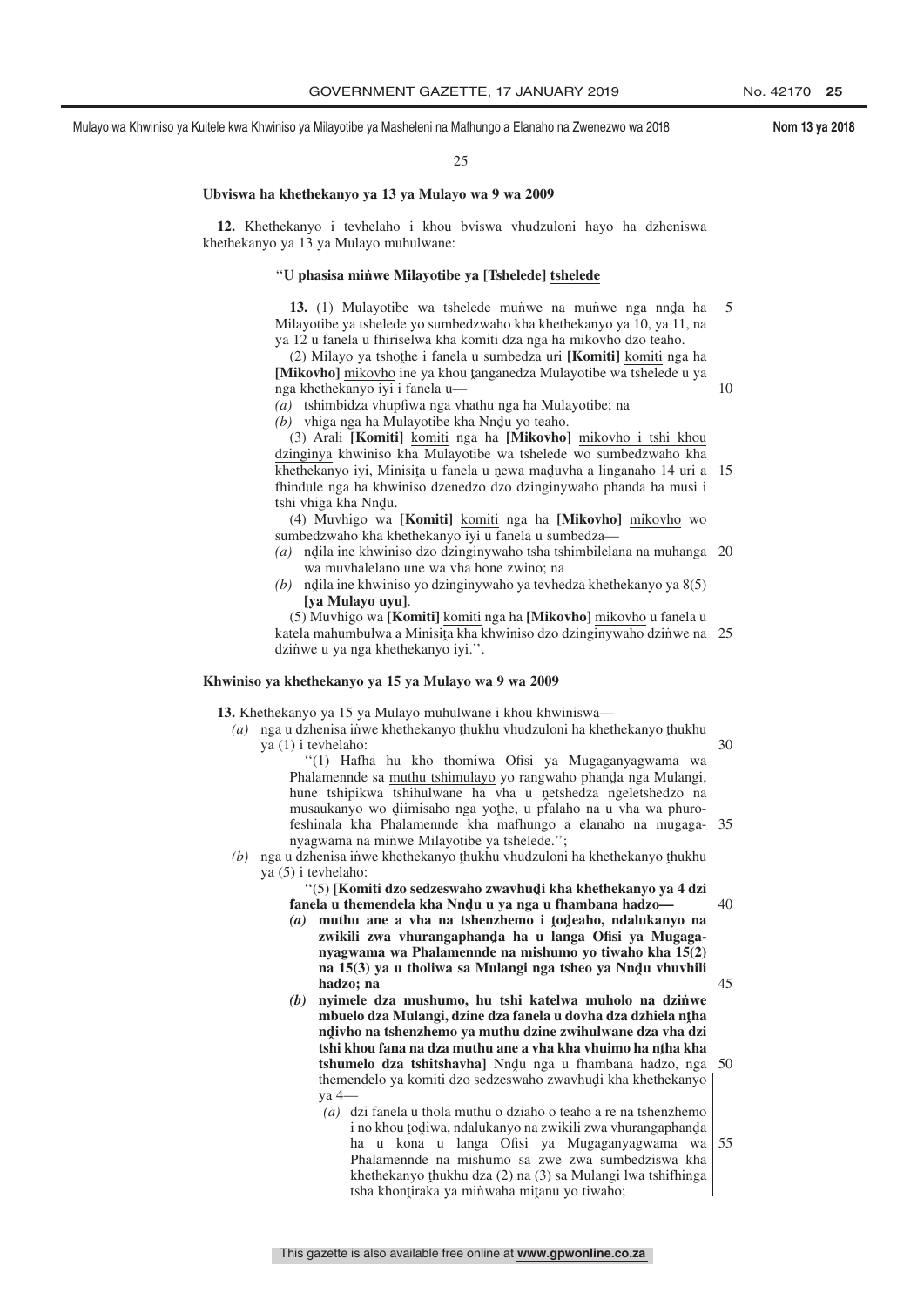26

- *(b)* must determine the conditions of service, including the salary and allowance of the Director, which must take into account the knowledge and experience of the person and substantially be the same as those of the top rank of the public service; and
- *(c)* may, based on performance, renew the contract referred to in paragraph *(a)* on substantially the same conditions of service as contemplated in paragraph *(b)*.''; 5
- *(c)* by the repeal of subsection (6);
- *(d)* by the substitution for subsection (7) of the following subsection:
	- ''(7) Any committee considering **[making]** a recommendation con-10 templated in subsection (5) must do so in an open and transparent manner.'';
- *(e)* by the substitution for subsection (9) of the following subsection:

''(9) The Director **[shall be obliged to]** must report to Parliament any inappropriate political or executive interference to prevent the office 15 from providing independent, objective and professional advice on matters related to the budget and other money Bills.'';

*(f)* by the substitution for subsection (10) of the following subsection:

"(10) The Parliamentary Budget Office must annually receive a transfer of funds from Parliament's budget in accordance with section 35 of the Financial Management of Parliament and Provincial Legislatures Act to carry out its duties and functions.''; 20

*(g)* by the insertion after subsection (10) of the following subsection:

''(10A)*(a)* The Director is the Accounting Officer of the Parliamentary Budget Office and is responsible and accountable for the financial and human resource management of the office. *(b)* The Director must— 25

- (i) exercise the utmost care to protect the assets and records of the Parliamentary Budget Office;
- (ii) act with fidelity, honesty, integrity and in the best interests of the Parliamentary Budget Office in managing the financial affairs of the Parliamentary Budget Office; 30
- (iii) seek, within the Director's sphere of influence, to prevent any prejudice to the financial interests of the Republic;
- (iv) ensure that the Parliamentary Budget Office has and maintains— *(aa)* effective, efficient and transparent systems of financial and 35
	- risk management; *(bb)* an effective, efficient and transparent system of internal audit; and
	- *(cc)* a procurement and provisioning system that is fair, equitable, transparent, competitive and cost-effective; 40
- (v) take appropriate and cost-effective steps to—
	- *(aa)* collect revenue due to the Parliamentary Budget Office;
	- *(bb)* prevent losses resulting from criminal conduct and expenditure that is not in accordance with the Parliamentary Budget Office's operational policies; and 45
	- *(cc)* manage available working capital efficiently and economically;
- (vi) manage and safe-guard the assets of the Parliamentary Budget Office, and manage the revenue, expenditure and liabilities of the Parliamentary Budget Office; 50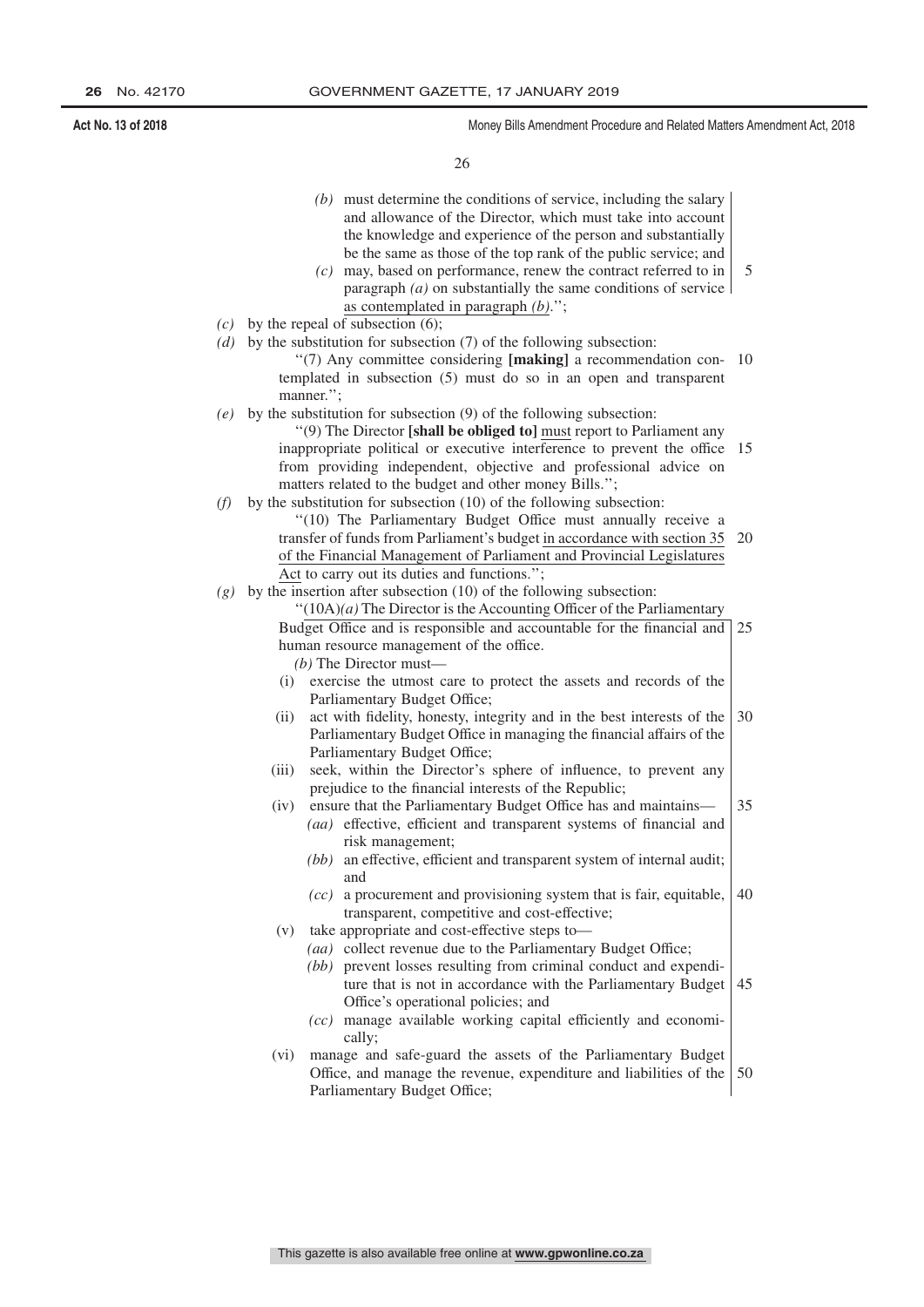|            | (b) u vhekanya nyimele dza mushumo, hu tshi khou katelwa<br>muholo na dzinwe mbuelo dza Mulangi, dzine dza fanela u<br>dovha dza dzhiela ntha ndivho na tshenzhemo ya muthu dzine                                                                                                                                                                                                                                                                 |    |
|------------|---------------------------------------------------------------------------------------------------------------------------------------------------------------------------------------------------------------------------------------------------------------------------------------------------------------------------------------------------------------------------------------------------------------------------------------------------|----|
|            | dza fana nga maanda na dza muthu ane a vha kha vhuimo ha<br>ntha kha tshumelo dza; na<br>dzi nga, zwi tshi bva kha kushumele, vusuludza khontiraka yo<br>(c)<br>buliwaho kha pharagirafu ya $(a)$ dzine dza fana nga maanda na<br>nyimele dza mushumo dzo sedzeswaho zwavhudi kha                                                                                                                                                                 | 5  |
| (c)<br>(d) | pharagirafu ya (b).";<br>nga u fhelisa khethekanyo thukhu ya (6);<br>nga u dzhenisa inwe khethekanyo thukhu vhudzuloni ha khethekanyo thukhu                                                                                                                                                                                                                                                                                                      | 10 |
|            | ya (7) i tevhelaho:<br>"(7) Komiti inwe na inwe ine ya khou humbula [u ita] themendelo yo<br>sedzeswaho zwavhudi kha khethekanyo ya (5) i fanela u ita nga u ralo<br>nga ndila i re khagala.";                                                                                                                                                                                                                                                    | 15 |
| (e)        | nga u dzhenisa inwe khethekanyo thukhu vhudzuloni ha khethekanyo thukhu<br>ya (9) i tevhelaho:                                                                                                                                                                                                                                                                                                                                                    |    |
| (f)        | "(9) Mulangi [u do kombetshedzea u] u fanela u vhiga kha<br>Phalamennde u dzhenelela hunwe na hunwe hu songo fanelaho ha<br>poļotiki kana nga vhalanguli u thivhela ofisi uri i ņetshedze ngeletshedzo<br>i re na ndivho ya phurofeshinala yo diimisaho nga yothe kha mafhungo<br>a elanaho na mugaganyagwama na minwe Milayotibe ya tshelede.";<br>u dzhenisa inwe khethekanyo thukhu vhudzuloni ha khethekanyo thukhu ya<br>$(10)$ i teyhelaho: | 20 |
|            | "(10) Ofisi ya Mugaganyagwama wa Phalamennde i fanela u wana<br>masheleni nwaha munwe na munwe u bva kha mugaganyagwama wa<br>Phalamennde u ya nga khethekanyo ya 35 ya Mulayo wa Ndangulo ya<br>Masheleni a Phalamennde na Vhusimamilayo ha Mavundu uri i kone u                                                                                                                                                                                 | 25 |
| (g)        | ita mushumo wayo.";<br>u dzhenisa khethekanyo thukhu nga murahu ha khethekanyo thukhu ya (10) i 30<br>tevhelaho:                                                                                                                                                                                                                                                                                                                                  |    |
|            | "(10A) (a) Mulangi ndi Muofisiri o hweswaho Vhudifhinduleli ha<br>Ofisi ya Mugaganyagwama wa Phalamennde nahone u na vhudifhi-<br>nduleli ha ndangulo ya masheleni na vhashumi.<br>$(b)$ Mulangi u fanela u—<br>u vha na ndondolo khulwane kha u tsireledza ndaka na rekhodo dza<br>(i)                                                                                                                                                           | 35 |
|            | Ofisi ya Mugaganyagwama wa Phalamennde;<br>shuma nga u fhulufhedzea na nga vhuthu nga ndila i vhuedzaho<br>(ii)<br>Ofisi ya Mugaganyagwama wa Phalamennde musi a tshi langa zwa<br>masheleni a Ofisi ya Mugaganyagwama wa Phalamennde;<br>toda, u bva kha sia la thuthuwedzo ya Mulangi, u thivhela zwiito<br>(iii)<br>zwa u vhona zwithu nga sia lithihi kha madzangalelo a zwa                                                                  | 40 |
|            | masheleni a Riphabuļiki;<br>khwathisedza uri Ofisi ya Mugaganyagwama wa Phalamennde i<br>(iv)<br>bvela phanda—<br>(aa) na sisiteme dza masheleni na ndaulo ya khovhandozwo dzi<br>bveledzaho, dza vhukoni na u vha khagala;                                                                                                                                                                                                                       | 45 |
|            | (bb) sisiteme ya odithi ya nga ngomu i bveledzaho, ya vhukoni na<br>u vha khagala; na<br>sisiteme ya u renga na netshedzo ine i sa dzhie sia, i linganaho,<br>(cc)<br>i re khagala, ya khwine u fhira dzinwe na i bveledzaho i sa<br>duriho;                                                                                                                                                                                                      | 50 |
|            | dzhia maga a bveledzaho a sa duriho kha u—<br>(v)<br>(aa) kuvhanganya mbuelo ine ya tea u badelwa Ofisi ya<br>Mugaganyagwama wa Phalamennde;<br>(bb) thivhela ndozwo i vhangwaho nga vhudifari ha vhugevhenga<br>na tshinyalelo ine i sa elane na mbekanyamaitele dza mishumo                                                                                                                                                                     | 55 |
|            | ya Ofisi ya Mugaganyagwama wa Phalamennde; na<br>$(cc)$ langa khephithala i shumaho ine ya vha hone na kushumisele<br>kwavhudi kwa masheleni;<br>langa na u tsireledza ndaka ya Ofisi ya Mugaganyagwama wa<br>(vi)<br>Phalamennde, na u langa mbuelo, tshinyalelo na ndozwo dza Ofisi<br>ya Mugaganyagwama wa Phalamennde;                                                                                                                        | 60 |
|            |                                                                                                                                                                                                                                                                                                                                                                                                                                                   |    |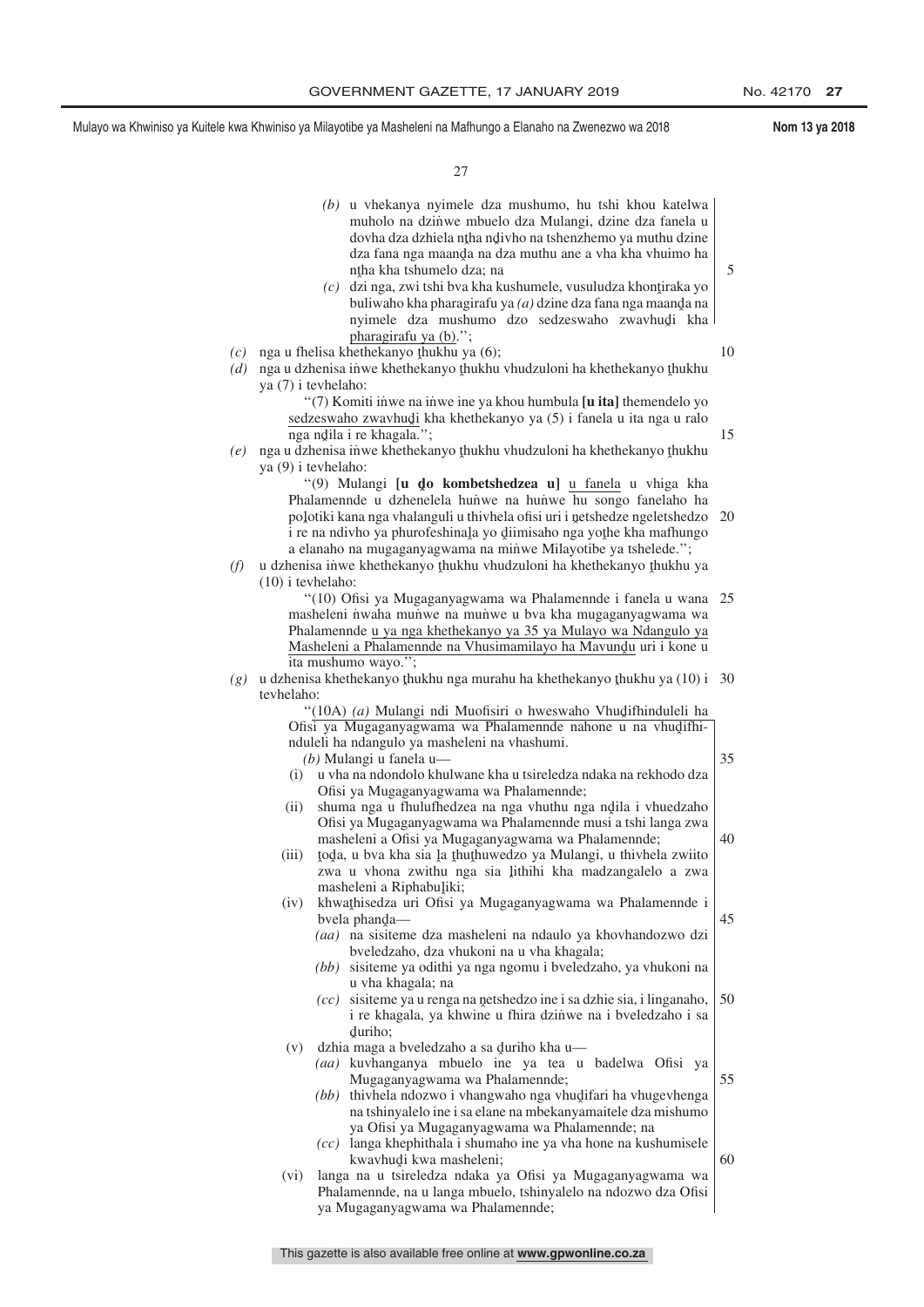**Act No. 13 of 2018** Money Bills Amendment Procedure and Related Matters Amendment Act, 2018

28

|     | (vii)                                                                             | establish systems and processes to ensure that effective and<br>appropriate disciplinary steps are taken against any staff member of                  |    |  |
|-----|-----------------------------------------------------------------------------------|-------------------------------------------------------------------------------------------------------------------------------------------------------|----|--|
|     |                                                                                   | the Parliamentary Budget Office who-<br>(aa) contravenes a law relevant to the performance of the<br>Parliamentary Budget Office's functions; or      | 5  |  |
|     |                                                                                   | engages in conduct that undermines the financial management<br>(bb)<br>and internal control systems of the Parliamentary Budget<br>Office; and        |    |  |
|     | (viii)                                                                            | generally ensure that the Parliamentary Budget Office complies                                                                                        |    |  |
|     |                                                                                   | with its legal obligations.                                                                                                                           | 10 |  |
|     |                                                                                   | $(c)$ The Director must—                                                                                                                              |    |  |
|     | (i)                                                                               | ensure that full and proper records of the financial affairs of the                                                                                   |    |  |
|     | (ii)                                                                              | Parliamentary Budget Office are kept and maintained;<br>prepare financial accounts for the Parliamentary Budget Office for                            |    |  |
|     |                                                                                   | each financial year which will form part of the annual report of                                                                                      | 15 |  |
|     |                                                                                   | Parliament;                                                                                                                                           |    |  |
|     | (iii)                                                                             | annually submit to the Executive Authority for tabling in Parliament                                                                                  |    |  |
|     |                                                                                   | a rolling three-year budget in time for inclusion in Parliament's                                                                                     |    |  |
|     |                                                                                   | budget; and                                                                                                                                           |    |  |
|     | (iv)                                                                              | submit to the Executive Authority within five months after the end                                                                                    | 20 |  |
|     |                                                                                   | of each financial year, for tabling in Parliament, a report on the use                                                                                |    |  |
|     |                                                                                   | of funds and the activities and performance of the Parliamentary                                                                                      |    |  |
|     |                                                                                   | Budget Office, including any matter that may be prescribed by                                                                                         |    |  |
|     |                                                                                   | regulation in terms of this Act.";                                                                                                                    |    |  |
| (h) |                                                                                   | by the repeal of subsection $(11)$ ;                                                                                                                  | 25 |  |
| (i) | by the substitution for the words preceding paragraph $(a)$ in subsection (13) of |                                                                                                                                                       |    |  |
|     |                                                                                   | the following words:                                                                                                                                  |    |  |
|     |                                                                                   | "The Director, in consultation with the [committees referred to in                                                                                    |    |  |
|     |                                                                                   | section 4] advisory board, must determine—";                                                                                                          |    |  |
| (j) |                                                                                   | by the substitution for subsection (15) of the following subsection:                                                                                  | 30 |  |
|     |                                                                                   | "(15) When the position of Director is vacant, or if the Director is                                                                                  |    |  |
|     |                                                                                   | unable to fulfil the duties and functions of that position, the [committees<br>referred to in section 4] advisory board must nominate a person in the |    |  |
|     |                                                                                   | employ of the Parliamentary Budget Office to act as Director until a                                                                                  |    |  |
|     |                                                                                   | Director is appointed in accordance with subsection (5)."; and                                                                                        | 35 |  |
| (k) |                                                                                   | by the addition of the following subsection after subsection (16):                                                                                    |    |  |
|     |                                                                                   | "(17) The Parliamentary Budget Office may obtain information it                                                                                       |    |  |
|     |                                                                                   | requires for the performance of its functions from any organ of state or                                                                              |    |  |
|     |                                                                                   | person the Parliamentary Budget Office considers appropriate.                                                                                         |    |  |
|     |                                                                                   | (18) Any information which the Parliamentary Budget Office requires                                                                                   | 40 |  |
|     |                                                                                   | for the performance of its functions and which is available to an organ of                                                                            |    |  |
|     |                                                                                   | state or to any institution that derives any funds from the National                                                                                  |    |  |
|     |                                                                                   | Revenue Fund, a Provincial Revenue Fund or a municipality must, on                                                                                    |    |  |
|     |                                                                                   | request be supplied timeously and free of charge by that organ of state or                                                                            |    |  |

institution to the Parliamentary Budget Office, unless they are prohibited 45by law from doing so.".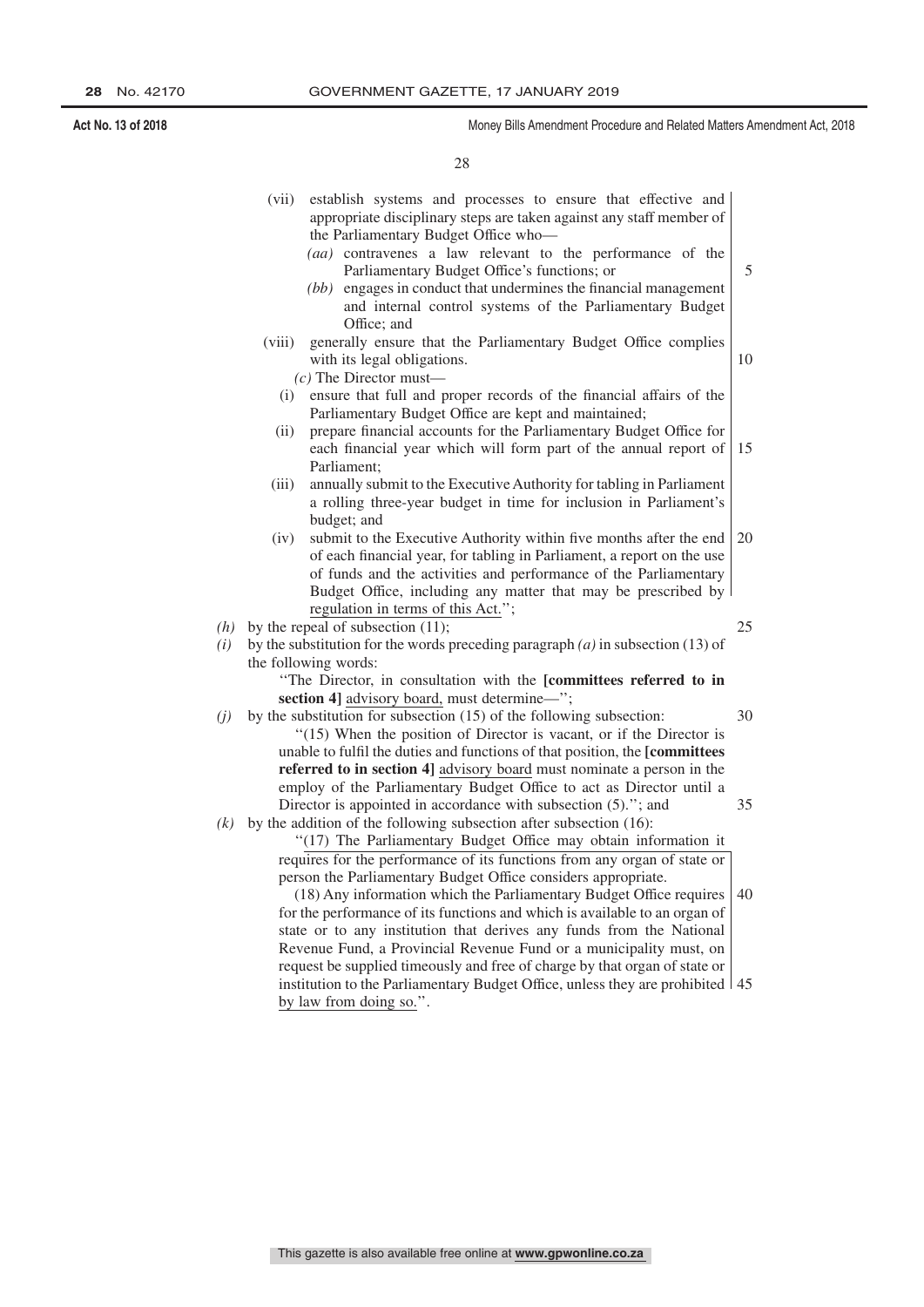|            | (vii)<br>(bb)                                                                                                                                                                                                                                                                                               | thoma sisiteme na maitele a u khwathisedza uri maga a u kaidza o<br>teaho a khou dzhielwa mushumi munwe na munwe wa Ofisi ya<br>Mugaganyagwama wa Phalamennde ane a-<br>(aa) pfuka mulayo u elanaho na kushumele kwa mishumo ya Ofisi<br>ya Mugaganyagwama wa Phalamennde; kana<br>dzhenela kha vhudifari vhune ha dzhiela fhasi sisiteme dza<br>ndangulo ya zwa masheleni na ndaulo ya nga ngomu; na                                                                                                                                                                                                                                                                                                                                                                                       | 5        |  |
|------------|-------------------------------------------------------------------------------------------------------------------------------------------------------------------------------------------------------------------------------------------------------------------------------------------------------------|---------------------------------------------------------------------------------------------------------------------------------------------------------------------------------------------------------------------------------------------------------------------------------------------------------------------------------------------------------------------------------------------------------------------------------------------------------------------------------------------------------------------------------------------------------------------------------------------------------------------------------------------------------------------------------------------------------------------------------------------------------------------------------------------|----------|--|
|            | (viii)<br>(i)                                                                                                                                                                                                                                                                                               | khwathisedza nga u angaredza uri Ofisi ya Mugaganyagwama wa<br>Phalamennde i khou tevhedza mishumo yayo ya zwa mulayo.<br>$(c)$ Mulangi u fanela u-<br>khwathisedza uri rekhodo nga vhudalo dzo teaho dza zwa<br>masheleni a Ofisi ya Mugaganyagwama wa Phalamennde dzi khou                                                                                                                                                                                                                                                                                                                                                                                                                                                                                                                | 10       |  |
|            | (ii)                                                                                                                                                                                                                                                                                                        | vhulungwa na u thogomelwa;<br>dzudzanya akhaunthu dza zwa masheleni dza Ofisi ya Mugaga-<br>nyagwama wa Phalamennde dza nwaha wa muvhalelano munwe na<br>munwe dzine dza do vhumba tshipida tsha muvhigo wa nwaha wa                                                                                                                                                                                                                                                                                                                                                                                                                                                                                                                                                                        | 15       |  |
|            | (iii)<br>(iv)                                                                                                                                                                                                                                                                                               | Phalamennde;<br>u rumela nwaha nga nwaha mugaganyagwama wa minwaha miraru<br>nga u tevhekana kha Khorondangi nga tshifhinga uri u dzheniswe<br>kha Mugaganyagwama wa Phalamennde; na<br>u rumela kha Khorondangi muvhigo wa kushumisele kwa                                                                                                                                                                                                                                                                                                                                                                                                                                                                                                                                                 | 20       |  |
|            |                                                                                                                                                                                                                                                                                                             | masheleni na mishumo ya Ofisi ya Mugaganyagwama wa<br>Phalamennde hu sa athu fhela minwedzi mitanu nga murahu ha<br>mafhelo a nwaha wa muvhalelano munwe na munwe; hu tshi<br>katelwa na mafhungo manwe na manwe ane a nga randelwa nga 25<br>mulayo u ya nga Mulayo uyu.";                                                                                                                                                                                                                                                                                                                                                                                                                                                                                                                 |          |  |
| (h)<br>(i) | nga u fhelisa khethekanyo thukhu ya (11);<br>nga u dzhenisa manwe maipfi vhudzuloni ha maipfi phanda ha pharagirafu ya<br>$(a)$ kha khethekanyo thukhu ya $(13)$ i tevhelaho:<br>"(13) Mulanguli, a tshi kwamana na [komiti dzo sumbedzwaho kha 30<br>khethekanyo ya 4] bodongeletshedzi u fanela u wana-"; |                                                                                                                                                                                                                                                                                                                                                                                                                                                                                                                                                                                                                                                                                                                                                                                             |          |  |
| (j)        | ya (15) i tevhelaho:                                                                                                                                                                                                                                                                                        | nga u dzhenisa inwe khethekanyo thukhu vhudzuloni ha khethekanyo thukhu<br>"(15) Musi hu tshi vha na tshikhala tsha poswo ya Mulangi, kana arali<br>Mulangi a tshi khou kundelwa u shuma mishumo ya vhuimo uvho,<br>[komiti dzo sumbedziswaho kha khethekanyo ya 4] bodongeletshedzi<br>i fanela u ta muthu kha Ofisi ya Mugaganyagwama wa Phalamennde uri                                                                                                                                                                                                                                                                                                                                                                                                                                  | 35       |  |
| (k)        |                                                                                                                                                                                                                                                                                                             | a farele sa Mulangi u swikela Mulangi a tshi tholiwa u ya nga<br>khethekanyo thukhu ya (5)."; na<br>nga u engedza khethekanyo thukhu i tevhelaho nga murahu ha khethekanyo                                                                                                                                                                                                                                                                                                                                                                                                                                                                                                                                                                                                                  | 40       |  |
|            | thukhu ya (16):<br>ralo.".                                                                                                                                                                                                                                                                                  | "(17) Ofisi ya Mugaganyagwama wa Phalamennde i nga wana<br>mafhungo ane ya toda uri i ite mushumo wayo u bva kha davhi linwe na<br>linwe la muvhuso kana muthu ane Ofisi ya Mugaganyagwama wa<br>Phalamennde ya mu dzhia o tea.<br>(18) Mafhungo manwe na manwe ane Ofisi ya Mugaganyagwama wa<br>Phalamennde ya toda uri i ite mishumo yayo na ane a wanala davhini la<br>muvhuso kana tshiimiswa tshinwe na tshinwe tshine tsha wana<br>masheleni manwe na manwe u bva kha Tshikwama tsha Mbuelo tsha<br>Lushaka, Tshikwama tsha Mbuelo tsha Vundu kana masipala, a fanela<br>nga u tou a humbela, u netshedzwa tshifhinga tshothe nga mahala nga<br>davhi la muvhuso kana tshiimiswa kha Ofisi ya Mugaganyagwama wa<br>Phalamennde, nga nnda ha musi mulayo u sa vha tendeli u ita nga u | 45<br>50 |  |
|            |                                                                                                                                                                                                                                                                                                             |                                                                                                                                                                                                                                                                                                                                                                                                                                                                                                                                                                                                                                                                                                                                                                                             |          |  |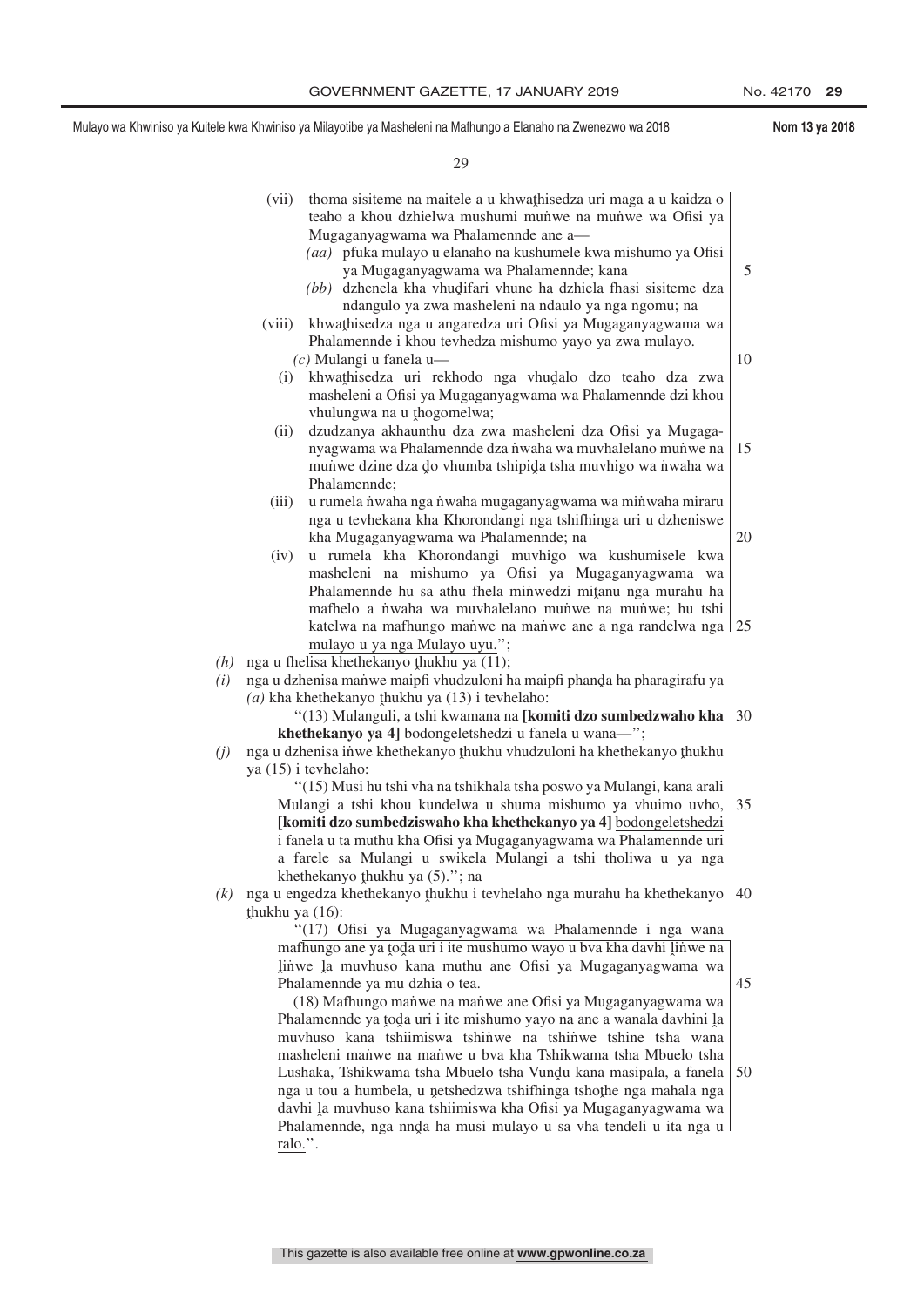#### 30

#### **Substitution of section 16 of Act 9 of 2009**

**14.** The following section is hereby substituted for section 16 of the principal Act:

#### ''**Norms and standards for provincial legislatures**

**16.** Provincial legislatures must **[adhere to]** take into account the norms and standards for amending money Bills set out in the Schedule.''.

#### **Insertion of section 16A in Act 9 of 2009**

**15.** The following section is hereby inserted after section 16 of the principal Act:

#### ''**Regulations**

**16A.** The Executive Authority may make regulations on a matter prescribed in terms of section 15(10A)*(c)*(iv).''. 10

#### **Amendment of short title of Act 9 of 2009**

**16.** The following short title is hereby substituted for the short title of the principal Act:

''**17.** This Act is called the Money Bills **[Amendment Procedure]** and Related Matters Act, **[2008]** 2009.''.

#### **Amendment of Schedule to Act 9 of 2009**

**17.** The following Schedule is hereby substituted for the Schedule to the principal Act:

#### ''**Schedule**

#### **NORMS AND STANDARDS FOR PROVINCIAL LEGISLATURES** 20

Legislation enacted by a provincial legislature to provide for a procedure to amend money Bills must **[provide]** take into account that the purpose of amending money Bills is to give effect to resolutions of the legislature on oversight, and must comply with the following principles:

25

5

15

- *(a)* A money Bill sent to the Premier for assent must be consistent with**[:]** (i) the relevant fiscal framework adopted by Parliament; and (ii) the relevant Division of Revenue Bill adopted by Parliament.
- *(b)* When considering an amendment a provincial legislature or any of its committees must**[:]**—
	- (i) ensure that there is an appropriate balance between revenue, expenditure 30 and borrowing;
	- (ii) ensure that debt levels and debt **[interest cost]** servicing charges are reasonable;
	- (iii) ensure that the cost of recurrent spending is not deferred to future generations;
	- (iv) ensure that there is adequate provision for spending on infrastructure;
	- (v) ensure that there is development, overall capital spending and maintenance;
	- (vi) consider the short, medium and long term implications of the fiscal framework, division of revenue and national budget on the long-term 40growth potential of the economy and the development of the country;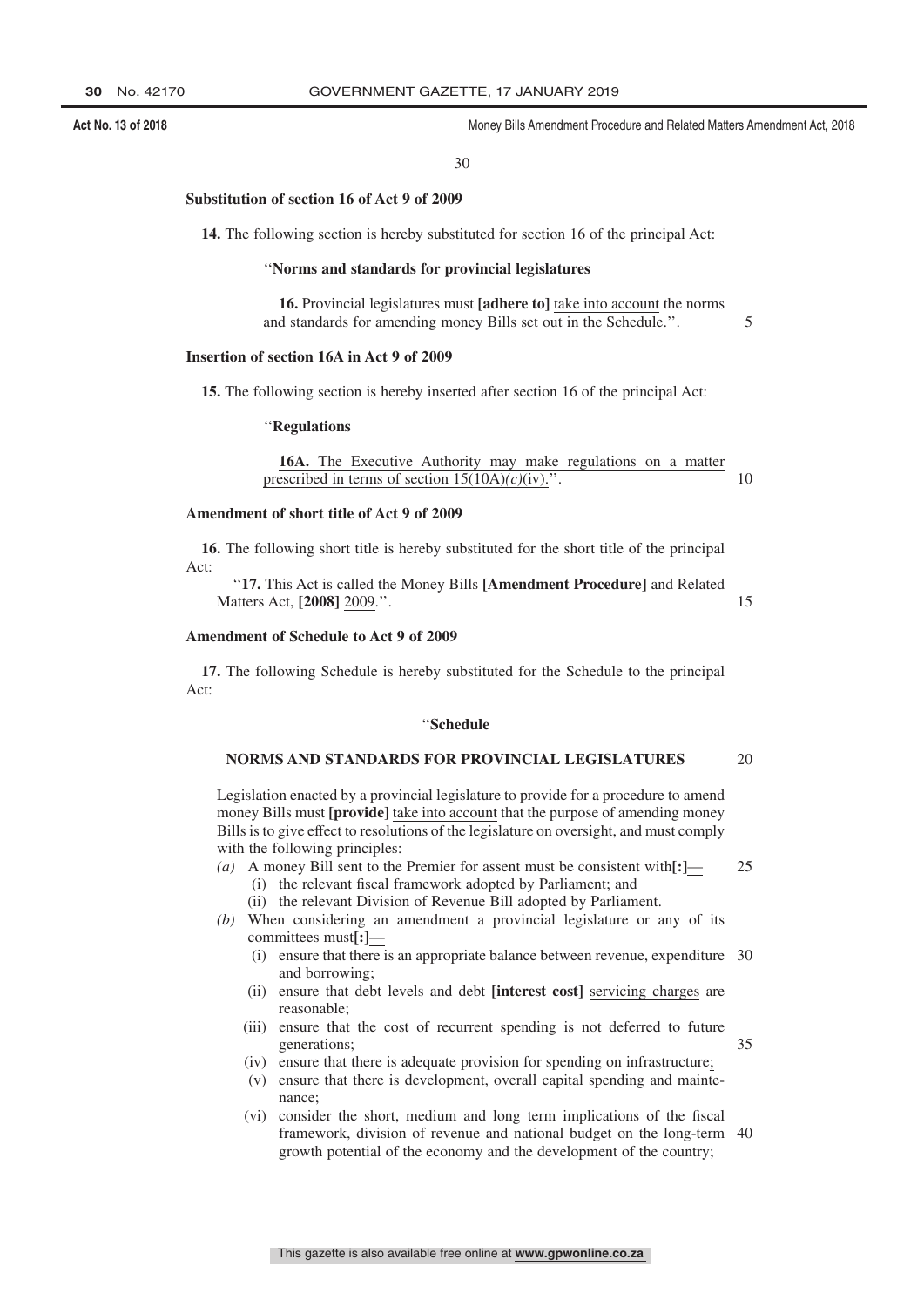30

31

#### **Ubviswa ha khethekanyo ya 16 ya Mulayo wa 9 wa 2009**

**14.** Khethekanyo i tevhelaho i khou dzheniswa vhudzuloni ha khethekanyo ya 16 ya Mulayo muhulwane:

# ''**Mikhwa na maitele a vhusimamulayo ha mavundˆ u**

**16.** Vhusimamilayo ha mavundu vhu fanela [**u tevhedza**] <u>u dzhiela ntha</u><br>khwa na maitele a u khwinisa Milayotibe va tshelede vo sumbedzwaho mikhwa na maitele a u khwinisa Milayotibe ya tshelede yo sumbedzwaho kha Shedulu.''. 5

#### **Udzhenisa khethekanyo ya 16A kha Mulayo wa 9 wa 2009**

**15.** Khethekanyo i tevhelaho i khou dzheniswa nga murahu ha khethekanyo ya 16 ya Mulayo muhulwane: 10

''**Milayo**

#### **16A.** Khorondanguli i nga ita milayo nga ha mafhungo o randelwaho uya nga khethekanyo ya 15(10A)*(c)*(iv).''.

# **Khwiniso ya Dzina <sup>ˆ</sup> liˆ tuku <sup>ˆ</sup> la Mulayo wa 9 wa 2009**

**16.** Dzina Lipfufhi li tevhelaho li khou dzheniswa vhudzuloni ha Dzina Lipfufhi la 15<br>ulayo muhulwane: Mulayo muhulwane: ˆ

''**17.** Mulayo uyu u vhidzwa u pfi Milayotibe ya Tshelede **[Maitele a Khwiniso] n**a Mulayo wa Mafhungo a Elanaho wa **[2008]** 2009.''.

#### **Khwiniso ya Shedulu ya Mulayo wa 9 wa 2009**

**17.** Shedulu i tevhelaho i dzheniswa vhudzuloni ha Shedulu kha Mulayo muhulwane: 20

#### ''**Shedulu**

# MIKHWA NA MAITELE A VHUSIMAMILAYO HA MAVUN<mark>D</mark>U

Mulayo wo phasiswaho nga vhusimamilayo ha vundu u itela u khwinisa<br>Milayotibe ya tshelede u fanela f**u itela ul** u dzhiela ntha ndiybo ya u khwinisa Milayotibe ya tshelede u fanela **[u itela u]** u dzhiela ntha ndivho ya u khwinisa<br>Milayotibe ya tshelede u itela uri bu ybe na thasululo ya yhusimamilayo kha Milayotibe ya tshelede u itela uri hu vhe na thasululo ya vhusimamilayo kha 25 vhulavhelesi, na uri i tea u tevhedza milayo i tevhelaho:

- *(a)* Mulayotibe wa tshelede wo rumelwaho kha Mulangavundu u wana thendelo<br>u fanela u tshimbilelana na [·**]** u fanela u tshimbilelana na **[:]**—
	- (i) muhanga wa muvhalelano wo teaho we wa tanganedzwa nga<br>Phalamennde na Phalamennde; na
	- (ii) Mulayotibe wa Mukovho wa Mbuelo wo teaho we wa tanganedzwa nga<br>Phalamennde Phalamennde.
- (b) Musi hu tshi tanganedzwa khwiniso, vhusimamilayo ha vundu kana inwe ya<br>komiti dzaho i fanela u **[**·**]** komiti dzaho i fanela u **[:]**—
	- (i) khwathisedza uri hu na balantsi yo teaho vhukati ha mbuelo, tshinyalelo 35 na khadzimiso: na khadzimiso;
	- (ii) khwathisedza uri <u>levele</u> dza tshikolodo na **[mbadelo dza**<br> **mujnganfumal** mbadelo dza tshumelo va tshikolodo dzi a nfesesea: **muingapfuma]** mbadelo dza tshumelo ya tshikolodo dzi a pfesesea;
	- (iii) khwathisedza uri mbadelo ya tshumiso ya masheleni i dovhololaho a i<br>khou fhiriselwa kha mirafho ya tshifhinga tshi daho: khou fhiriselwa kha mirafho ya tshifhinga tshi daho;<br>khwathisedza uri hu na mbetshelwa yo linganaho ya 40
	- (iv) khwathisedza uri hu na mbetshelwa yo linganaho ya masheleni ane a do shumiswa kha themamveledziso: shumiswa kha themamveledziso;
	- (v) khwat hisedza uri hu na mveledziso, masheleni ane shumiswa kha zwot he na thomomelo: na thogomelo;<br>dzhiela ntha u
	- (vi) dzhiela nțha u kwamea ha muhanga wa muvhalelano wa tshiftinga tshi 45<br>
	prințini tsha vhukati na tshilantu, khethekanyo va mbuelo na mugagapfufhi, tsha vhukati na tshilapfu, khethekanyo ya mbuelo na mugaganyagwama wa lushaka kha khonadzeo ya nyaluwo ya ikonomi ya tshifhinga tshilapfu na mveledziso ya shango;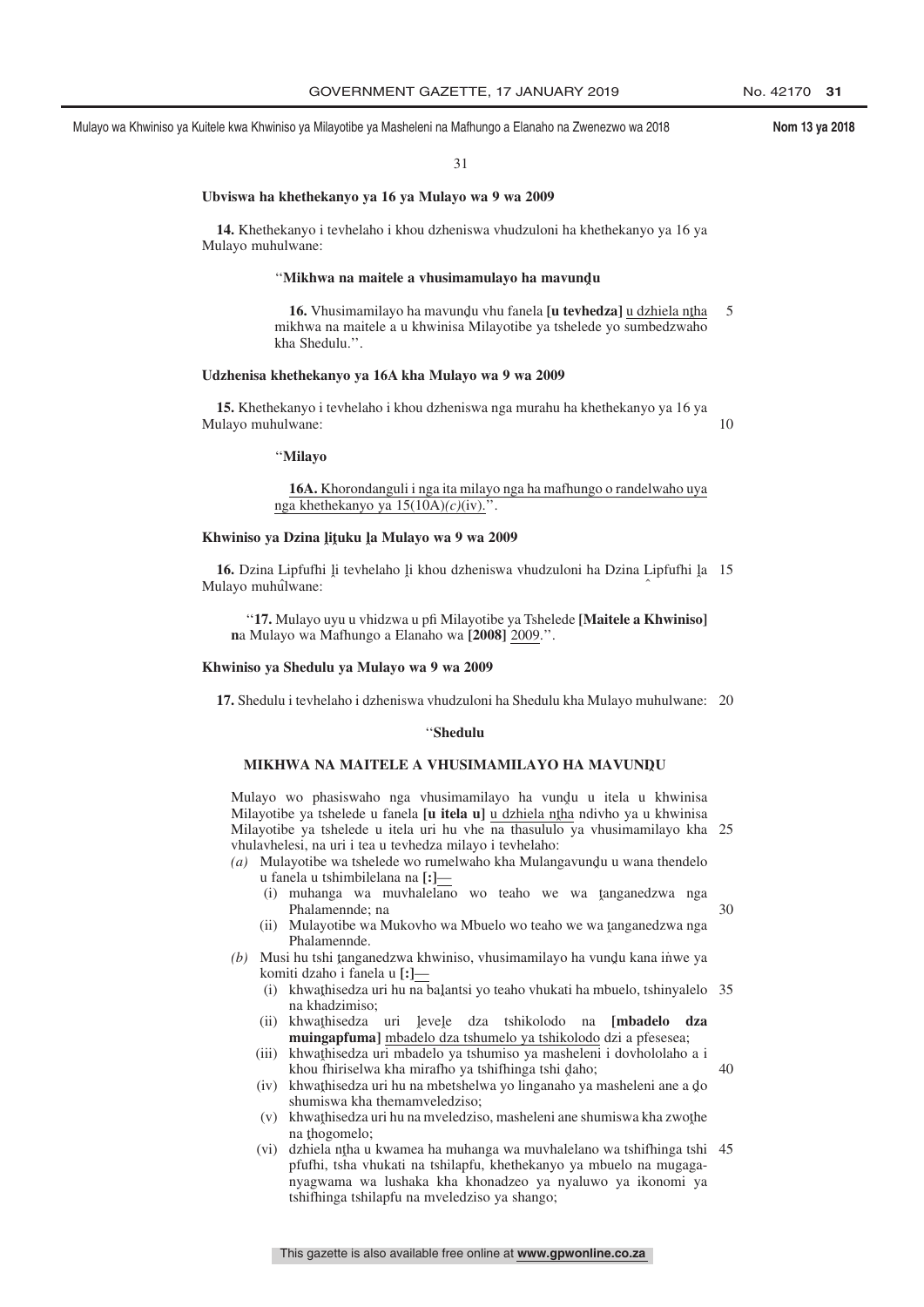45

- (vii) take into account cyclical factors that may impact on the prevailing fiscal position; and
- (viii) take into account all public revenue and expenditure, including extra budgetary funds, and contingent liabilities.
- *(c)* In amending revenue Bills and revenue proposals a provincial legislature and its committees must**[:]**— 5
	- (i) ensure that the total amount of revenue raised is consistent with the fiscal framework approved by Parliament and the relevant Division of Revenue Bill adopted by Parliament;
	- (ii) take into account the principles of equity, efficiency, certainty and ease of 10 collection;
	- (iii) consider the impact of the proposed change on the composition of tax revenue with reference to the balance between direct and indirect taxes;
	- (iv) consider regional and international tax trends; and
	- (v) consider the impact on development, investment, employment and 15 economic growth.
- *(d)* The standing rules of the provincial legislature must provide for timeframes to introduce and consider money Bills, with or without amendments, with due regard to**[:]**—
	- (i) its constitutional obligation to facilitate public involvement in its legislative and other processes of the legislature and its committees; and 20
	- (ii) comments from the Member of the Executive Council who is responsible for financial matters in the province.
- **[***(e)* **The report of a committee of the provincial legislature that proposes amendments to the provincial annual budget must, in respect of each** 25 **amendment:**
	- **(i) indicate the reason for such proposed amendment;**
	- **(ii) demonstrate how the amendment takes into account the broad strategic priorities and allocations of the relevant budget;**
	- **(iii) demonstrate the implications of each proposed amendment for an** 30 **affected vote and the main divisions within that vote;**
	- **(iv) demonstrate the impact of any proposed amendment on the balance between transfer payments, capital and recurrent spending in an affected vote;**
	- **(v) set out the impact of any proposed amendment on service delivery;** 35
	- **(vi) set out the manner in which the amendment relates to prevailing departmental strategic plans, reports of the Auditor General, committee reports adopted by the provincial legislature, reports in terms of section 32(2) of the Public Finance Management Act, annual reports and any other information submitted to the provin-**40 **cial legislature or committee in terms of the standing rules or on request; and**
	- **(vii) include any responses from the member of the Executive Council who is responsible for financial matters in the province or any other member of the Executive Council.**
- *(f)* **The report of a committee of the provincial legislature that propose a conditional appropriation of a sub-division of a main division within a vote to ensure that the money requested for the main division will be spent effectively, efficiently and economically must:**
	- **(i) consider comments from the Member of the Executive Council who** 50**is responsible for financial matters in the province or any other Member of the Executive Council; and**
	- **(ii) specify the conditions that need to be met before the provincial legislature may resolve to release the funds.]**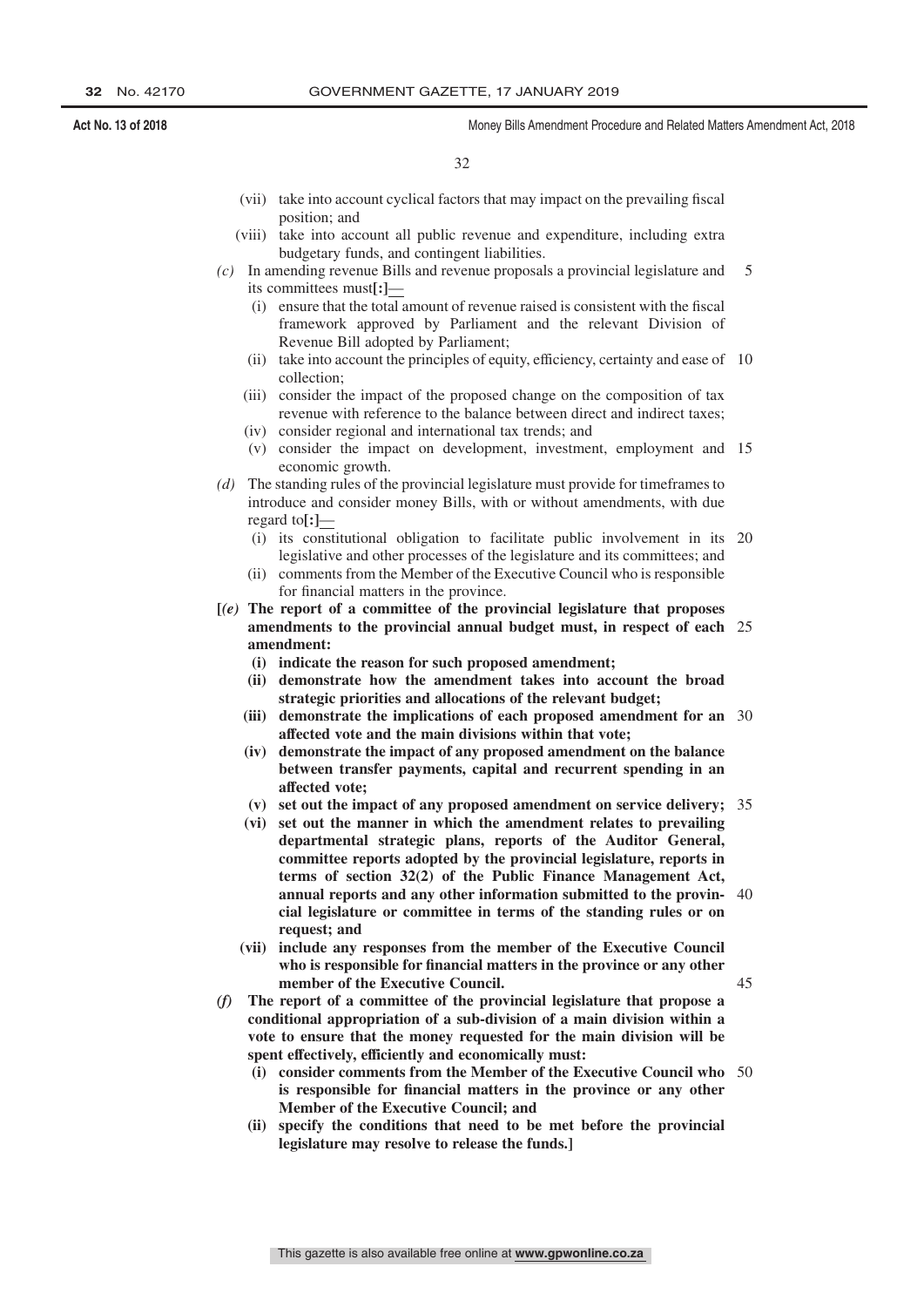5

25

30

40

60

- (vii) dzhiela nțha ndila dzine mutevhețhandu wa vhubindudzi wa nga vha na<br>masiandaitura kha tshiimo tsha muthelo tsha zwino: na masiandaitwa kha tshiimo tsha muthelo tsha zwino; na
- (viii) dzhiela nțha mbuelo dzoțhe dza tshitshavha na tshinyalelo, hu tshi katelwa na masheleni a mugaganyagwama o engedzwaho, na khonadzeo dza ndozwo dzine dza nga bvelela tshifhinga tshi daho.<br>u khwinisa Milayotibe va mbuelo na makumedzwa a m
- *(c)* Kha u khwinisa Milayotibe ya mbuelo na makumedzwa a mbuelo, vhusimamilayo ha vundu na komiti dzaho vhu fanela u  $\left[\cdot\right]$ — $\left(\cdot\right)$  khwathisedza uri masheleni othe a mbuelo o k
	- (i) khwathisedza uri masheleni othe a mbuelo o kuvhanganywaho a khou<br>thimbilelana na muhanga wa muyhalelano wo tanganedzwaho nga tshimbilelana na muhanga wa muvhalelano wo tanganedzwaho nga<br>Phalamannda na Mulayotibe wa Mukoybo wa Mbuelo wo taabo we wa Phalamennde na Mulayotibe wa Mukovho wa Mbuelo wo teaho we wa 10 tanganedzwa nga Phalamennde;
	- relation and milayo ya ndinganyiso, vhukoni, khwathisedzo na<br>tha milayo ya ndinganyiso, vhukoni, khwathisedzo na khuvhanganyo i leluwaho;
	- (iii) dzhiela nțha masiandaitwa a tshanduko yo dzinginywaho nga ha<br>tshiybumbeo tsha mbuelo ya muthelo malugana na halantsi yhukati ha tshivhumbeo tsha mbuelo ya muthelo malugana na balantsi vhukati ha 15<br>muthelo u hyaho kha miholo na muthelo u hya kha zwiyhambadzwa: muthelo u bvaho kha miholo na muthelo u bva kha zwivhambadzwa;
	- (iv) dzhiela nțha maitele a muthelo wa dzingu na wa dzitshaka; na  $(y)$  dzhiela ntha masiandaitwa kha myeledzica, yhubindudzi mie
	- (v) dzhiela ntha masiandaitwa kha mveledziso, vhubindudzi, mishumo na nyeluwo ya ikonomi nyaluwo ya ikonomi.
- *(d)* Milayo ya tshothe ya vhusimamilayo ha mavundu i fanela u netshedza tshifhinga tsho tiwaho tsha u divhadza na u tanganedza Milayotibe ya tshifhinga tsho tiwaho tsha u divhadza na u tanganedza Milayotibe ya<br>tshelede hu na khwiniso na musi hu si na khwiniso malugana na[1] tshelede, hu na khwiniso na musi hu si na khwiniso, malugana na**[:]**— 20
	- (i) mushumo wa ndayotewa wayo wa u tshimbidza vhudzheneli nga tshitshavha kha maanda ayo a u sika milayo na manwe maitele a<br>yhusimamilayo na komiti dzabo: na vhusimamilayo na komiti dzaho; na
	- (ii) mahumbulwa u bva kha Murado wa Khorotshitumbe ane a vha na whatifindulali kha mafhungo a zwa masheleni a vundu vhudifhinduleli kha mafhungo a zwa masheleni a vundu.<br>higo wa komiti ya vhusimamilayo ha vundu, yhung

**[(e)** Muvhigo wa komiti ya vhusimamilayo ha vundu vhune ha kumedza<br>
khwiniso kha mugaganyagwama wa yundu wa nwaha nga nwaha yhu taa khwiniso kha mugaganyagwama wa vundu wa nwaha nga nwaha vhu tea<br>u walugana na khwiniso inwa na inwa: u, malugana na khwiniso in*we* na inwe:

- **(i) sumbedza tshiitisi tsha khwiniso yo kumedzwaho;**
- **(ii)** sumbedza uri khwiniso i dzhiela hani nţha zwo sedzwaho zwa maano<br>
a xhutali o tandaxhuwaho na nyayhelo dza mugaganyagyama wa a vhutali o tandavhuwaho na nyavhelo dza mugaganyagwama wo<br>taabo: **teaho;**
- (iii) sumbedza u kwamea nga khwiniso ya voutu iniwe na iniwe yo 35 **kumedzwaho yo kwameaho na mikovho mihulwane i re kha voutu iyi;**
- **(iv) sumbedza tshanduko ya khwiniso yo kumedzwaho ifhio na ifhio kha tshelede yo salaho vhukati ha mbadelo dza <sup>ˆ</sup> thirantsifere, lupfumo na mbadelo dzi dovhololaho kha voutu yo kwameaho;**
- (v) thoma tshanduko ya khwiniso yo kumedzwaho kha ndisedzo ya<br> **ishumelo: tshumelo;**
- (vi) thoma ndila ine khwiniso ya kwama pulane dza maano a vhutali dza<br>
muhasho dzi re hone, miyhigo ya Muoditha Dzhnerala, miyhigo ya **muhasho dzi re hone, mivhigo ya Muoditha Dzhnerala, mivhigo ya** komiti yo <u>tanganedzwaho nga vhusimamilayo ha vundu, mivhigo 45<br>uva nga khethekanyo ya 32(2) ya Mulayo wa Ndangulo ya Masheleni</u> **uya nga khethekanyo ya 32(2) ya Mulayo wa Ndangulo ya Masheleni a Tshitshavha, mivhigo ya n˙ waha nga n˙ waha na man˙ we mafhungo o** diswaho kha vhusimamilayo ha vundu kana komiti u ya nga milayo<br>va tshothe kana nga khumbelo: na **x**<sub>1</sub>, waxaa khumbelo; na<br>**ya tsho**the kana nga khumbelo; na<br>katela, phindulo, dzińwe, na, dziń
- **(vii)** katela phindulo dzinwe na dzinwe dzi byaho kha murado wa 50 Khorotshitumbe ane a vha na vhudifhinduleli ha mafhungo a<br>masheleni yunduni kana munwe murado wa Khorotshitumbe **masheleni vunduni kana mun'we murado wa Khorotshitumbe.**<br>bigo wa komiti ya yhusimamilayo ha yundu ine ya kum
- *(f)* **Muvhigo wa komiti ya vhusimamilayo ha vundu ine ya kumedza**<br>
mukoybo wo disendekabo nga nyimele kha khethekanyo thukhu ya mukovho wo disendekaho nga nyimele kha khethekanyo <u>thukhu ya</u><br>khethekanyo khulwane i re kha youtu u itela u khwathisedza uri tshelede khethekanyo khulwane i re kha voutu u itela u khwaţhisedza uri tshelede - 55<br>vo humbelwaho u bya kha khethekanyo khulwane i do shumiswa nga **yo humbelwaho u bva kha khethekanyo khulwane i do shumiswa nga<br>ndila i yhuedzaho va yhukone na uri lwa ikonomi i tea u: ndila i vhuedzaho ya vhukone na uri lwa ikonomi i tea u:**<br>(i) dzbiela utha mahumbulwa a byaho kha Murad
	- (i) dzhiela nțha mahumbulwa a bvaho kha Murado wa Khoro-<br> **tshitumbe ane a vha na vhudifhinduleli ha mafhungo a masheleni** tshitumbe ane a vha na vhudifhinduleli ha mafhungo a masheleni<br>vunduni kana munwe Murado wa Khorotshitumbe: na vunduni kana mun'we Murado wa Khorotshitumbe; na<br>bula nyimele dzine dza tea u swikelwa yhusimamilayo b
	- **(ii)** bula nyimele dzine dza tea u swikelwa vhusimamilayo ha vundu vhu<br>sa athu dzbia tsheo va u byjsa masheleni l **sa athu dzhia tsheo ya u bvisa masheleni.]**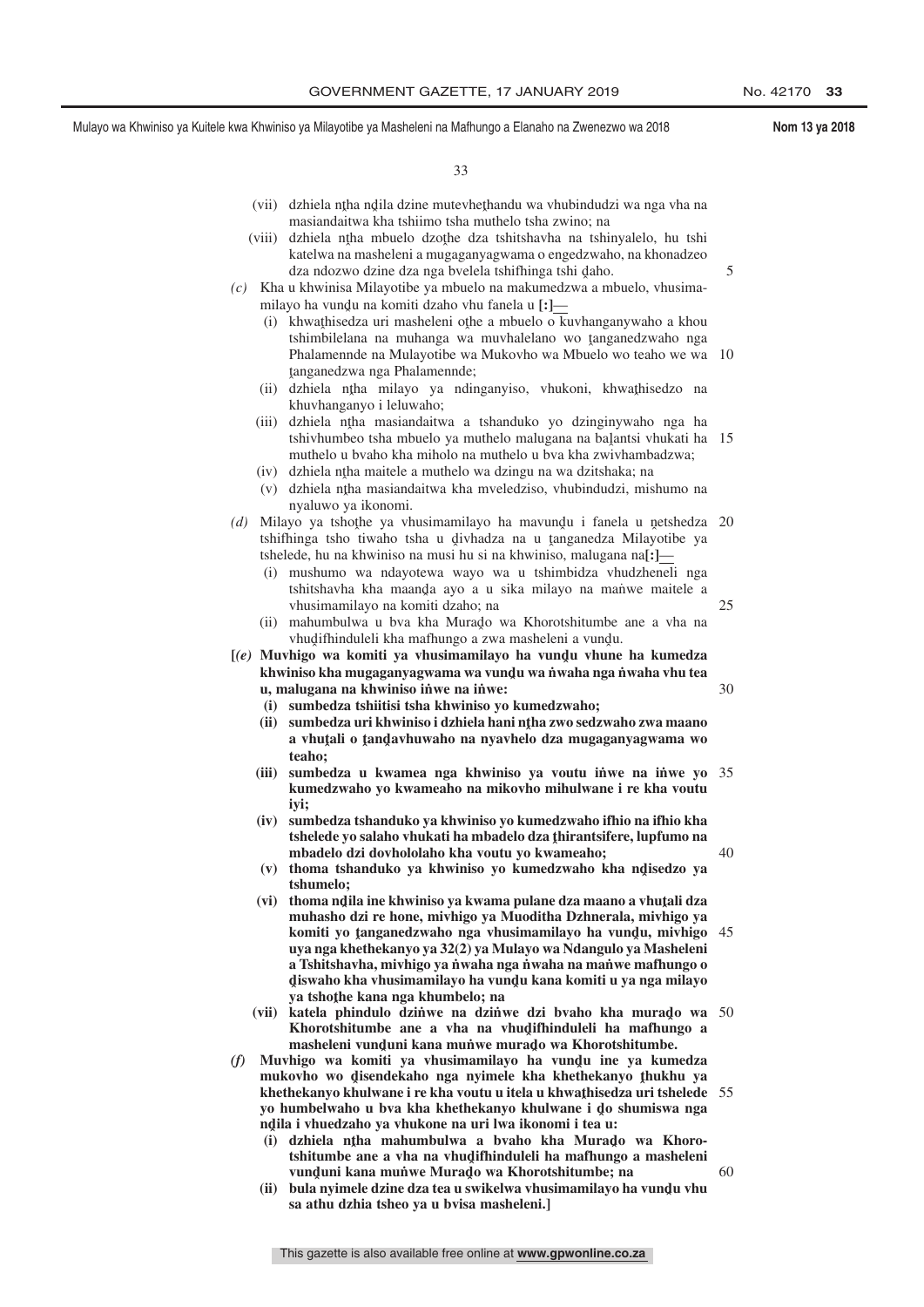34

- *(g)* A provincial legislature may appropriate an amount specifically and exclusively for a purpose mentioned under a main division within a vote.
- *(h)* A provincial legislature must pass, with or without amendments, or reject the provincial annual budget within four months after the start of the financial year to which it relates.
- *(i)* Notwithstanding any provision in this legislation, a provincial legislature or a committee may consider an amendment to a money Bill proposed by the Member of the Executive Council who is responsible for financial matters in the province in order to make technical corrections to the Bill.''.

#### **Substitution of long title of Act 9 of 2009**

10

5

**18.** The following long title is hereby substituted for the long title of the principal Act:

''**To provide for a procedure to amend money Bills and division of revenue Bills and related fiscal instruments before Parliament; to represent the interest of the people on public finances; to ensure public participation in the budget process; and for norms and standards for amending money Bills before provincial legislatures [and related]; and to provide for matters connected therewith.**''. 15

#### **Short title**

**19.** This Act is called the Money Bills Amendment Procedure and Related Matters Amendment Act, 2018.